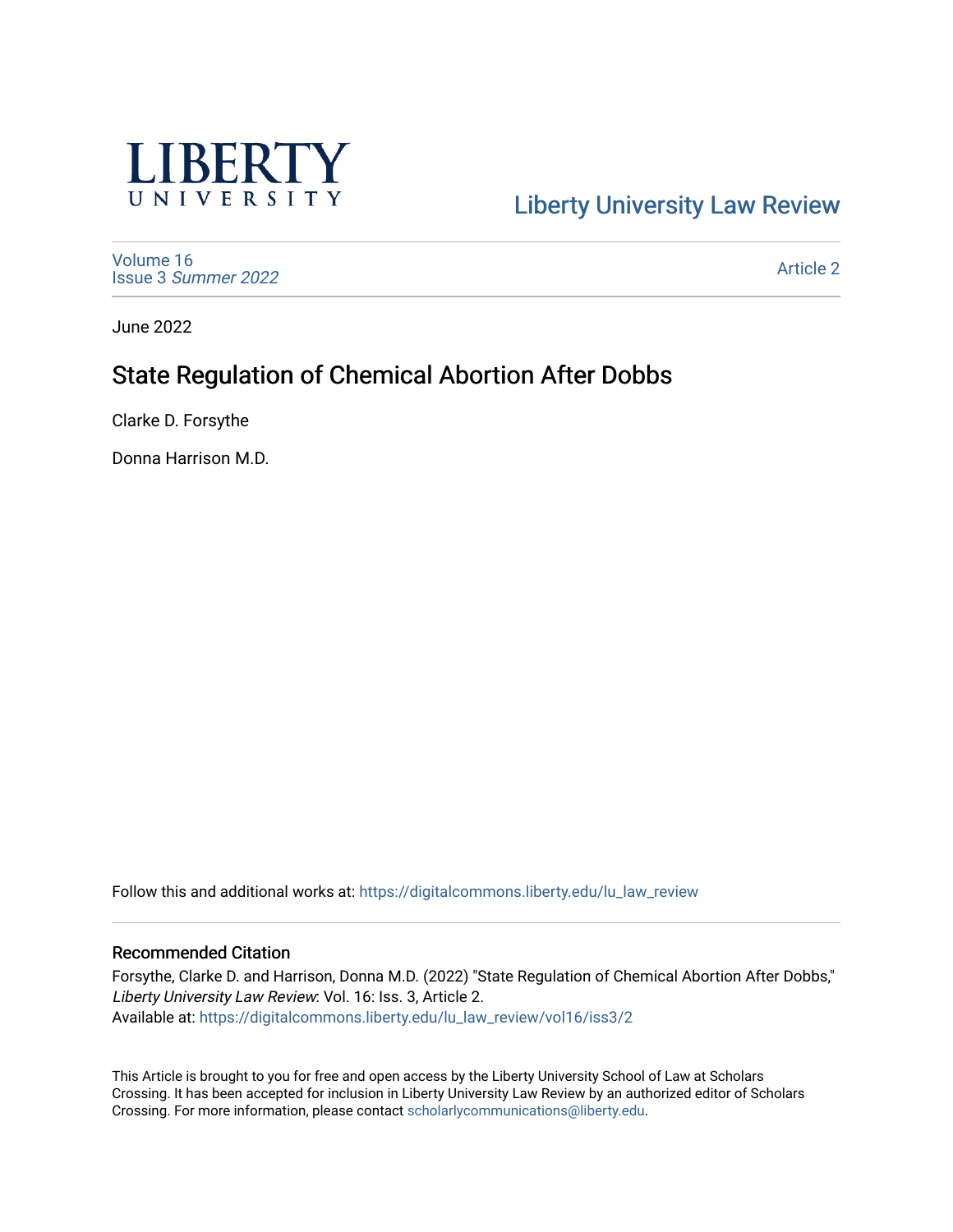

### CLARKE D. FORSYTHE & DONNA HARRISON, M.D.

### State Regulation of Chemical Abortion After *Dobbs*

#### **ABSTRACT**

*Roe v. Wade* legalized abortion in all 50 states for any reason, at any time of pregnancy, and thereby paved the way for the development of new abortifacients. Chemical abortion, also referred to as RU-486, is a two-drug regimen. The first, mifepristone (brand name, Mifeprex), is an antiprogesterone, which starves the pregnancy. The second, misoprostol (brand name, Cytotec), a prostaglandin, causes the uterus to contract, which mechanically expels the fetus and placenta. The United States Food & Drug Administration (FDA) approved chemical abortion for the U.S. medical market in September 2000 and, since then, it has steadily and significantly increased as a percentage of all abortions.

Abortion advocates are now prioritizing chemical abortion to replace surgical abortion, which necessarily involves doctors, in order to demedicalize abortion and exclude doctors entirely. The inherent risks of mifepristone and misoprostol include incomplete abortion, septic infection, and excessive hemorrhage. The inherent risks, combined with lax federal protection of women's health and a U.S. healthcare system that does not reliably track abortions or their complications, demonstrate that the states have compelling interests within their traditional police powers to protect women's health by prohibiting or regulating chemical abortion. The active promotion and proliferation of chemical abortion will be a significant challenge for state officials who wish to protect women's health and prenatal human beings after *Dobbs*.

#### **AUTHOR**

Senior Counsel, Americans United for Life. We are grateful to Ryan Desrosiers, Hugh Phillips, and Carolyn McDonnell, Esq. for excellent research assistance, to Regina Maitlen, Esq. for her review, and to Katie Glenn, Esq. for inspiration and encouragement. We thank Christopher Horton and numerous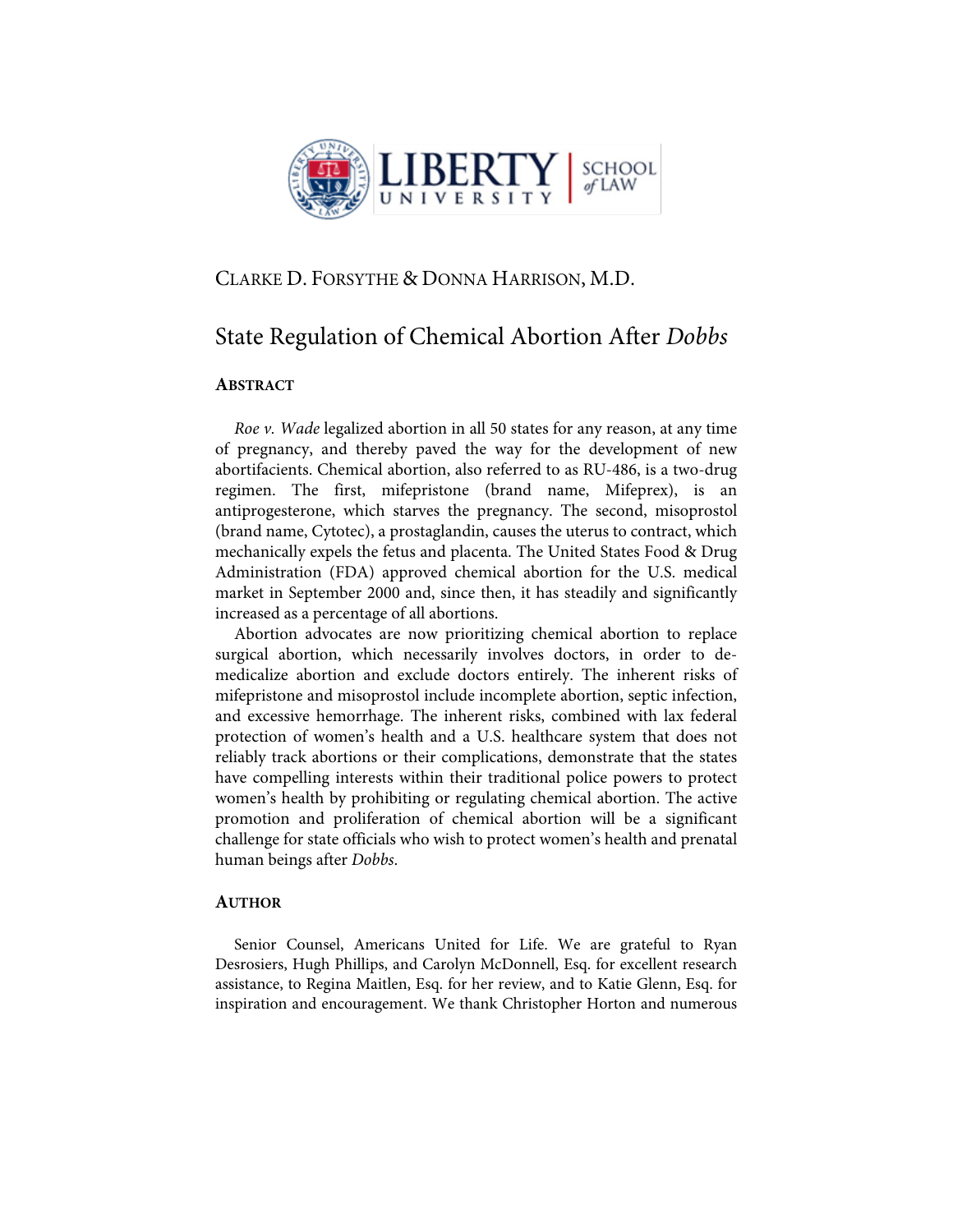editors and staff of the Liberty University Law Review for their excellent work which improved the manuscript

M.D. (University of Michigan). Dr. Harrison is a diplomate of the American Board of Obstetrics and Gynecology. She is currently CEO of the American Association of Pro-Life Obstetricians and Gynecologists (AAPLOG). Dr. Harrison was a co-author of the 2002 Citizen Petition cited herein and filed by AAPLOG.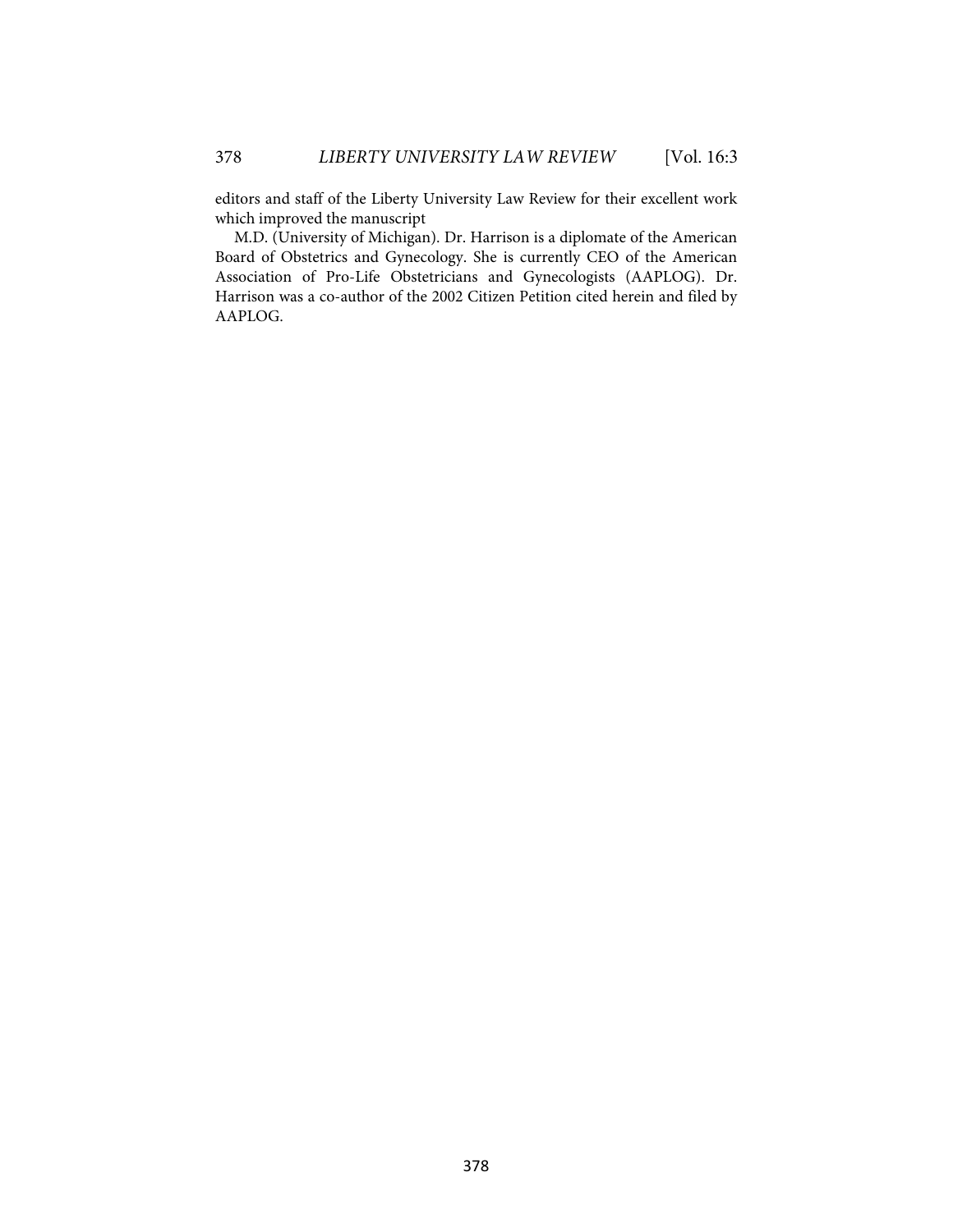#### ARTICLE

#### STATE REGULATION OF CHEMICAL ABORTION AFTER *DOBBS*

#### *Clarke D. Forsythe*†& *Donna Harrison*, M.D.††

#### I. INTRODUCTION

Stories about pessaries, potions, herbs, or chemicals to *attempt* abortion, whether effective or not, have a long social and legal history.<sup>1</sup> Since the U.S. Food and Drug Administration (FDA) approved RU-486 for the medical marketplace in September 2000,<sup>2</sup> chemical or drug-induced abortion has reportedly become a greater percentage of all abortions in the United States.<sup>3</sup> Although named RU-486 by the French pharmaceutical company Roussel Uclaf, the FDA approved it in the U.S. as a two-drug regimen involving mifepristone (brand name, Mifeprex) and misoprostol (brand name, Cytotec). <sup>4</sup> Abortion advocates have long promoted a shift from surgical to

<sup>†</sup> Senior Counsel, Americans United for Life. We are grateful to Ryan Desrosiers, Hugh Phillips, and Carolyn McDonnell, Esq. for excellent research assistance, to Regina Maitlen, Esq. for her review, and to Katie Glenn, Esq. for inspiration and encouragement. We thank Christopher Horton and numerous editors and staff of the Liberty University Law Review for their excellent work which improved the manuscript.

<sup>††</sup> M.D. (University of Michigan). Dr. Harrison is a diplomate of the American Board of Obstetrics and Gynecology. She is currently CEO of the American Association of Pro-Life Obstetricians and Gynecologists (AAPLOG). Dr. Harrison was a co-author of the 2002 Citizen Petition cited herein and filed by AAPLOG.

<sup>1</sup> JOSEPH W. DELLAPENNA, DISPELLING THE MYTHS OF ABORTION HISTORY 37–51 (2006).

<sup>2</sup> *Mifeprex (mifepristone) Information* (Dec. 16, 2021), FDA,

https://www.fda.gov/drugs/postmarket-drug-safety-information-patients-andproviders/mifeprex-mifepristone-information.

<sup>3</sup> *See* Katherine Kortsmit et al., *Abortion Surveillance—United States, 2019*, CTRS. FOR DISEASE CONTROL & PREVENTION MORBIDITY & MORTALITY WKLY. REP., Nov. 26, 2021, at 1, 1. The CDC estimated that, as of 2019, 43.7 percent of all abortions in the U.S. were chemical abortions. *See id.* at 6 (reporting that the number of chemical abortions increased by 12.5 percent between 2018 and 2019).

<sup>4</sup> Mary Davenport et al., *Embryo Survival After Mifepristone: A Systematic Review of the Literature*, 32 ISSUES L. & MED. 3, 4–7 (2017) (reviewing the history of development). Since RU-486 was named by Roussel Uclaf, numerous brand names, generic names, and labels have been used. We use the term "chemical" abortion for several practical and medical reasons. First, it clearly distinguishes the method from surgical abortion and allows that there may be additional chemical forms now or in the future. Second, both surgical and RU-486 abortion has some "medical" aspect, so "medical abortion" is not a clear descriptor. Third, RU-486 involves a two-drug regimen with two chemicals, mifepristone, an antiprogestin, and misoprostol, a prostaglandin, each of which has unique properties, effects, and risks. The risks of each need to be specifically examined as fully as possible if women are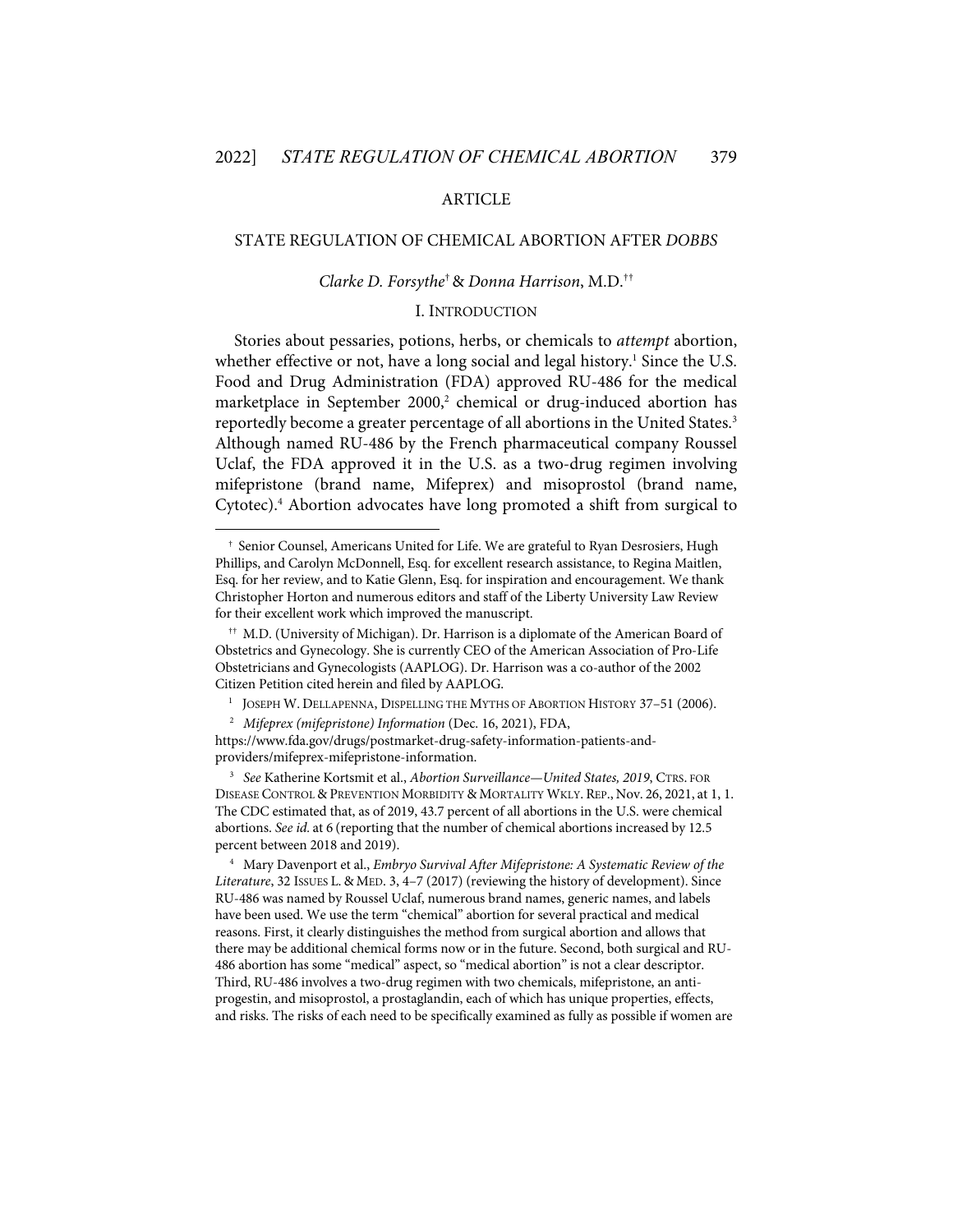chemical abortion.<sup>5</sup> Some are now promoting a misoprostol-only abortion.<sup>6</sup> Some are attempting to de-medicalize chemical abortion entirely and make it over-the-counter (OTC), do-it-yourself (DIY), or by mail-order, thereby eliminating physician involvement.

Mail-order and DIY abortions have obvious risks, as exemplified by the 2013 case of *Patel v. State*. <sup>7</sup> The Indiana Court of Appeals described the case:

> Thirty-two-year-old Purvi Patel managed her father's restaurant in Mishawaka[, Indiana]. A relationship with a restaurant employee resulted in her pregnancy. In June 2013, she purchased mifepristone and misoprostol online from a Hong Kong pharmacy and used those drugs to terminate the pregnancy at home. On the evening of July 13, she delivered a live baby of approximately twenty-five to thirty weeks gestation who died shortly after birth. She drove to the restaurant, put the baby in a nearby dumpster, and drove herself to the emergency room. 8

8 *Id.* at 1043. Indiana prosecutors charged Patel with violating two Indiana laws: a statute criminalizing the neglect of a dependent and a "feticide" statute, and the court stated that the "feticide" statute was not intended to regulate the unique legal and medical aspects of chemical abortion. *Id.* at 1044. The neglect statute had existed for decades. IND. CODE ANN. § 35-46-1-4 (2021). The "feticide" statute was first enacted in 1979, years before RU-486 was developed. *Patel*, 60 N.E.3d at 1058. A jury found Patel guilty of violating both statutes. *Id.* at 1044. At trial, there was evidence that Patel's baby was born alive. *Id.* at 1047–48, 1050. The question was whether Patel caused the death, and the appeals court held that the state did not prove beyond a reasonable doubt that Patel caused the death by failing to secure medical care for the baby. *Id.* at 1044. Since there was sufficient evidence of neglect, but not enough to prove it as the cause of death, the appeals court reduced the neglect charge. *Id.* at 1055. The court also held that the "feticide" statute could not be used against a woman for her own abortion because the Indiana legislature never intended the statute to apply to self-abortion, and the appeals court vacated Patel's "feticide" conviction. *Id.* at 1044.

to give fully informed consent and if legislators are going to be sufficiently informed to adopt effective policy. Fourth, if the current plans of many abortion advocates to de-medicalize chemical abortion are realized, mifepristone and/or misoprostol may become over-thecounter (OTC) or do-it-yourself (DIY), doctors will be excluded, and "medical abortion" will no longer be meaningful. *See* VICE News, *Inside Texas's Underground Abortion Pill Network*, YOUTUBE (Feb. 9, 2022), https://www.youtube.com/watch?v=CR3uexqGgXo (discussing the use of misoprostol without physician involvement and the trafficking of misoprostol between Texas and Mexico). Some states also employ the term "chemical abortion." IDAHO CODE § 18-617(1)(b) (2022) (defining "chemical abortion").

<sup>5</sup> *See, e.g.*, Carrie N. Baker, *Self-Managed Abortion is Medically Very Safe. But is it Legally Safe?*, MS. (Apr. 1, 2020), https://msmagazine.com/2020/04/01/self-managed-abortion-ismedically-very-safe-but-is-it-legally-safe/. *See infra* notes 54, 132.

<sup>6</sup> *See* VICE News, *supra* note 4.

Patel v. State, 60 N.E.3d 1041 (Ind. Ct. App. 2016).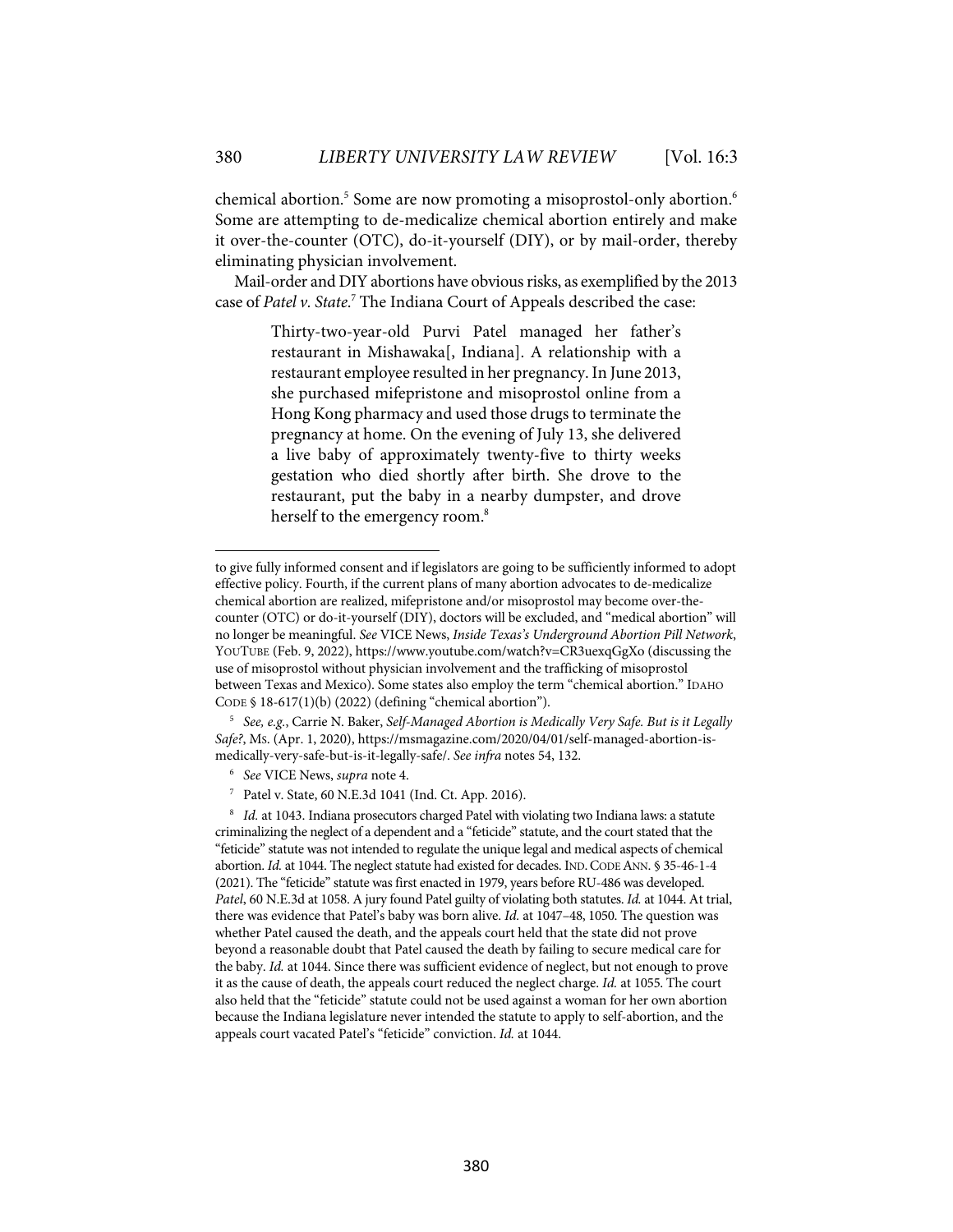State authority to specifically regulate and address the unique risks of chemical abortion has been tied up in litigation challenging the constitutionality of such regulations based on *Roe v. Wade*<sup>9</sup> and *Planned*  Parenthood v. Casey.<sup>10</sup> The constitutionality of abortion regulations may change with the outcome of *Dobbs v. Jackson Women's Health Organization*, a case challenging the constitutionality of Mississippi's fifteen-week limit on abortion,<sup>11</sup> because the State of Mississippi has pressed the overruling of *Roe* and *Casey* in both briefs and oral argument. After *Dobbs*, the states may have greater authority to regulate or prohibit chemical abortion.

In this Article, we will start by providing an overview of chemical abortion, its nature, and its risks, as reflected in medical literature and governmental reports. Next, we will examine the lack of adequate federal governmental oversight since 2000. The FDA approved mifepristone and misoprostol in 2000 with limited restrictions, and the FDA loosened those restrictions in 2016, enabling doctors to prescribe abortion later in pregnancy and eliminating the reporting requirements for complications less than death.<sup>12</sup> In 2021, the FDA rescinded the in-person administration requirement that the FDA had required since 2000. <sup>13</sup> Given the vacuum of federal oversight, we will address the prospects for state regulation. As of 2022, few states have comprehensive regulations that specifically address the unique nature and risks of chemical abortion. Given the inherent medical risks of mifepristone and misoprostol and the history of inadequate federal oversight, the states have compelling interests in regulating mifepristone and misoprostol. These interests are strengthened by the prospect that chemical abortion will be increasingly available by mail-order for DIY abortions.

<sup>9</sup> Roe v. Wade, 410 U.S. 113 (1973).

<sup>10</sup> Planned Parenthood of Se. Pa. v. Casey, 505 U.S. 833 (1992); *see* FDA v. Am. Coll. of Obstetricians & Gynecologists, 141 S. Ct. 10, 10–11 (2020) (granting stay of district court injunction). The unconstitutionality of federal in-person administration would obviously apply to similar state regulations. *See e.g.*, Planned Parenthood of the Heartland, Inc. v. Iowa Bd. of Med., 865 N.W.2d 252, 262–69 (Iowa 2015).

<sup>11</sup> Jackson Women's Health Org. v. Dobbs, 945 F.3d 265 (5th Cir. 2019), *cert. granted*, 141 S. Ct. 2619 (2021).

<sup>12</sup> Kathi A. Aultman et al., *Death and Severe Adverse Events After the Use of Mifepristone as an Abortifacient From September 2000 to February 2019*, 36 ISSUES L. & MED. 3, 23 (2021) ("In March 2016, the FDA substantially reduced the prescribing requirements and changed the drug protocol and yet at the same time eliminated reporting requirements except for deaths. With the later relaxation of reporting requirements, the ability to perform any relevant post-marketing evaluation of mifepristone was lost.").

<sup>&</sup>lt;sup>13</sup> See Letter from Patrizia Cavazzoni, M.D., Dir. Ctr. Drug Evaluation & Rsch., FDA, to Graham Chelius, M.D., Soc'y. Fam. Plan. (Dec. 16, 2021), https://s3.documentcloud.org/documents/21155575/fda\_letter\_to\_chelius.pdf.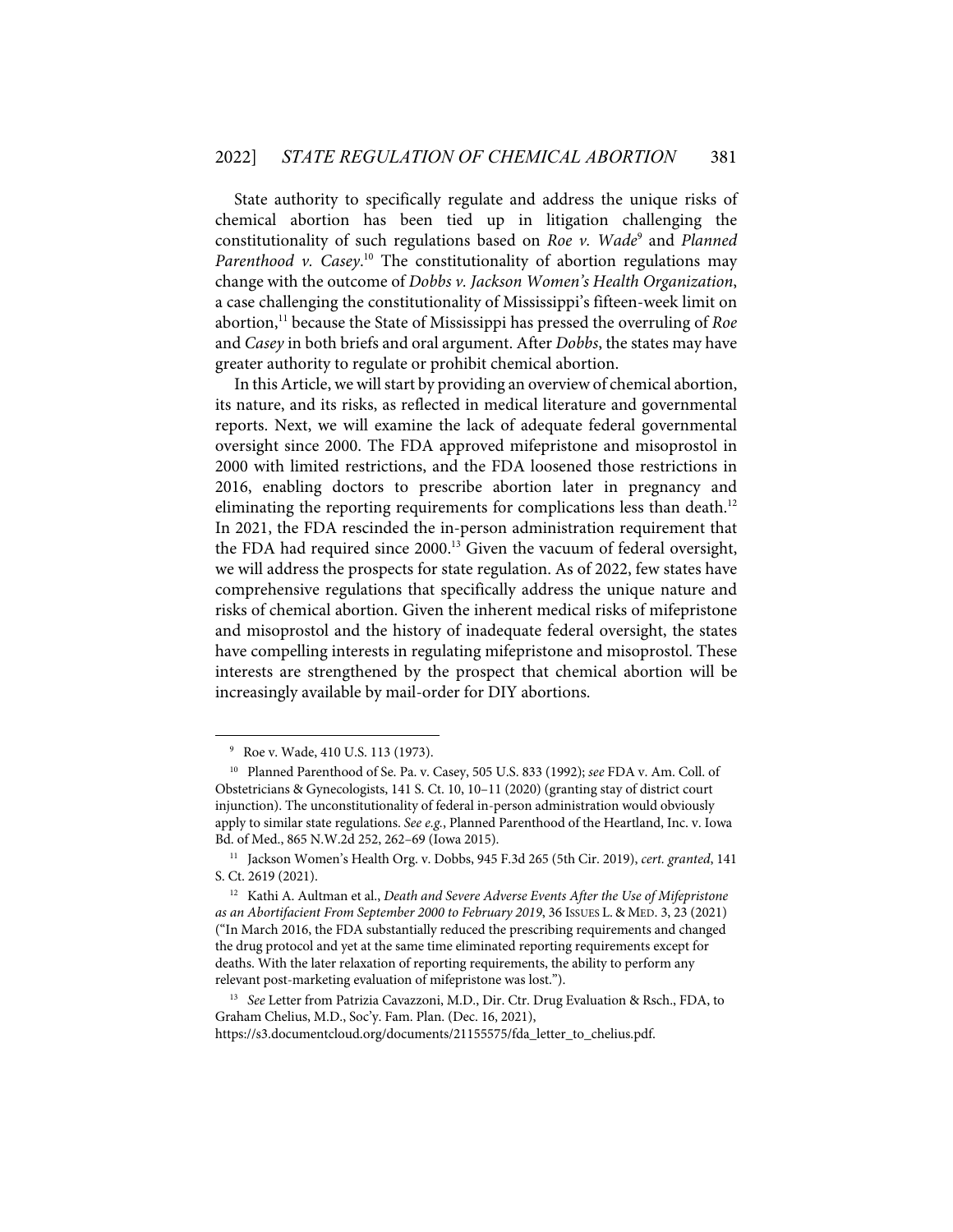#### II. THE DEVELOPMENT OF CHEMICAL ABORTION IN THE U.S.

#### A. *The Anglo-American Legal Heritage Protecting Prenatal Human Beings*

Evaluating state policy on abortion after *Dobbs*requires an understanding of the history of abortion law. The American colonies inherited and adopted the English common law protecting prenatal human lives from abortion and homicide.<sup>14</sup> Two common law rules governed: the quickening rule and the born alive rule. <sup>15</sup> The common law quickening rule was an evidentiary rule intended to establish sufficient proof that a woman was pregnant with a living child.<sup>16</sup> Under the rule, until a woman felt fetal movement (quickening), there was insufficient proof of a living child (and pregnancy). <sup>17</sup> Proof of a live pregnancy was necessary for a charge of abortion (terminating a pregnancy), but not sufficient to prove homicide of a prenatal child.

That was the purpose of the common law born alive rule, also an evidentiary rule.18 Live birth was required for sufficient proof of homicide, the killing of a human being.<sup>19</sup> At a time of primitive medical understanding and a high infant mortality rate, if an infant was stillborn, the born alive rule prevented a charge of homicide because the law deemed there to be insufficient proof to distinguish between natural and criminal (human) causes of prenatal death.<sup>20</sup> An individual could be prosecuted for homicide only if the infant was born alive (observed outside the womb at any stage of pregnancy showing signs of life) and died thereafter from injuries inflicted while in utero (prenatal injuries).<sup>21</sup> A critical element of the born alive rule was that there was no gestational limit.<sup>22</sup> Neither

- 18 *Id.* at 567.
- 19 *Id.* at 575–76, 576 nn.59–60.
- 20 *Id.* at 575.
- 21 Forsythe, *supra* note 15, at 575–76.

382

<sup>14</sup> DELLAPENNA, *supra* note 1, at 211–28 (2006). Dellapenna stated: "We are left then with the conclusion that the English law regard ing [sic] abortion was fully received in the colonies, and that the purported 'common law liberty' to abort is a myth." *Id.* at 228. S*ee also* 2 JAMES WILSON, THE COLLECTED WORKS OF JAMES WILSON 1068 (Kermit L. Hall & Mark David Hall eds., 2007) ("With consistency, beautiful and undeviating, human life, from its commencement to its close, is protected by the common law. In the contemplation of law, life begins when the infant is first able to stir in the womb. By the law, life is protected not only from immediate destruction, but from every degree of actual violence, and, in some cases, from every degree of danger.").

<sup>15</sup> Clarke D. Forsythe, *Homicide of the Unborn Child: The Born Alive Rule and Other Legal Anachronisms*, 21 VAL. U. L. REV. 563, 567 (1987).

<sup>16</sup> *Id.* at 568.

<sup>17</sup> *Id.* at 567–68.

<sup>22</sup> *Id.* at 591 & nn.132–34; *see* Regina v. West, 2 C. & K. 784, 175 Eng. Rep. 329 (1848) (allowing a homicide charge where an infant aborted alive died from prematurity); *see also* DELLAPENNA, *supra* note 1, at 464.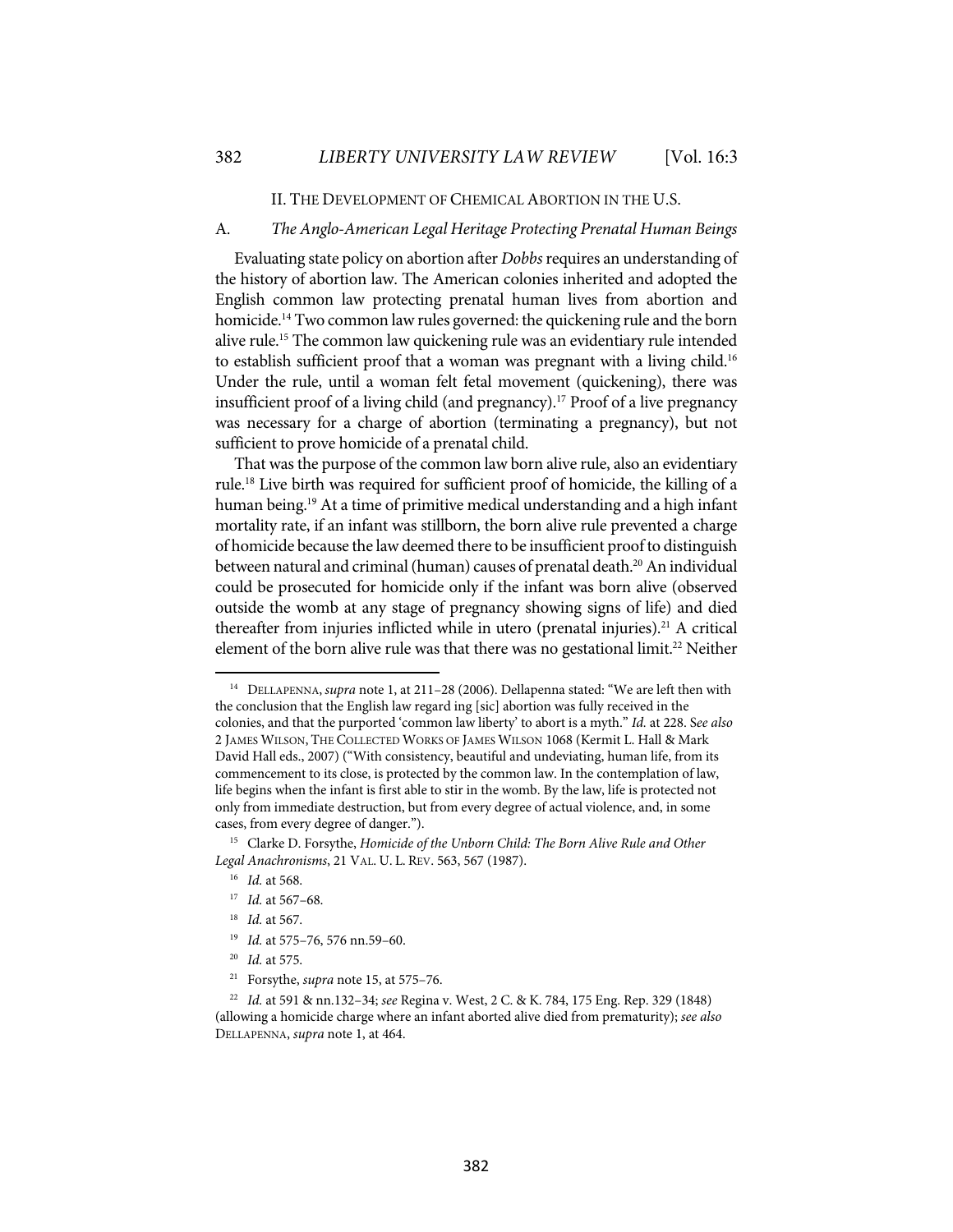viability nor quickening limited the born alive rule.<sup>23</sup> Hence, the prosecution could bring a homicide charge if the child was injured at any time during pregnancy and then born alive before dying of injuries inflicted while in the womb.24 This was equally true if the child was born alive early in gestation from a prenatal assault and then died from prematurity.<sup>25</sup> The born alive rule was a rule of location, not gestation.<sup>26</sup> And if the child was born alive, quickening was obsolete and no longer relevant. These common law rules protected the life of the developing prenatal human being from the earliest point that it could be determined to be alive. <sup>27</sup> By the time of *Roe*, state courts and legislatures had enhanced this common law protection through prenatal injury, wrongful death, and fetal homicide laws. 28

These common law rules demonstrate that the law was dependent on the medical understanding at the time the law developed. Abortion law and medicine have always been inextricably intertwined. Medicine and technology affected the law's ability to prove a live pregnancy or the *corpus delicti* of homicide.<sup>29</sup> Contrary to folk tales, during the years of the common law there were no means of abortion that were both effective and safe.<sup>30</sup> Common law decisions and literature provide evidence that abortion providers attempted

<sup>26</sup> See id. at 591 n.134 ("If a person intending to procure abortion causes a child to be born so soon that it cannot live, and it does in consequence, this is murder, though no bodily injury be inflicted on the child." (quoting 2 WILLIAM RUSSELL, ATREATISE ON CRIMES AND MISDEMEANORS 670–72 (Garland Publ'g. 1979) (1865))).

27 *See id.* at 591 & nn.132–37.

28 Paul Benjamin Linton, *The Legal Status of the Unborn Child Under State Law*, 6 U. ST. THOMAS J.L. & PUB. POL'Y 141, 143–50 (2011); William J. Maledon, Note, *The Law and the Unborn Child: The Legal and Logical Inconsistencies*, 46 NOTRE DAME LAW. 349, 356–58, 365–66 (1971).

<sup>23</sup> DELLAPENNA, *supra* note 1, at 464 & n.85; Forsythe, *supra* note 15, at 591 & nn.132–37.

<sup>24</sup> *See* Forsythe, *supra* note 15, at 591 & nn.132–36.

<sup>&</sup>lt;sup>25</sup> *Id.* The prenatal application of the born alive rule is confirmed by numerous authorities. *Id.* at 584, 583–84 n.92, 585, 586 n.106 (first quoting R. v. Sims (1600) 75 Eng. Rep. 1075, 1076; then quoting EDWARD COKE, THE THIRD PART OF THE INSTITUTES OF THE LAWS OF ENGLAND 50 (Garland Publ'g. 1979) (1628); then quoting 1 WILLIAM BLACKSTONE, COMMENTARIES \*126; and then quoting 1 WILLIAM HAWKINS, A TREATISE OF THE PLEAS OF THE CROWN § 16 (Garland Publ'g. 1978) (1716)).

Forsythe, *supra* note 15, at 565-80.

<sup>30</sup> *See* DELLAPENNA, *supra* note 1, at 3–56. "[T]he ingestion and insertion techniques, if effective, appear to have been nearly as deadly as the batterings and other injury techniques." *Id*. at 31. "Ingestion techniques were nearly as painful and deadly as the worst injury techniques until well into the nineteenth century . . . ." *Id.* at 37. "American courts in [the] nineteenth century were well aware of the limited effectiveness of such 'potions' unless taken in doses dangerous to the health or the life of the mother." *Id*. at 49. "As we saw in chapter 1, abortion techniques were so crude before 1800 as virtually to amount to suicide . . . ." *Id.* at 57.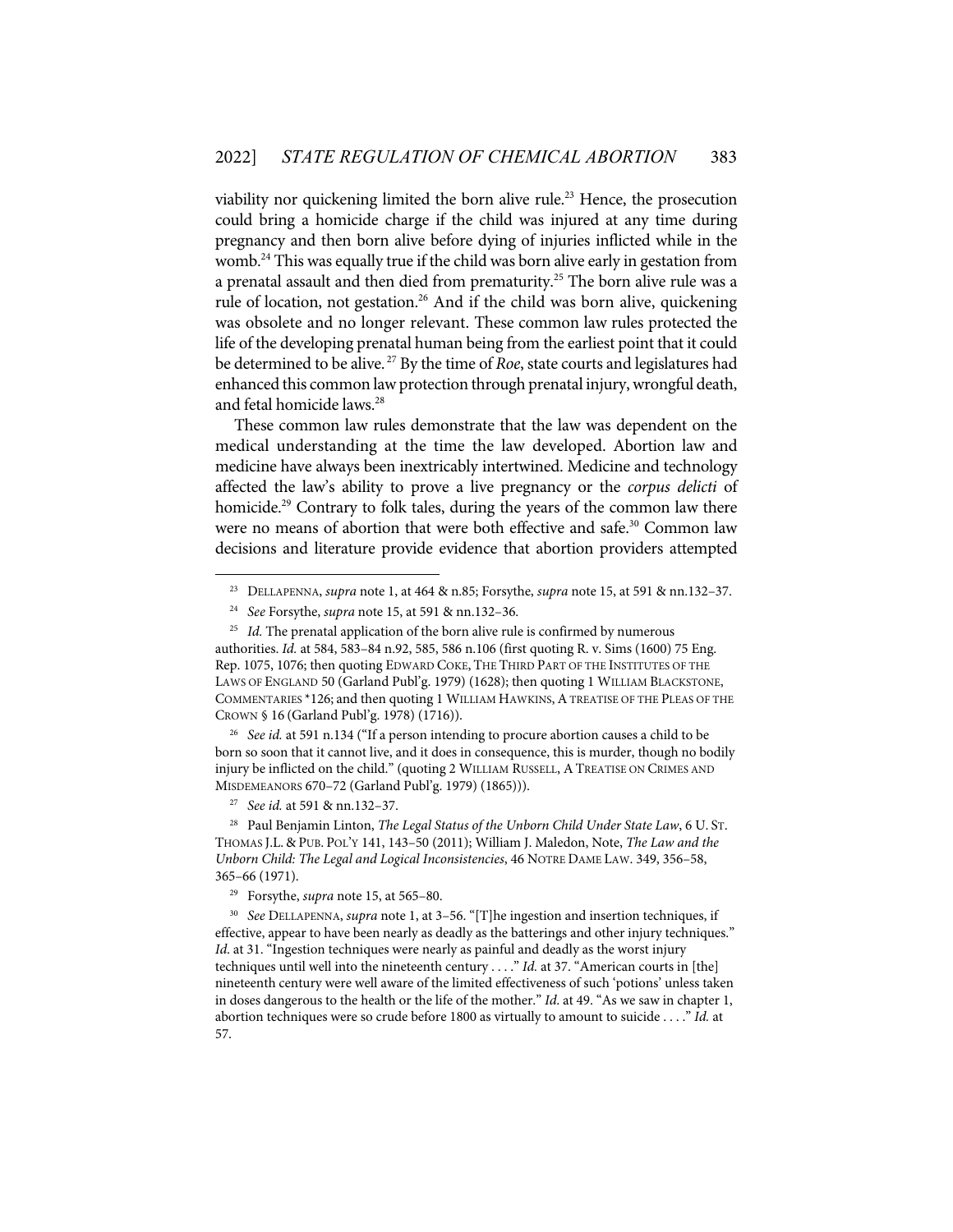three types of abortion techniques—injury (battery), intrusion (an instrument), and ingestion (a potion or substance). $31$  But there is no reliable evidence that any of the techniques were effective (producing a completed abortion) or safe (not killing the mother).32 Abortion could not be considered safe if it killed the mother, as many potions and devices did.<sup>33</sup> Thus, most states enacted legislation prohibiting abortion with the intent to protect both mother and unborn child.<sup>34</sup>

Abortion techniques before the nineteenth century were both dangerous to the mother and minimally effective. <sup>35</sup> Then, with the distribution and wider usage of antibiotics after World War II—another example of technological change—and the introduction of new techniques, induced abortion became *less*  dangerous for the mother around mid-century.<sup>36</sup> As Mary Calderone, then Medical Director for Planned Parenthood, noted in 1960, only 260 abortionrelated deaths were reported in 1957. <sup>37</sup> Although virtually all states prohibited abortion except to save the life of the mother until 1966, several states loosened their abortion laws between 1967 and 1973.38 Still, in the 1973 case of *Roe v. Wade*, the Supreme Court struck down the laws of all fifty states and legalized

<sup>31</sup> DELLAPENNA, *supra* note 1, at 31.

<sup>32</sup> *See id.*

<sup>33</sup> *See id.*

<sup>&</sup>lt;sup>34</sup> *Id.* at 286 & n.198 (collecting cases explaining the purpose of nineteenth century state abortion laws). *See generally* James S. Witherspoon, *Reexamining* Roe*: Nineteenth Century Abortion Statutes and the Fourteenth Amendment*, 17 ST. MARY'S L.J. 29 (1985) (showing the protective purposes of nineteenth century abortion statutes).

<sup>35</sup> DELLAPENNA, *supra* note 1, at 454. *See also* Anita Bernstein, *Common Law Fundamentals of the Right to Abortion*, 63 BUFF. L. REV. 1141, 1193 (2015) ("Dellapenna argues persuasively that this combination [safety and effectiveness] did not come together until the nineteenth century.").

<sup>36</sup> DELLAPENNA, *supra* note 1, at 454.

<sup>37</sup> Mary Steichen Calderone, *Illegal Abortion as a Public Health Problem*, 50 AM. J. PUB. HEALTH 948, 949 (1960).

<sup>38</sup> *See* Roe v. Wade, 410 U.S. 113, 117–18, 140 & n.37 (1973).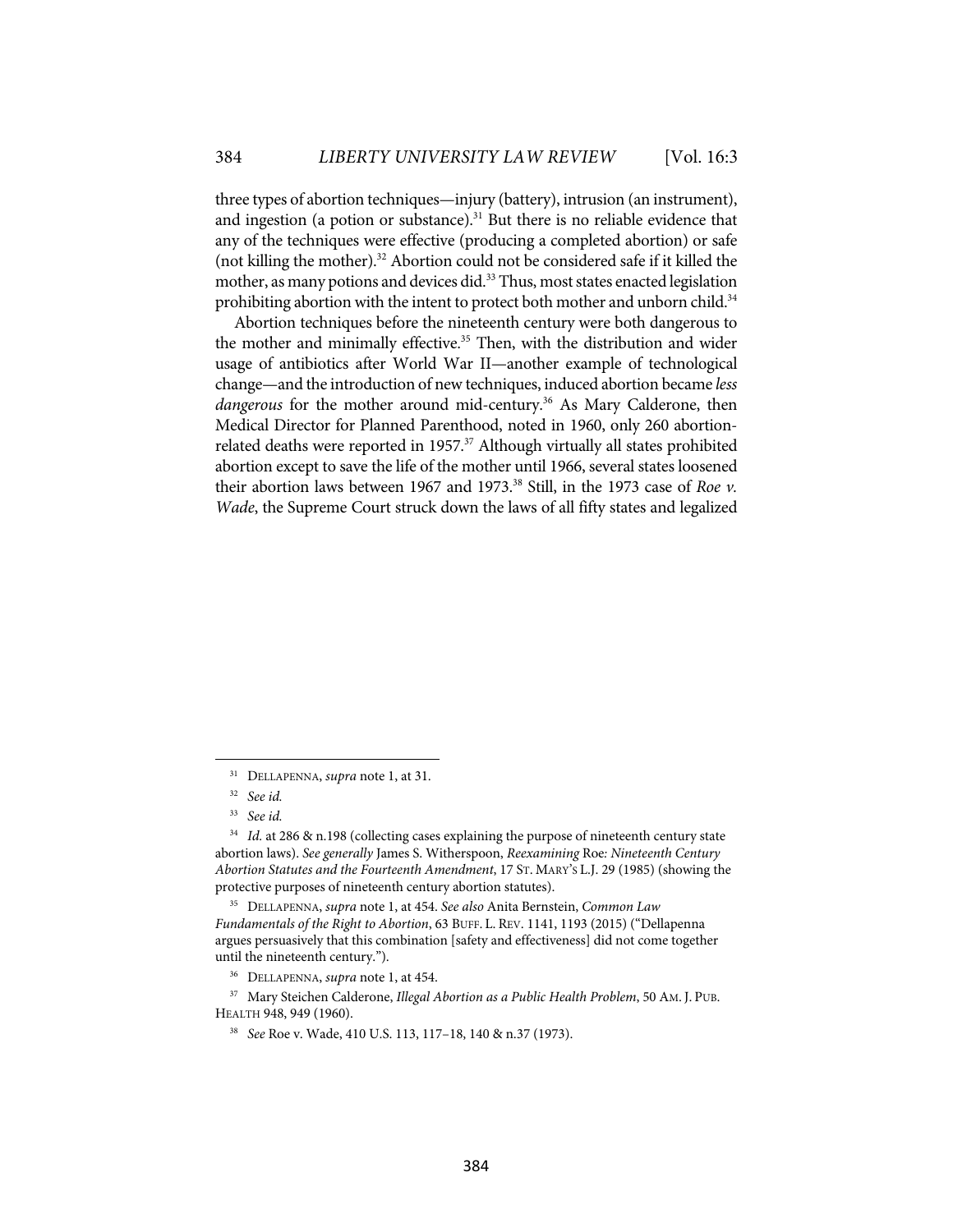abortion in every state, at every stage of gestation, for virtually any reason.<sup>39</sup> The States then had the burden to fill the legal vacuum created by *Roe v. Wade*. 40

#### B. *The Concept of Elective Abortion & Informed Consent*

The Supreme Court in *Roe* assumed that legal abortion would involve a woman's regular physician in a medical decision about whether to have an abortion and that a medical judgment was always involved in deciding whether an abortion should be done.<sup>41</sup> But elective abortion in the U.S. has not turned out that way.42 Elective abortion is significantly different from medically-

See *id.* at 162–64 (holding that the state has no interest in prohibiting abortion until the "compelling" point of viability and that abortion may be prohibited at viability unless abortion is necessary to preserve the life or health of the mother); Doe v. Bolton, 410 U.S. 179, 192 (1973) ("[A]ll factors -- physical, emotional, psychological, familial, and the woman's age -- [are] relevant to the well-being of the patient. All these factors may relate to health."); Laurence H. Tribe, *Foreword: Toward a Model of Roles in the Due Process of Life and Law*, 87 HARV. L. REV. 1, 2 (1973) ("And in *Roe v. Wade* and *Doe v. Bolton*, when the Court had its most dramatic opportunity to express its supposed aversion to substantive due process, it carried that doctrine to lengths few observers had expected, imposing limits on permissible abortion legislation so severe that no abortion law in the United States remained valid.").

<sup>40</sup> *See* CLARKE D. FORSYTHE,ABUSE OF DISCRETION: THE INSIDE STORY OF *ROE V. WADE* 217–18 (2013) ("The Public Health Vacuum the Justices Created").

<sup>41</sup> *See Roe*, 410 U.S. at 163 ("[F]or the period of pregnancy prior to this 'compelling' point, the attending physician, in consultation with his patient, is free to determine, without regulation by the State, that, in his medical judgment, the patient's pregnancy should be terminated."); *id.* at 165–66 ("The decision vindicates the right of the physician to administer medical treatment according to his professional judgment up to the points where important state interests provide compelling justifications for intervention. Up to those points, the abortion decision in all its aspects is inherently, and primarily, a medical decision, and basic responsibility for it must rest with the physician."); *Doe*, 410 U.S. at 208 (Burger, C.J., concurring) ("[T]he vast majority of physicians observe the standards of their profession, and act only on the basis of carefully deliberated medical judgments relating to life and health.").

<sup>42</sup> *See* City of Akron v. Akron Ctr. for Reprod. Health, 462 U.S. 416, 473 (1983) (O'Connor, J., dissenting) ("It is certainly difficult to understand how the Court believes that the physician-patient relationship is able to accommodate any interest that the State has in maternal physical and mental well-being in light of the fact that the record in this case shows that the relationship is non-existent."); Planned Parenthood of Cent. Mo. v. Danforth, 428 U.S. 52, 91 (1976) (Stewart, J., concurring) ("It seems unlikely that she [a pregnant minor] will obtain adequate counsel and support from the attending physician at an abortion clinic, where abortions for pregnant minors frequently take place."). *See generally* Mary Anne Wood & W. Cole Durham, Jr., *Counseling, Consulting, and Consent: Abortion and the Doctor-Patient Relationship*, 1978 BYU L. REV. 783, 793–802 (1978) (identifying as part of the doctor-patient relationship: screening, informing the patient as to the nature and consequences of the procedure, consideration of alternatives, and the conscious exercise of medical judgment).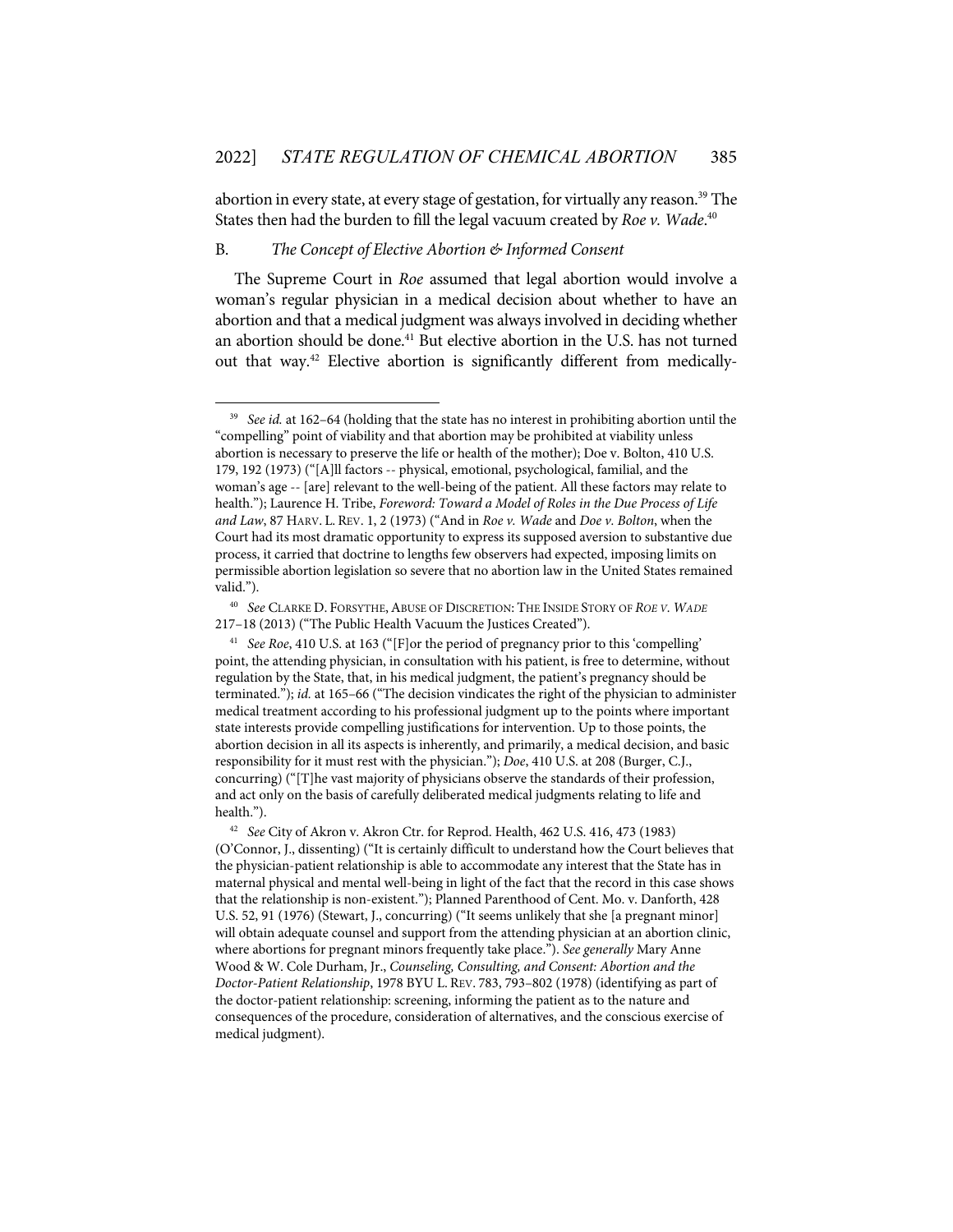indicated procedures. Elective abortion does not treat any illness or disease, and there is no *medical* reason to interrupt a healthy pregnancy in a healthy mother with surgery or drugs. <sup>43</sup> Elective abortion's primary objective is the death of the prenatal child, as evidenced by the testimony of abortion providers during the *Gonzales v. Carhart*<sup>44</sup> litigation.<sup>45</sup>

As with any medical intervention, there are both short-term and long-term risks and consequences. Any surgical procedure involves the risk of bleeding, infection, and damage to the organ being worked on or the organs nearby. A surgical abortion can damage any of the woman's reproductive organs. Because nearly one out of twenty women require surgery after a chemical abortion done at the earliest gestational ages(sometimes emergently), the risks of reproductive

<sup>45</sup> *See id.* at 167–68. As the Court recorded in its opinion in *Gonzales*:

Yet one doctor would not allow delivery of a live fetus younger than 24 weeks because "the objective of [his] procedure is to perform an abortion," not a birth. The doctor thus answered in the affirmative when asked whether he would "hold the fetus' head on the internal side of the [cervix] in order to collapse the skull" and kill the fetus before it is born. Another doctor testified he crushes a fetus' skull not only to reduce its size but also to ensure the fetus is dead before it is removed. For the staff to have to deal with a fetus that has "some viability to it, some movement of limbs," according to this doctor, "[is] always a difficult situation."

*Id.* at 139–40 (alterations in original) (citations omitted); *see also* Planned Parenthood Ass'n of Kan. City, Mo., Inc. v. Ashcroft, 462 U.S. 476, 483 n.7 (1983). The Court noted:

> His disinterest in protecting fetal life is evidenced by his agreement "that the abortion patient has a right not only to be rid of the growth, called a fetus in her body, but also has a right to a dead fetus." He also agreed that he "[never] [has] any intention of trying to protect the fetus, if it can be saved," and finally that "as a general principle" "[there] should not be a live fetus."

<sup>43</sup> *See, e.g.*, *Elective abortion*, BRITANNICA, https://www.britannica.com/science/electiveabortion (last visited Mar. 6, 2022) ("An elective abortion is the interruption of a pregnancy before the 20th week of gestation at the woman's request for reasons other than maternal health or fetal disease. Most abortions in the United States are performed for this reason."); *Elective abortion*, FARLEX, INC., https://medical-

dictionary.thefreedictionary.com/elective+abortion (last visited Mar. 6, 2022) ("[E]lective abortion [is an] induced abortion done at the request of the mother for other than therapeutic reasons."); *Elective abortion*, FERTILITYPEDIA, https://fertilitypedia.org/edu/riskfactors/elective-abortion (last visited Mar. 6, 2022) ("An abortion is referred to as an elective or voluntary abortion when it is performed at the request of the woman for non-medical reasons.").

<sup>44</sup> *See* Gonzales v. Carhart, 550 U.S. 124, 168 (2007) (upholding the constitutionality of the federal Partial Birth Abortion Ban Act (PBABA)).

*Id.* (alterations in original) (citations omitted). *See generally* 18 U.S.C. § 1531.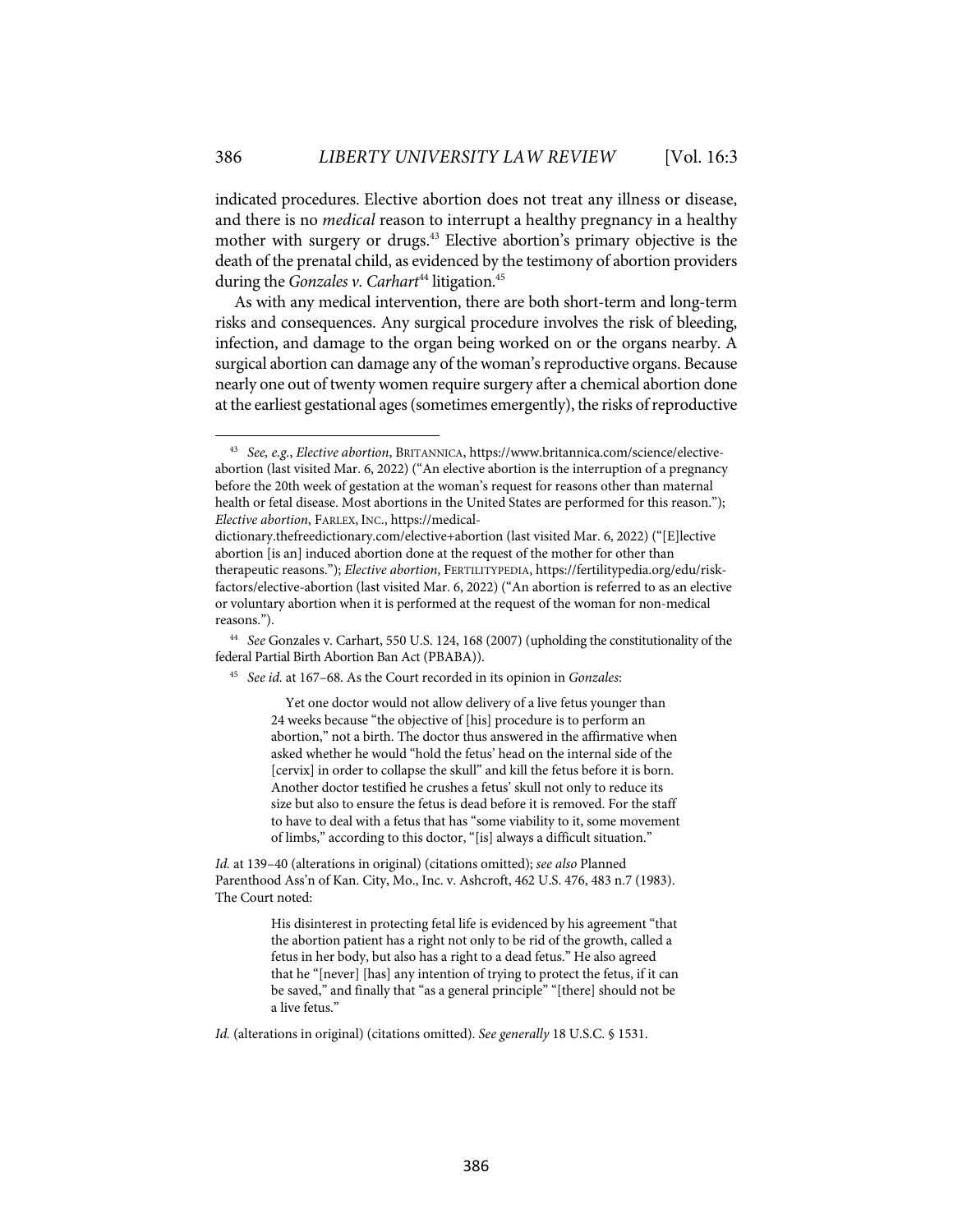organ damage from surgical intervention pertain to chemical abortions as well.<sup>46</sup> Worse, the risks of chemical abortions rise rapidly after ten weeks gestation so that abortions after thirteen weeks of pregnancy result in one out of every three women needing surgery for hemorrhage or tissue left inside.<sup>47</sup>

Elective abortion is not medical care but rather the use of surgery or drugs to end a pregnancy for social reasons.<sup>48</sup> The social reasons displace necessary medical analysis which examines the abnormal medical condition that requires treatment and medical indications for the intervention, compares the various alternative interventions, and discusses these with the patient. <sup>49</sup> It skews and short-cuts the decision-making and informed consent process. <sup>50</sup> Abortion providers often assume that the client has made the decision before walking into the clinic. <sup>51</sup> Because elective abortion is not medically necessary for anything, no discussion of alternatives are necessary, and no discussion of risks are relevant. By skewing and short cutting the decision-making process, elective abortion cannot produce fully informed consent for the woman.

#### 1. The Discovery & Development of RU-486

Medical technology has long shaped the efficacy of abortion techniques, the enforceability of abortion law, and the language of abortion statutes.<sup>52</sup> Medical technology for terminating pregnancy has evolved from primitive methods to the development in France of the curved blade (curette) in the nineteenth century to the development in the 1960s of the flexible plastic suction curettage cannula.<sup>53</sup> This has led increasingly toward chemical

<sup>46</sup> Maarit J. Mentula et al., *Immediate Adverse Events After Second Trimester Medical Termination of Pregnancy: Results of a Nationwide Registry Study*, 26 HUM. REPROD. 927, 929, 931 tbl. II (2011).

<sup>47</sup> *Id.*

<sup>48</sup> *See supra* note 43. And the presumed empirical evidence that abortion is good for women is, to say the least, thin. *See generally* Helen M. Alvare, *Nearly 50 Years Post-*Roe v. Wade *and Nearing its End: What is the Evidence that Abortion Advances Women's Health and Equality?*, 34 REGENT U. L. REV. 165 (2022).

<sup>49</sup> *See* Wood & Durham, *supra* note 42, at 793–800.

<sup>50</sup> *See id.*

<sup>51</sup> *See, e.g.*, *Government-Mandated Delays Before Abortion*, ACLU,

https://www.aclu.org/other/government-mandated-delays-abortion (last updated Jan. 2003) ("In reality, almost all women, by the time they arrive at a clinic, are very clear about their reasons for wanting an abortion.").

<sup>52</sup> *See generally* DELLAPENNA, *supra* note 1, chs. 1, 5, 6, 12; Joseph W. Dellapenna, *The History of Abortion: Technology, Morality, and Law*, 40 U. PITT. L. REV. 359 (1979).

<sup>53</sup> Danielle B. Cooper & Gary W. Menefee, *Dilation and Curettage*, NCBI BOOKSHELF, https://www.ncbi.nlm.nih.gov/books/NBK568791/ (last updated Dec. 16, 2021) ("History documents the first cervical dilators available in the early 19th century. Joseph-Claude-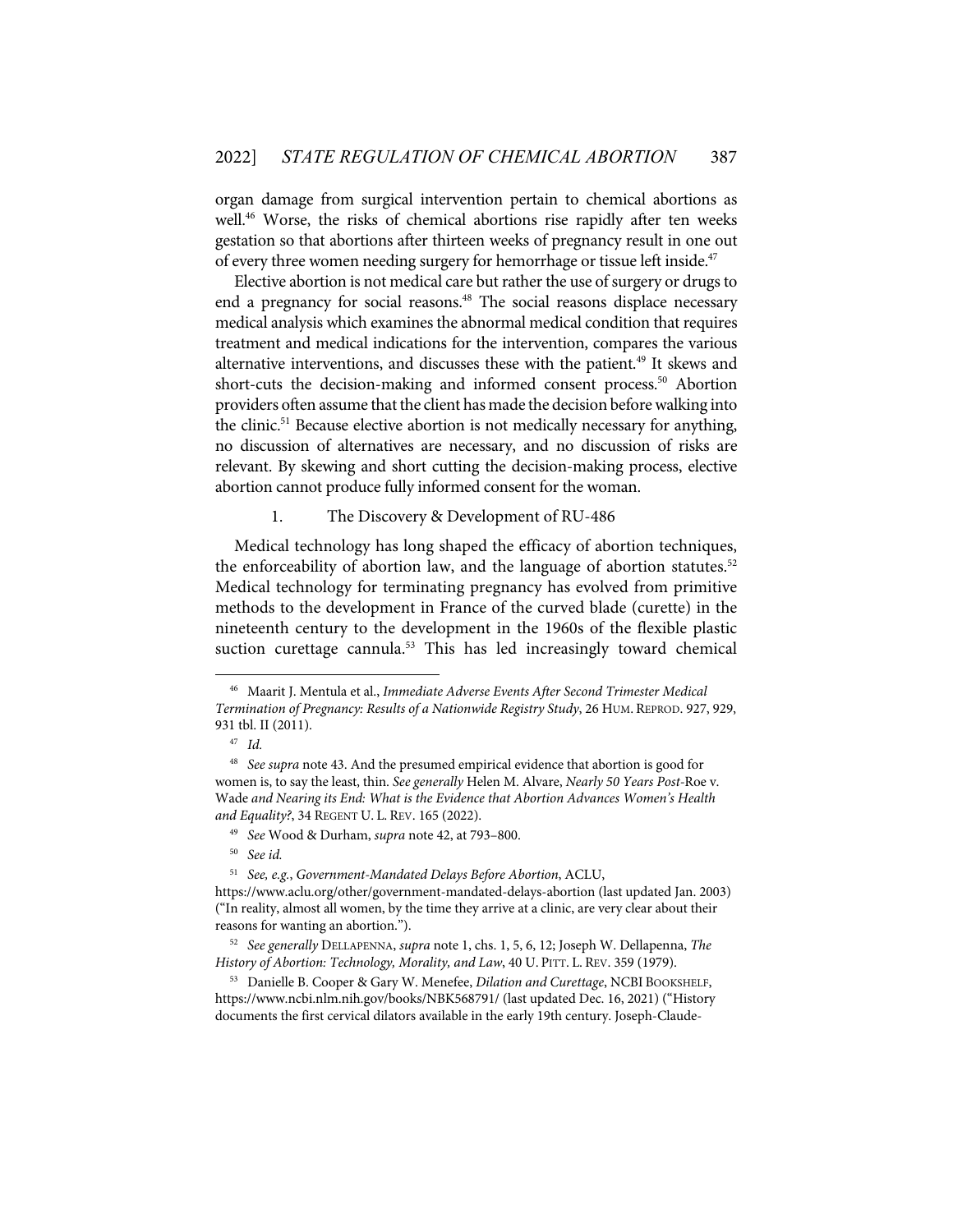abortion, which abortion providers hope will increase access, eliminate the need for doctors, and allow DIY abortions.<sup>54</sup>

In the 1980s, a French chemist, Etienne-Emile Baulieu, worked at the pharmaceutical company Roussel Uclaf on a drug named RU-38486—later shortened to RU-486, generic name, mifepristone. <sup>55</sup> The drug blocked a specific cellular receptor called the glucocorticoid receptor. <sup>56</sup> This receptor blockade is important in treating Cushing's syndrome, the initial reason for pharmaceutical interest.

Mifepristone also blocks a second cellular receptor called the progesterone receptor, by binding with a woman's progesterone receptors on the nuclear membranes of cells in the uterus, ovary, brain, breast, and immune system. 57 Progesterone is the natural hormone which changes a woman's body to allow her to carry and nurture a pregnancy. With mifepristone blocking the connection of progesterone to progesterone receptors in the uterus of a pregnant woman, the mother's cells in the placenta stop functioning, which eventually leads to the death of the embryo through, in essence, starvation. 58

Anthelme Récamier (6 November 1774–28 June 1852) is credited with the invention of the first curette in 1843, which resembled a small scoop or spoon with a long handle."); World Health Org. Task Force on Sequelae of Abortion, *Comparison of Rigid and Flexible Cannulae for Early Abortion without Cervical Dilatation*, 15 STUD.FAM.PLAN. 79, 79 (1984); Tanfer Emin Tunc, *Designs of Devices: The Vacuum Aspirator and American Abortion Technology*, 28 DYNAMIS 353, 370 (2008), https://scielo.isciii.es/pdf/dyn/v28/15.pdf.

<sup>54</sup> *See infra* notes 128, 129; *see also, e.g.*, Anastasia Toufexis, *Abortions Without Doctors*, TIME, Aug. 28, 1989, at 66; DELLAPENNA, *supra* note 1, at 831 & n.422 ("Despite all the hype, however, the approval of the abortion pill initially made little difference because few doctors were enthusiastic about using it."); *id.* at 670 (referring to "'underground' groups for performing abortions" in the 1960s; "'Jane' reached its stride when the women involved decided they could do the abortions themselves and dispense with physicians except as a backup. At its peak, between 1969 and 1973, 'Jane' was doing 3,000 abortions a year . . . .").

<sup>55</sup> *See* THE ANTIPROGESTIN STEROID RU 486 AND HUMAN FERTILITY CONTROL (Etienne-Emile Baulieu & Sheldon J. Segal eds., 1985) [hereinafter BAULIEU & SEGAL].

<sup>56</sup> Ralph P. Miech, *Pathophysiology of Mifepristone-induced Septic Shock Due to*  Clostridium Sordellii, 39 ANNALS PHARMACOTHERAPY 1483, 1484 (2005), https://pubmed.ncbi.nlm.nih.gov/16046483/.

<sup>57</sup> *See generally* Katherine M. Scarpin et al., *Progesterone Action in Human Tissues: Regulation by Progesterone Receptor (PR) Isoform Expression, Nuclear Positioning and Coregulator Expression*, NUCLEAR RECEPTOR SIGNALING, Dec. 31, 2009, at 1 ("Progesterone is an essential regulator of normal human female reproductive function in the uterus, ovary, mammary gland and brain, and also plays an important role in non-reproductive tissues such as the cardiovascular system, bone and the central nervous system, highlighting the widespread role of this hormone in normal physiology.").

<sup>58</sup> U.S. H.R. GOV'T REFORM COMM., SUBCOMM. ON CRIM. JUST., DRUG POL'Y, & HUMAN RES., THE FDA AND RU-486: LOWERING THE STANDARD FOR WOMEN'S HEALTH 4 (2006)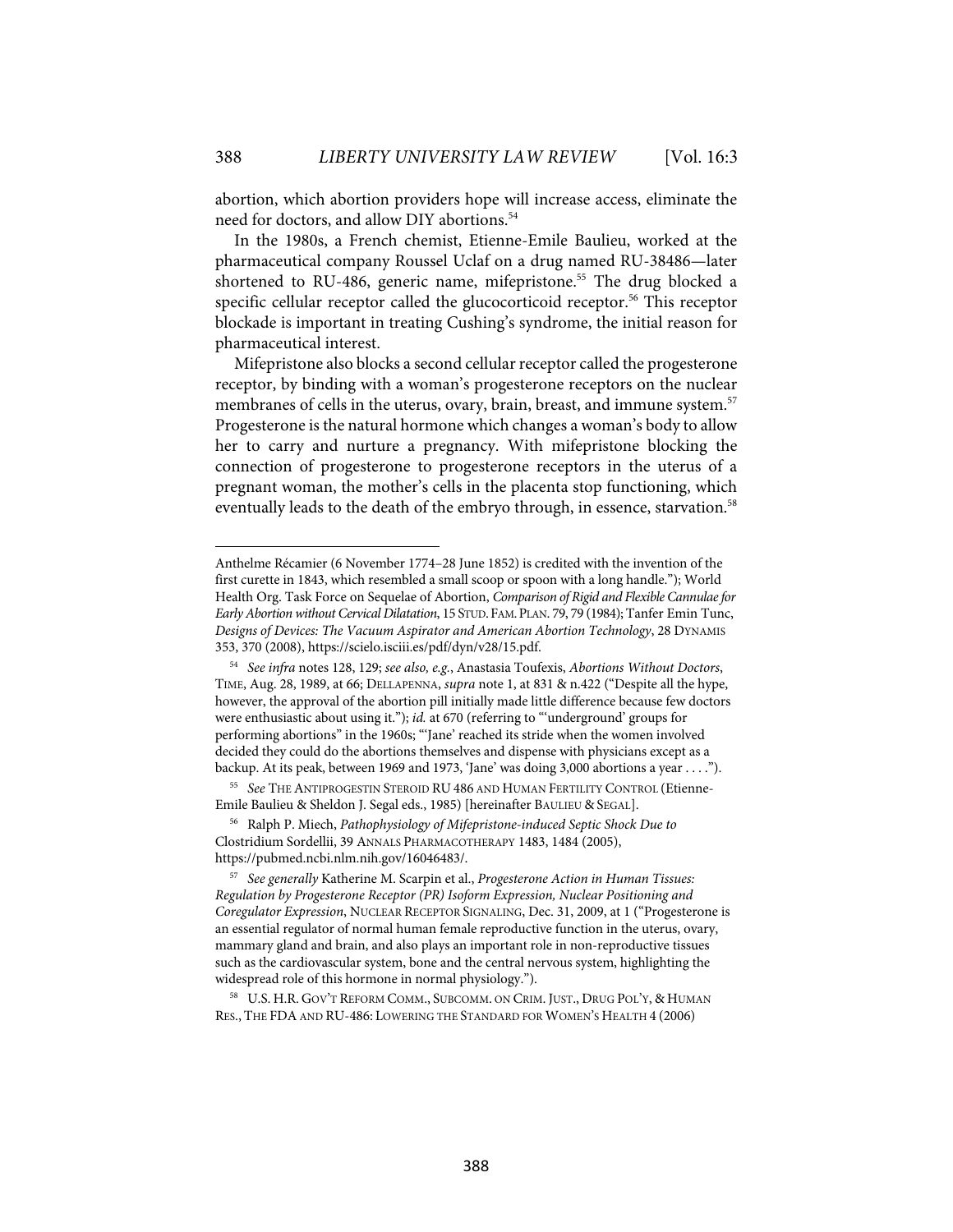When progesterone is insufficient, the woman loses the pregnancy. Baulieu realized that this new drug might be able to be developed as an abortifacient.<sup>59</sup> However, the blockade of glucocorticoid receptors also induces an unexpected immune blockade, suppressing the immune system, which can result in increased susceptibility to overwhelming infection.<sup>60</sup>

In the drug development process, Baulieu's report included a study which graphed the rate at which RU-486 could be removed from the progesterone receptor, in the presence of high concentrations of progesterone.<sup>61</sup> This pharmacokinetic study clearly shows that mifepristone's blockade of progesterone receptors is reversible—not permanent—and that high concentrations of progesterone will reverse the binding of mifepristone at the progesterone receptor.<sup>62</sup>

Scientists conducted additional animal model experiments to test the reversibility of mifepristone binding and to determine if natural progesterone could overcome the abortifacient effects in animal models. In 1989, Yamabe conclusively determined that, in rats, the administration of additional natural progesterone could overcome the mifepristone blockage of progesterone

61 BAULIEU & SEGAL, *supra* note 55, at 91 fig.3.

62 George Delgado & Mary Davenport, *Progesterone Use to Reverse the Effects of Mifepristone*, 46 ANNALS PHARMACOTHERAPY 1723, 1723 (2012) (case report); George Delgado et al., *A Case Series Detailing the Successful Reversal of the Effects of Mifepristone Using Progesterone*, 33 ISSUES L. & MED. 21, 26, 27 tbl.1 (2018). *See also* Ruth Graham, A New Front in the War Over Reproductive Rights: 'Abortion-Pill Reversal,' N.Y. TIMES (July 18, 2017), https://www.nytimes.com/2017/07/18/magazine/a-new-front-in-the-war-overreproductive-rights-abortion-pill-reversal.html ("'It makes biological sense,' says Dr. Harvey Kliman, director of the reproductive and placental research unit at the Yale School of Medicine. 'I think this is actually totally feasible.' Kliman, who has published research on progesterone and miscarriage, is in favor of abortion rights, and made clear he wasn't advocating widespread use of the treatment. But if one of his daughters came to him and said she had somehow accidentally taken mifepristone during pregnancy, he said, he would tell her to take 200 milligrams of progesterone three times a day for several days, just long enough for the mifepristone to leave her system. 'I bet you it would work.'").

<sup>[</sup>hereinafter House Subcommittee Staff Report] ("RU-486 terminates pregnancy by blocking progesterone receptors in the uterus, a hormone necessary for the maintenance of pregnancy. This leads to degeneration of the uterine lining, blocking nutrition to the prenate, thus resulting in its death.").

<sup>59</sup> BAULIEU & SEGAL, *supra* note 55, at 14–15. *See generally* Etienne-Emile Baulieu, *Updating RU 486 Development*, 20 L. MED. & HEALTH CARE 154, 155–56 (1992).

<sup>60</sup> Jeanette I. Webster & Ester M. Sternberg, *Role of the Hypothalamic-Pituitary-Adrenal Axis, Glucocorticoids and Glucocorticoid Receptors in Toxic Sequelae of Exposure to Bacterial and Viral Products*, 181 J. ENDOCRINOLOGY 207, 207–17 (2004); Miech, *supra* note 56, at 1484; Marc Fischer et al., *Fatal Toxic Shock Syndrome Associated with* Clostridium Sordellii *after Medical Abortion*, 353 NEW ENG. J. MED. 2352, 2352–54, 2358 (2005) (reporting four deaths "after abortions that were medically induced with 200 mg of oral mifepristone and 800 ug of vaginal misoprostol"); House Subcommittee Staff Report, *supra* note 58, at 32–35.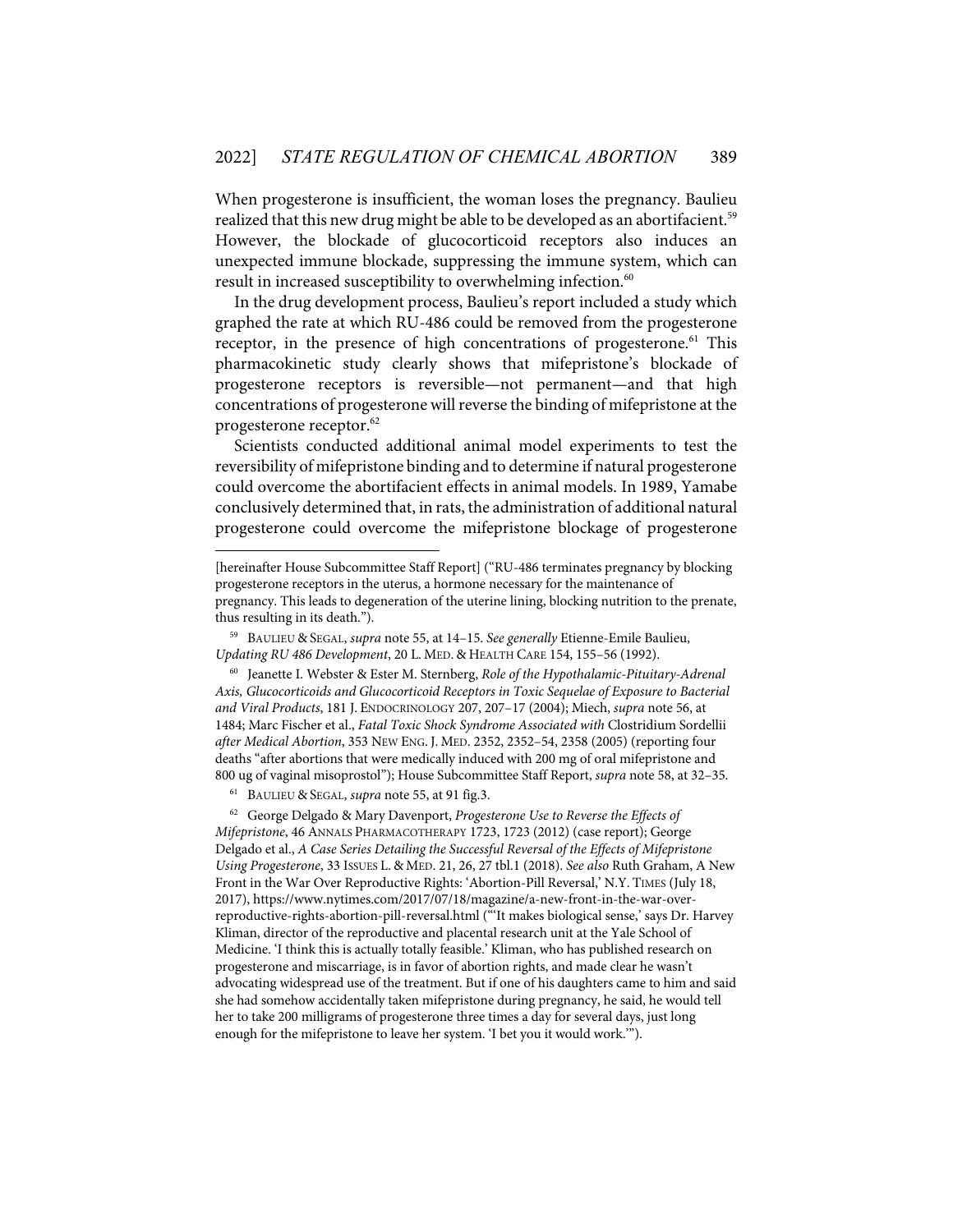receptors and its abortifacient properties. <sup>63</sup> That study separated pregnant rats into three groups. The first group received no drugs, the second group received mifepristone, and the third group received mifepristone followed by natural progesterone.<sup>64</sup> Every member of the no-drug group delivered live offspring.65 Only 33.3% of the mifepristone-only group delivered live offspring.66 One hundred percent of the third group, which received mifepristone and then progesterone, delivered live offspring.<sup>67</sup> This experiment effectively demonstrated that the mifepristone blockade can be overcome by the presence of sufficient natural progesterone to out-compete mifepristone at the progesterone receptor.<sup>68</sup>

Studies about the use of mifepristone to induce abortion in human beings show that the use of mifepristone alone at the current dosage used today (200 mg.) is associated with fetal survival rates from 10%-23%.<sup>69</sup> This fetal survival rate was considered unacceptable for an effective abortion-inducing drug. $^{70}$ Thus, early in the development of the current drug regimen scientists added a second drug, a prostaglandin, which is administered twenty-four to fortyeight hours after mifepristone. The prostaglandin induces powerful uterine contractions, which cause the expulsion of the fetus and placenta.<sup>71</sup> For pregnancies less than forty-nine days from the first day of the woman's last menstrual period (LMP), the combination of mifepristone and misoprostol causes the complete expulsion of both human embryo and placenta in about 95% of pregnancies.72 However, this effectiveness declines significantly as the age of the pregnancy advances, such that by thirteen weeks, approximately one out of every three women who attempt abortion with mifepristone and misoprostol need emergency surgery for hemorrhage or retained tissue.<sup>73</sup>

<sup>63</sup> Shingo Yamabe et al., *The Effect of RU486 and Progesterone on Luteal Function During Pregnancy*, PUBMED (May 20, 1989), https://pubmed.ncbi.nlm.nih.gov/2776921/. See the discussion of Yamabe in Davenport et al., *supra* note 4, at 5–6.

<sup>64</sup> *Id.*

<sup>65</sup> *Id.*

<sup>66</sup> *Id.*

<sup>67</sup> *Id.*

<sup>&</sup>lt;sup>68</sup> Id. The progesterone infusion process is being challenged by the American Medical Association (AMA) in federal court litigation in North Dakota. Complaint at 1, 14–16, AMA v. Stenehjem, No. 1:19-cv-125 (D.N.D. June 25, 2019).

<sup>69</sup> Davenport et al., *supra* note 4, at 14–15 tbl.

<sup>70</sup> *Id.* at 4, 6.

<sup>71</sup> *Id.* at 4.

<sup>72</sup> Mentula et al., *supra* note 46, at 931 fig.2.

<sup>73</sup> *See id.*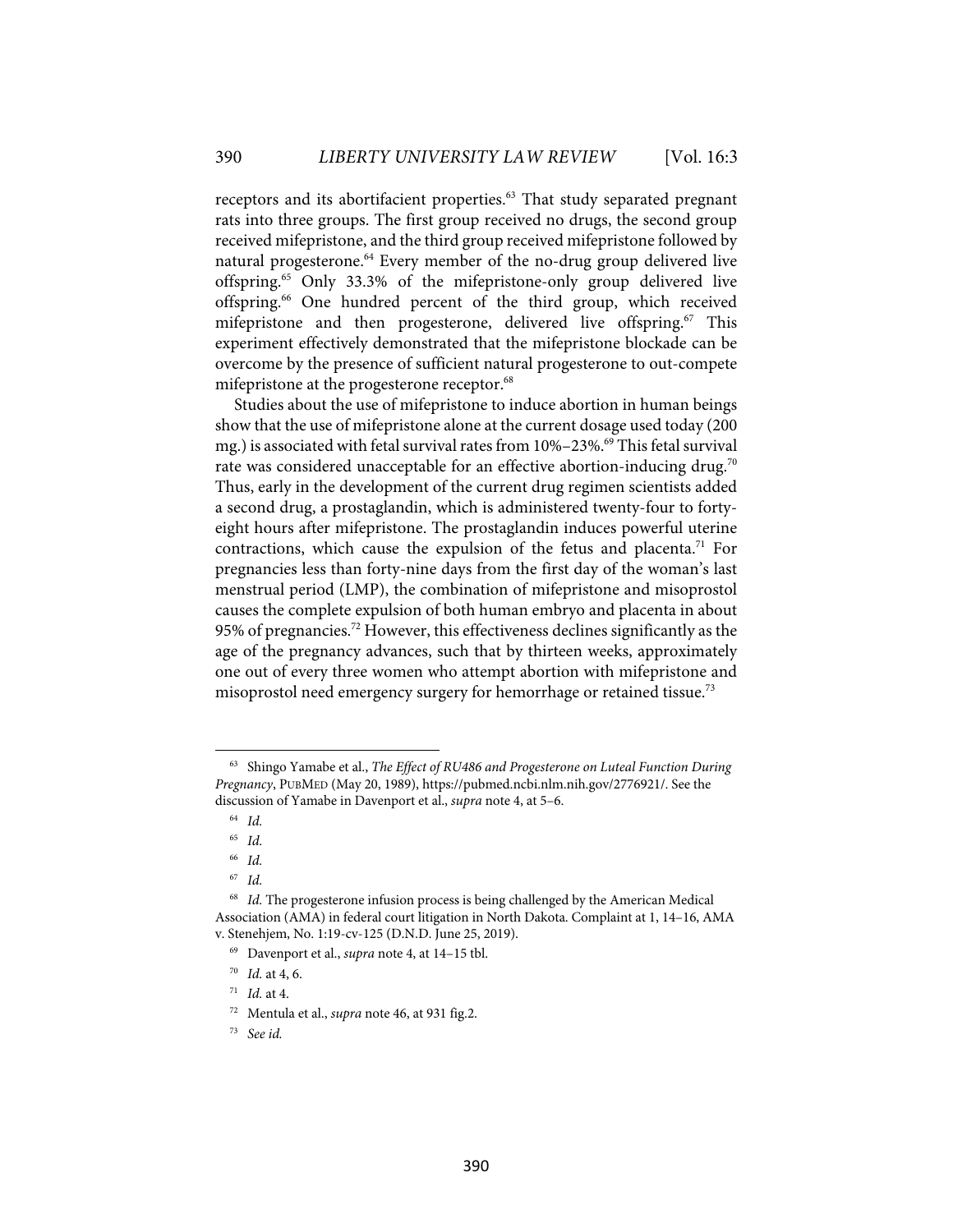#### 2. FDA Approval of RU-486

The French pharmaceutical company Roussel Uclaf initially prohibited the commencement of any new studies in the United States and stated that "'under no circumstance[s]'would it permit a new drug application to be filed with [the] FDA."74 However,

> [O]n January 22, 1993, President Clinton directed Department of Health and Human Services [] Secretary Donna Shalala to assess initiatives to promote the testing and licensing of mifepristone or other antiprogestins in the United States. . . . President Clinton reportedly "wrote to Hoechst asking the company to file a new drug application with the FDA (an unprecedented situation in the pharmaceutical industry!), which Hoechst intransigently refused to do."

> In early 1993, Secretary Shalala and FDA Commissioner David Kessler "communicated with senior Roussel Uclaf officials to begin efforts to pave the way for bringing RU-486 into the American marketplace." On May 16, 1994, the Population Council reached an agreement with Roussel Uclaf, pursuant to which the European drug maker transferred "without renumeration, its United States patent rights for mifepristone (RU-486) to the Population Council . . . ."75

On March 18, 1996, the Population Council/Planned Parenthood filed a new drug application (NDA) with the FDA.<sup>76</sup> However, to avoid legal liability, the Population Council transferred the rights to manufacture and distribute RU-486 to a shell company called Danco Laboratories, which was incorporated in the Cayman Islands.<sup>77</sup> Danco did not actually manufacture drugs, so Danco

<sup>&</sup>lt;sup>74</sup> Citizen Petition re: Request for Stay and Repeal of the Approval of Mifeprex (mifepristone) for the Medical Termination of Intrauterine Pregnancy Through 49 Days' Gestation at 8, FDA-2002-P-0364-0001 (Aug. 20, 2002) [hereinafter 2002 Citizen Petition], https://aaplog.org/wp-content/uploads/2021/01/2002-Aug-Citizen-Petition\_Mifeprex-8.20.02.pdf.

<sup>75</sup> *Id.* at 8–9; *see also* Katharine Q. Seelye, *Accord Opens Way for Abortion Pill in U.S. in 2 Years*, N.Y. TIMES (May 17, 1994), https://www.nytimes.com/1994/05/17/us/accord-opensway-for-abortion-pill-in-us-in-2-years.html (referring to the Clinton Administration's pressure on the manufacturer of RU-486 to apply for FDA approval).

<sup>76 2002</sup> Citizen Petition, *supra* note 74, at 10.

<sup>77</sup> *See id.* at 9 & n.25; DELLAPENNA, *supra* note 1, at 831 ("Danco Laboratories, LLC, the company that undertook to market the drug, shrouded its activities and its very location in secrecy in an effort to insulate itself from anti-abortion protestors. Whether because of the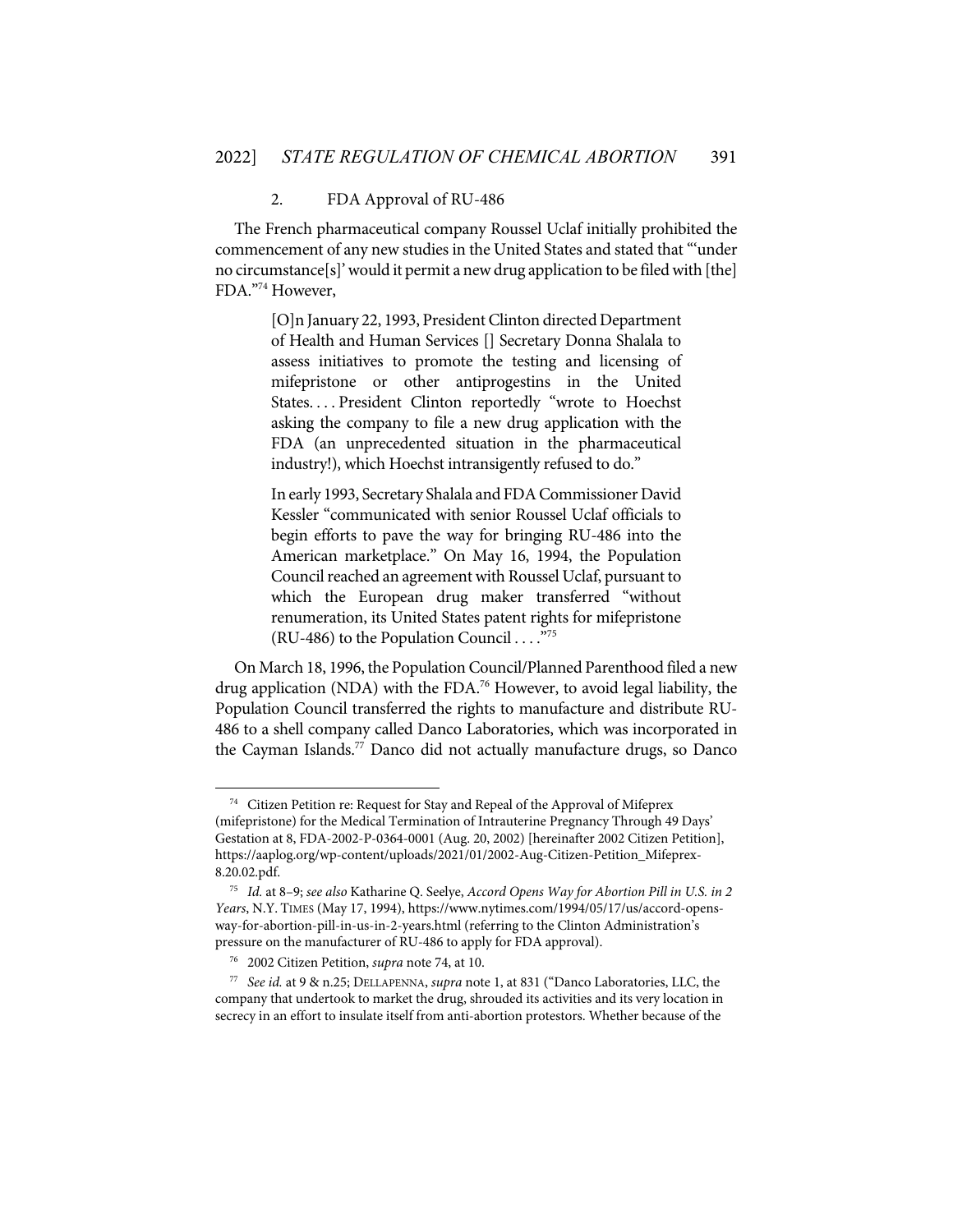selected Hua Lian Pharmaceuticals, a Chinese drug manufacturer based in Shanghai, to manufacture the drug. <sup>78</sup> Shanghai Hua Lian Pharmaceuticals later faced scandal and factory closures due to tainted drugs.<sup>79</sup>

The FDA based mifepristone's approval on data from a single, non-blinded, uncontrolled study of the effectiveness of mifepristone in the United States conducted by the Population Council. <sup>80</sup> The FDA usually requires two blinded, randomized controlled trials as the basis of an NDA.<sup>81</sup> In an unusual move, the FDA not only allowed the one trial to serve as the sole study, but also admitted additional manufacturer's data, despite the fact that these data were impeached by falsified and incomplete records as discovered on an FDA review:

> The problems identified by the investigator suggested carelessness, fraud, evidence tampering and the systematic under-reporting of serious adverse events. The inspection "revealed a failure to maintain complete and accurate records." The violations that were discovered included: "laboratory reports that were missing" for 11 patients, "missing ultrasound documents" for 20 patients, "pages missing from the case record files and unreported aspirations [suction curettages]," inclusion of 4 ineligible patients, and "consent forms were dated after the start of study for some subjects, and the investigator had signed consent form[s] sometimes in advance, up to 4 days before the subjects had signed." . . . After elaborating on the deficiencies found, the FDA inspector

https://www.chicagotribune.com/news/ct-xpm-2008-01-31-0801301033-story.html.

secrecy or because of fear for the profitability of the company, Danco had difficulty raising capital until it was rescued by a \$10,000,000 loan, made on advantageous terms by the David and Lucille Packard Foundation.").

<sup>78 2002</sup> Citizen Petition, *supra* note 74, at 9–10; Philip P. Pan, *Chinese to Make RU-486 for U.S.*, WASH. POST (Oct.12, 2000),

https://www.washingtonpost.com/archive/politics/2000/10/12/chinese-to-make-ru-486-forus/97e37b0f-a6fd-41f5-8ce3-d2af86adea63/.

<sup>79</sup> *SFDA Closes Down Shaghai Hualian Pharmaceutical*, PINK SHEET: INFORMA PHARMA INTEL. (Apr. 21, 2008), https://pink.pharmaintelligence.informa.com/SC068257/SFDA-Closes-Down-Shanghai-Hualian-Pharmaceutical; Jake Hooker & Walt Bogdanich, *Tainted Drugs Tied to Chinese Plant*, CHI. TRIB.(Jan. 31, 2008),

<sup>80</sup> Irving M. Spitz et al., *Early Pregnancy Termination With Mifepristone and Misoprostol in the United States*, 338 NEW ENG. J. MED. 1241, 1241–47 (1998); *see* House Subcommittee Staff Report, *supra* note 58, at 16–19.

<sup>81</sup> House Subcommittee Staff Report, *supra* note 58, at 15; *see* 21 U.S.C. § 355(d); 21 C.F.R. §§ 314.126(b)(2), (5); Jonathan J. Darrow, *Crowdsourcing Clinical Trials*, 98 MINN. L. REV. 805, 852 (2014) ("Under the current system, these trials generally (but not always) are randomized, controlled, and double-blinded.").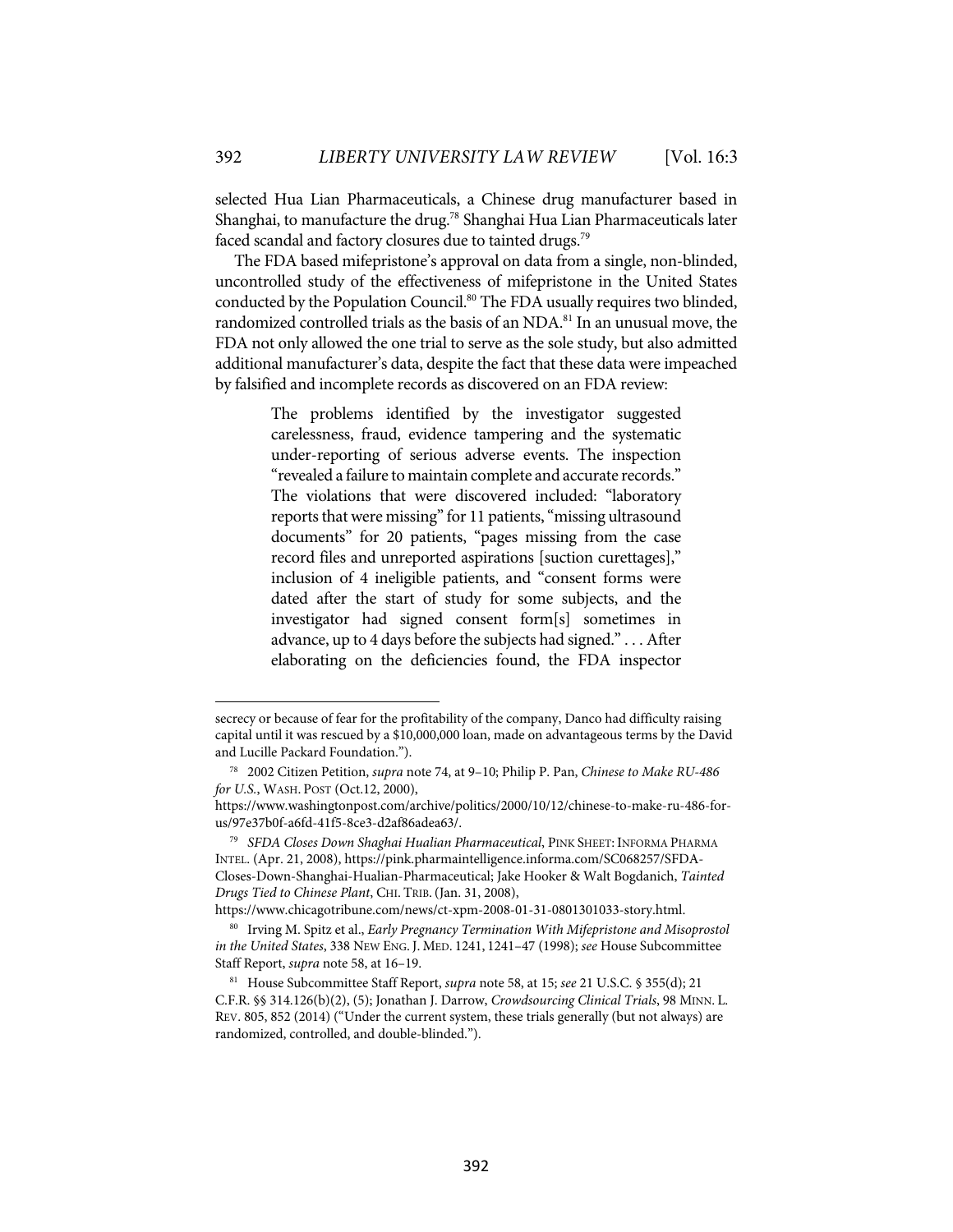concluded: "Notwithstanding these objectionable conditions, [redacted name of an FDA official] assured Dr. Aubeny that he would not recommend that the studies not be included in the evaluation of the NDA application."82

Irregularities in the approval process continued.

Although the Population Council filed an NDA with the FDA for approval of mifepristone as an abortifacient, it was clear that mifepristone must be used in conjunction with misoprostol, which was manufactured by Searle.<sup>83</sup> Searle opposed the use of its drug in conjunction with mifepristone as an abortifacient and did not file a Supplemental NDA for the use of misoprostol with mifepristone. <sup>84</sup> However, the FDA set an "extraordinary precedent" according to a former FDA general counsel $85$  by requiring the unapproved use of misoprostol as part of the approval of RU-486, <sup>86</sup> a requirement which the FDA had uncertain authority to mandate. <sup>87</sup> Further, the FDA inexplicably waived the Pediatric Rule, which required testing of drugs intended for use in the pediatric population.88

In addition, the review process itself was truncated. The FDA initially began a standard review, but later decided to grant an accelerated approval process under Subpart H. <sup>89</sup> By 2000, the FDA announced that it had "considered this application under the restricted distribution regulations contained in 21 CFR 314.500 (Subpart H) and [had] concluded that restrictions as per [21] CFR

86 *Id.* ("When FDA approved the Population Council's RU-486 application it also mandated the use of another drug, misoprostol, as part of a two-drug regimen. The use of misoprostol was not only an unapproved or off-label use – it was actually contraindicated at that time."); Rachel Zimmerman, *FDA-Pharmacia Clash May Curb The Widespread Use of RU-486*, WALL ST. J. (Oct. 18, 2000, 12:01 AM),

https://www.wsj.com/articles/SB971827114427477389.

87 House Subcommittee Staff Report, *supra* note 58, at 23–25 (addressing lack of FDA authority); 2002 Citizen Petition, *supra* note 74, at 43–45; Lars Noah, *A Miscarriage in the Drug Approval Process: Mifepristone Embroils the FDA in Abortion Politics*, 36 WAKE FOREST L. REV. 571, 590 (2001) ("Normally, the agency has no power to demand that manufacturers add expanded indications to their drug labeling.").

88 2002 Citizen Petition, *supra* note 74, at 76–77.

89 21 C.F.R. §§ 314.500–314.560 (Subpart H); DELLAPENNA, *supra* note 1, at 830; Noah, *supra* note 87, at 580–81, 581 n.43; 2002 Citizen Petition, *supra* note 74, at 10 n.30.

<sup>82 2002</sup> Citizen Petition, *supra* note 74, at 40–41.

<sup>83</sup> *Id.* at 10, 41–42.

<sup>&</sup>lt;sup>84</sup> *Id.* at 42 & n.190 ("Searle wrote an open letter to all health care practitioners stating that 'Cytotec is not approved for the induction of labor or abortion.' The letter listed a number of potential '[s]erious adverse events reported following off-label use of Cytotec in pregnant women includ[ing] maternal or fetal death.'"); House Subcommittee Staff Report, *supra* note 58, at 24 n.113 (citing Searle letter).

<sup>85</sup> House Subcommittee Staff Report, *supra* note 58, at 23.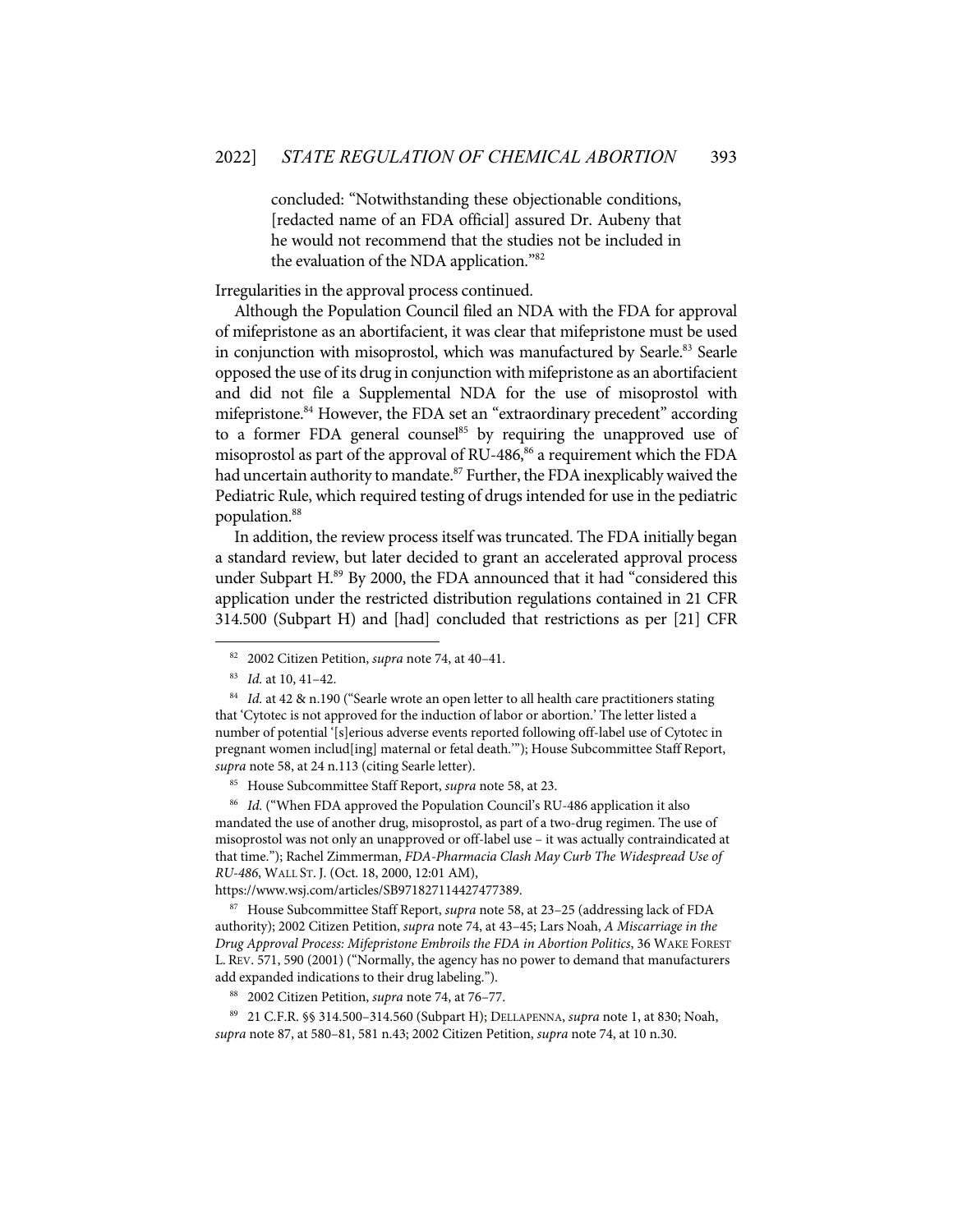314.520 on the distribution and use of mifepristone are needed to assure safe use of this product."90 The FDA further explained that approval under Subpart H "applies when [the] FDA concludes that a drug product shown to be effective can be safely used only if distribution or use is restricted, such as to certain physicians with certain skills or experience."91 In fact, Subpart H was the only mechanism the FDA had at the time to impose post-marketing restrictions on the use of the drug,<sup>92</sup> and some of these restrictions were later codified as the Risk Evaluation and Mitigation Strategy (REMS) for mifepristone, with Elements to Assure Safe Use (ETASU).

The intent behind Subpart H was to accelerate the approval of drugs effective for treating "serious or life-threatening illnesses."<sup>93</sup> According to the FDA's selfreported data, by early 2002, the FDA had approved only thirty-eight NDAs under Subpart H.<sup>94</sup> "Of these approvals, 20 were for the treatment of HIV and HIV-related diseases, nine were for the treatment of various cancers and their symptoms, four were for severe bacterial infections, one was for [leprosy], one was for hypotension, and, finally, one was for" the deliberate destruction of prenatal human beings—mifepristone. <sup>95</sup> However, it is clear that pregnancy is not a disease, but rather a normal physiological process in which two human beings are in a symbiotic, biological relationship. Elective abortion does not "treat[] . . . serious or life-threatening disease."96 From beginning to end, the FDA's approval of mifepristone represented a serious miscarriage in the drug approval process.<sup>97</sup>

#### 3. Post-Marketing Restrictions

The irregularities continued after FDA approval. Despite the fact that the FDA established post-marketing restrictions on the use of RU-486, abortion

<sup>90 2002</sup> Citizen Petition, *supra* note 74, at 11.

<sup>91</sup> *Id.*

<sup>92 2002</sup> Citizen Petition, *supra* note 74, at 23.

<sup>93</sup> *See* New Drug, Antibiotic, and Biological Drug Product Regulations; Accelerated Approval, 57 Fed. Reg. 58942-01 (Dec. 11, 1992) (codified as amended at 21 C.F.R. § 314.500) ("treating serious or life-threatening illnesses"); *see also* Sheila R. Shulman & Jeffrey S. Brown, *The Food and Drug Administration's Early Access and Fast-Track Approval Initiatives: How Have They Worked?*, 50 FOOD & DRUG L.J. 503, 503–04, 503–04 n.5 (1995); House Subcommittee Staff Report, *supra* note 58, at 20.

<sup>94 2002</sup> Citizen Petition, *supra* note 74, at 19, 19 n.74.

<sup>95</sup> *Id.* at 19.

<sup>&</sup>lt;sup>96</sup> New Drug, Antibiotic, and Biological Drug Product Regulations; Accelerated Approval, 57 Fed. Reg. 58942-01 (Dec. 11, 1992) (codified as amended at 21 C.F.R. § 314.500); House Subcommittee Staff Report, *supra* note 58, at 20.

<sup>97</sup> *See* Noah, *supra* note 87, at 571–73.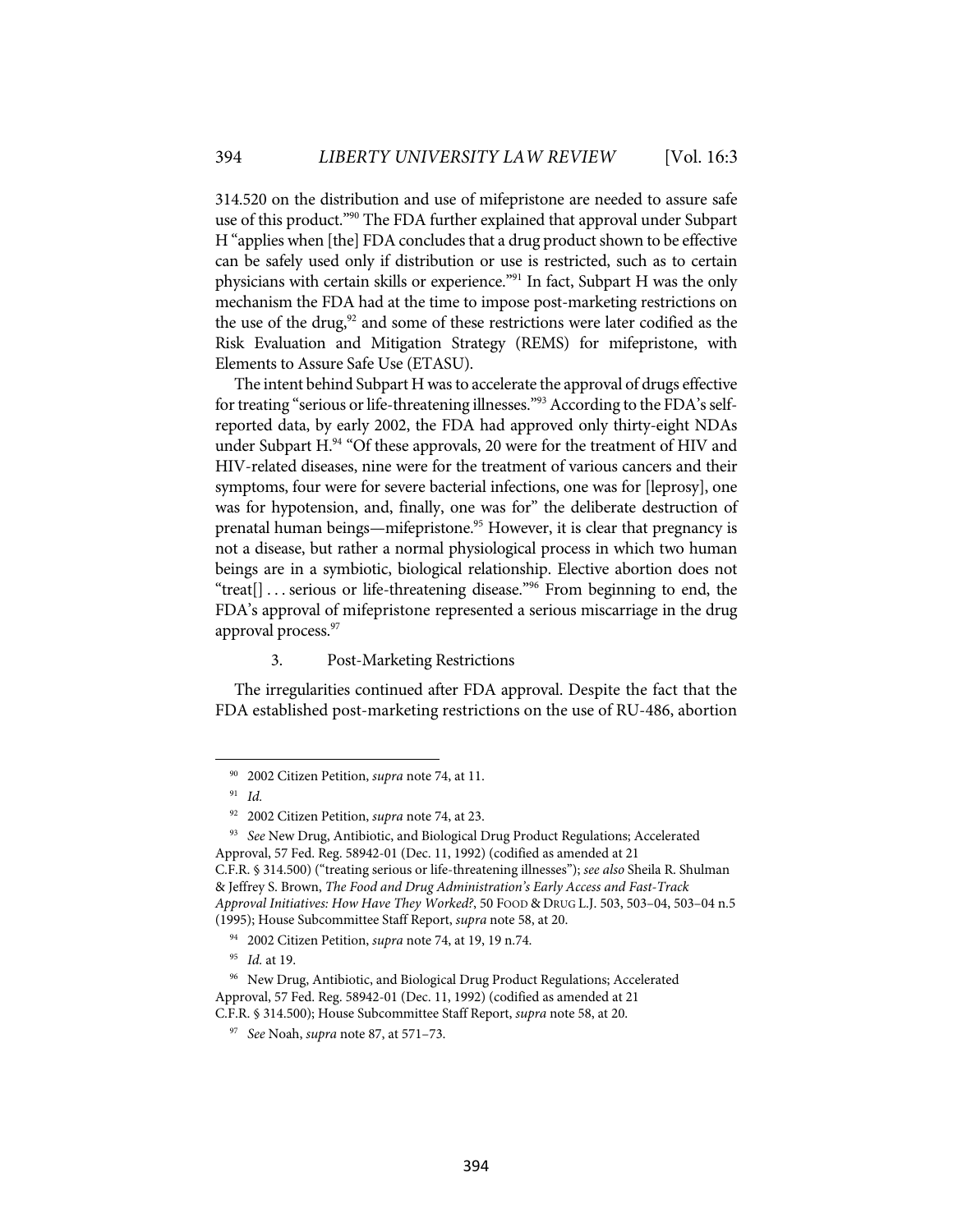advocates exhibited no sign that they would comply with FDA restrictions.<sup>98</sup> Even the then-president of Danco Laboratories, Dr. Richard Hausknecht was advertising the home administration of misoprostol and vaginal administration of mifepristone on his website within weeks of the FDA approval.<sup>99</sup> Both of Dr. Hausknecht's recommendations were contravened by the FDA post-marketing restrictions.<sup>100</sup> The FDA was aware of this breach but took no action. Years later, the FDA codified some of the post-marketing restrictions as a REMS with ETASU. This allowed the FDA to theoretically impose financial sanctions for noncompliance. But to date, no financial sanctions have ever been imposed, despite the fact that non-compliance with the FDA REMS was the rule for the abortion industry.

In 2002, a Citizen Petition was filed with the FDA documenting the aberrant drug approval process and the predictable risks of hemorrhage and infection.<sup>101</sup> The FDA did not respond for fourteen years.<sup>102</sup> By 2005, five women had died in North America from an overwhelming septic infection caused by a common soil bacteria called *Clostridium sordellii* (abbreviated *C. sordellii*). <sup>103</sup> These unexpected, yet predictable deaths caught Danco and the Population Council in the midst of their non-compliance.<sup>104</sup> As noted earlier, studies have shown that both mifepristone<sup>105</sup> and misoprostol<sup>106</sup> suppress a woman's immune response to infection, which can allow simple infections to become overwhelming, leading to fatal sepsis. After the deaths of at least four otherwise healthy women from fatal sepsis within two weeks of the use of

<sup>98 2002</sup> Citizen Petition, *supra* note 74, at 71–72.

<sup>99</sup> *Id.* at 71 n.309.

<sup>100</sup> *Id.*

<sup>&</sup>lt;sup>101</sup> *Id.* at 1, 3; DEP'T OF HEALTH & HUM. SERVS., FDA-2002-P-0364-0002, CITIZEN DENIAL RESPONSE FROM FDACDER TO THE AMERICAN ASSOCIATION OF PRO LIFE OBSTETRICIANS AND GYNECOLOGISTS, ET AL. 1 (2016).

<sup>102</sup> DEP'T OF HEALTH & HUM. SERVS., *supra* note 101, at 1.

<sup>103</sup> Dep't of Health & Hum. Servs., Ctr. for Disease Control & Prevention, U.S. Food & Drug Admin., Nat'l. Inst. of Health, Emerging Clostridial Disease Workshop 4, 78–80 (May 11, 2006),

https://aaplog.wildapricot.org/resources/2006%20CDC%20FDA%20Clostridial%20Disease% 20Transcript.pdf; Public Notice of Emerging Clostridial Disease Workshop, 71 Fed. Reg. 7778–79 (Feb. 14, 2006).

<sup>104</sup> *See* 2002 Citizen Petition, *supra* note 74, at 65–66, 66 n.290.

<sup>105</sup> *See* Jeanette I. Webster & Ester M. Sternberg, *Role of the Hypothalamic-Pituitary-Adrenal Axis, Glucocorticoids and Glucocorticoid Receptors in Toxic Sequelae of Exposure to Bacterial and Viral Products*, 181 J. ENDOCRINOLOGY 207, 212, 217 (2004); *see also* Miech, *supra* note 56, at 1487.

<sup>106</sup> David M. Aronoff et al., *Misoprostol Impairs Female Reproductive Tract Innate Immunity Against* Clostridium Sordellii, 180 J. IMMUNOLOGY 8222, 8229 (2008).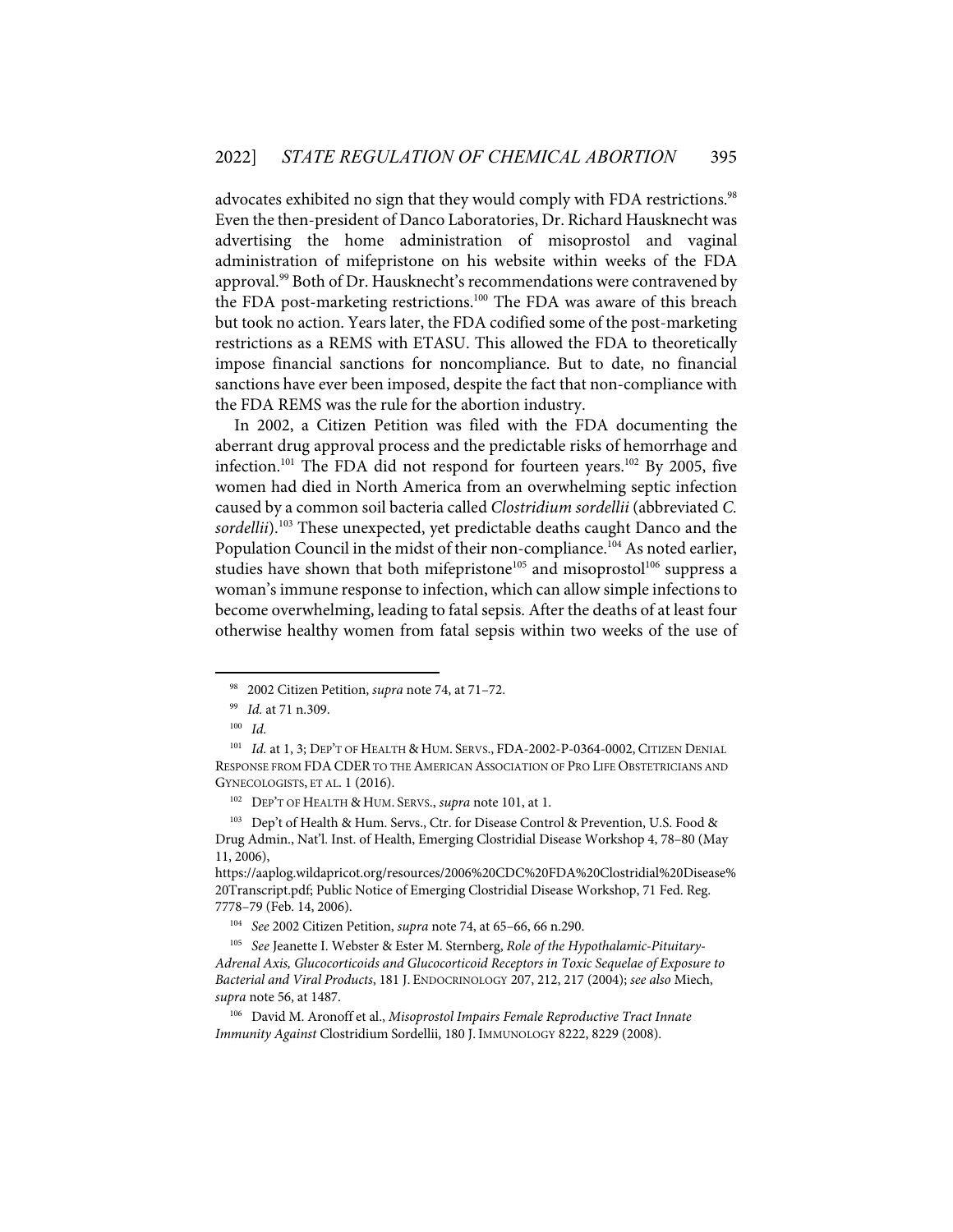mifepristone—all had used the off-label vaginal administration of misoprostol instead of the oral (buccal (pronounced "buckle")) administration required by the FDA—the FDA and the Centers for Disease Control and Prevention (CDC) convened a special meeting in May 2006 to investigate the use of mifepristone in relationship to the septic deaths.107 In fact, the concern about serious infections led Planned Parenthood to abandon the off-label vaginal administration of misoprostol and substitute instead the off-label use of misoprostol in the cheek (buccal administration). <sup>108</sup> However, deaths from *Clostridium sordellii* continue with the current use of buccal administration.<sup>109</sup>

In October 2006, the U.S. House Subcommittee on Criminal Justice, Drug Policy, and Human Resources held a special hearing to investigate the FDA's handling of mifepristone's approval and lack of post-marketing surveillance.<sup>110</sup> The 40-page Staff Report concluded that the FDA had been deficient in handling both the approval of mifepristone and the surveillance of the drug's post-marketing complications.<sup>111</sup>

In 2016, the FDA relaxed the initial post-marketing restrictions imposed in 2000. <sup>112</sup> On the same day, the FDA also finally answered the Citizen Petition filed in 2002 that documented the irregularities of the approval and post-marketing use and requested the repeal of the approval.<sup>113</sup> Remarkably, the FDA did not contest the substantial findings of the Petition, but simply dismissed by fiat the documented concerns. <sup>114</sup> In relaxing the restrictions in 2016, the FDA no longer required prescribers to submit Adverse Event

<sup>107</sup> Dep't of Health & Hum. Servs., Ctr. for Disease Control & Prevention, U.S. Food & Drug Admin., Nat'l. Inst. of Health, Emerging Clostridial Disease Workshop 4, 78–80 (May 11, 2006),

https://aaplog.wildapricot.org/resources/2006%20CDC%20FDA%20Clostridial%20Disease% 20Transcript.pdf; Public Notice of Emerging Clostridial Disease Workshop, 71 Fed. Reg. 7778–79 (Feb. 14, 2006).

<sup>108</sup> Mary Fjerstad et al., *Rates of Serious Infection After Changes in Regimens for Medical Abortion*, 361 NEW ENG. J. MED. 145, 145 (2009).

<sup>&</sup>lt;sup>109</sup> U.S. FOOD & DRUG ADMIN., MIFEPRISTONE U.S. POST-MARKETING ADVERSE EVENTS SUMMARY THROUGH 12/31/2018 (2019), https://www.fda.gov/media/112118/download.

<sup>110</sup> House Subcommittee Staff Report, *supra* note 58, at 3. The May 17, 2006, hearing before the House Subcommittee is available at:

https://www.govinfo.gov/content/pkg/CHRG-109hhrg31397/html/CHRG-109hhrg31397.htm (transcript).

<sup>111</sup> *Id.* at 38, 40.

<sup>112</sup> Aultman et al., *supra* note 12, at 23–24, 24 nn.47–48.

<sup>113</sup> DEP'T OF HEALTH & HUM. SERVS., *supra* note 101, at 1.

<sup>114</sup> *See id.*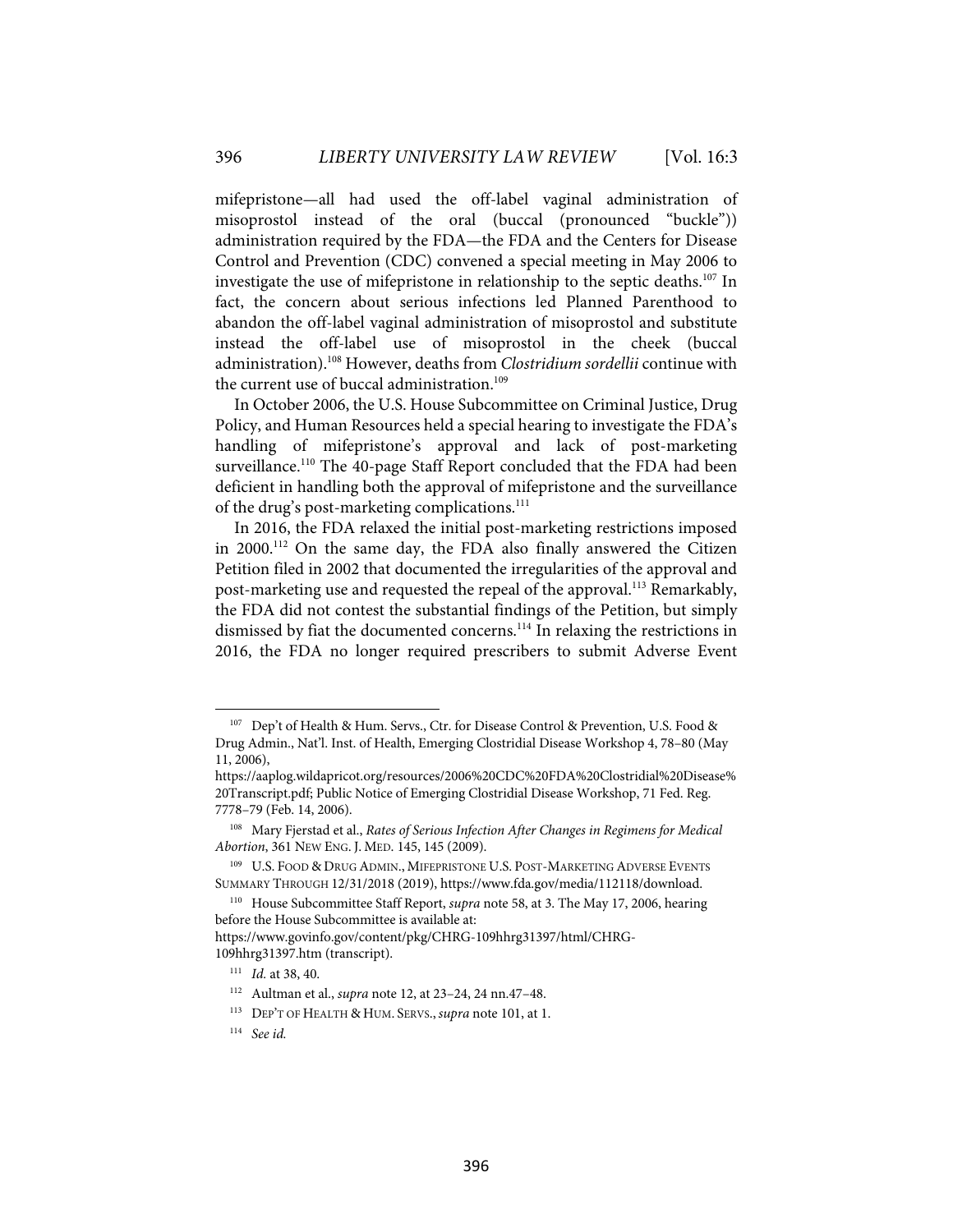Reports and only required the reporting of deaths.115 As expected, the number of Adverse Event Reports dropped precipitously after prescribers were no longer required to report hospitalizations, hemorrhages, transfusions, surgeries, ongoing pregnancies, or any other complication except death.<sup>116</sup> This change conveniently obscured any ability to trace the impact of the other changes the FDA made to the use of mifepristone, such as the expansion of use from forty-nine to seventy days gestation and the allowance of abortion providers to not check to ensure the complete passage of tissue (a completed abortion). 117

In 2017, Graham Chelius, an individual provider, sued the FDA demanding the removal of REMS from mifepristone as violative of the Administrative Procedures Act (APA) and the Fifth Amendment to the U.S. Constitution.118 In 2020, the American College of Obstetricians & Gynecologists (ACOG)<sup>119</sup> also sued the FDA demanding the removal of the REMS entirely from mifepristone, this time under the guise of COVID-19. However, abortion advocates had been working for years prior to the COVID-19 pandemic to completely de-medicalize mifepristone, with the end goal being over-the-counter access to mifepristone.<sup>120</sup> This would eliminate the "obstacle" of conscientious objection by healthcare professionals and effectively nullify many laws regulating abortion throughout the United States.

Drugs with REMS cannot be sold over-the-counter. Elimination of the REMS would allow mifepristone and misoprostol to be sold over-thecounter. <sup>121</sup> In October 2020, the Supreme Court suspended an injunction by

120 *See, e.g*., Univ. Cal. S.F., *Over-the-Counter Medication Abortion*, ANSIRH, www.ansirh.org/research/ongoing/over-counter-medication-abortion (last visited Jan. 29, 2022); Renee B. Sherman & Daniel Grossman, *The FDA Didn't Liberate Abortion—But We Still Can*, NATION (Dec. 17, 2021), https://www.thenation.com/article/society/fda-abortionpill/; Carrie N. Baker, *FDA Lifts Some Abortion Pill Restrictions, Leaves Others in Place*, MS. MAG. (Dec. 17, 2021), https://msmagazine.com/2021/12/17/fda-abortion-pill-medicationbiden-mifepristone/; R. Alta Charo, A Political History of RU-486, *in* BIOMEDICAL POLITICS 48 (Kathi E. Hanna ed., 1991) ("The drug offers the prospect of performing abortions in any physician's office and even at home. The prospect of eliminating abortion clinics . . . has made feminists enthusiastic supporters of the drug.").

121 *Frequently Asked Questions (FAQs) About REMS*, FDA, https://www.fda.gov/drugs/risk-evaluation-and-mitigation-strategies-rems/frequently-

<sup>115</sup> Aultman et al., *supra* note 12, at 23–24.

<sup>116</sup> *Id.*

<sup>117</sup> *Id.* at 6–7.

<sup>118</sup> Complaint at 9, 62, Chelius v. Wright, No. 1:17-cv-00493 (D. Haw. Oct. 3, 2017).

<sup>119</sup> Complaint at 2–4, Am. Coll. of Obstetricians & Gynecologists v. FDA, No. 8:20-cv-01320 (D. Md. May 27, 2020).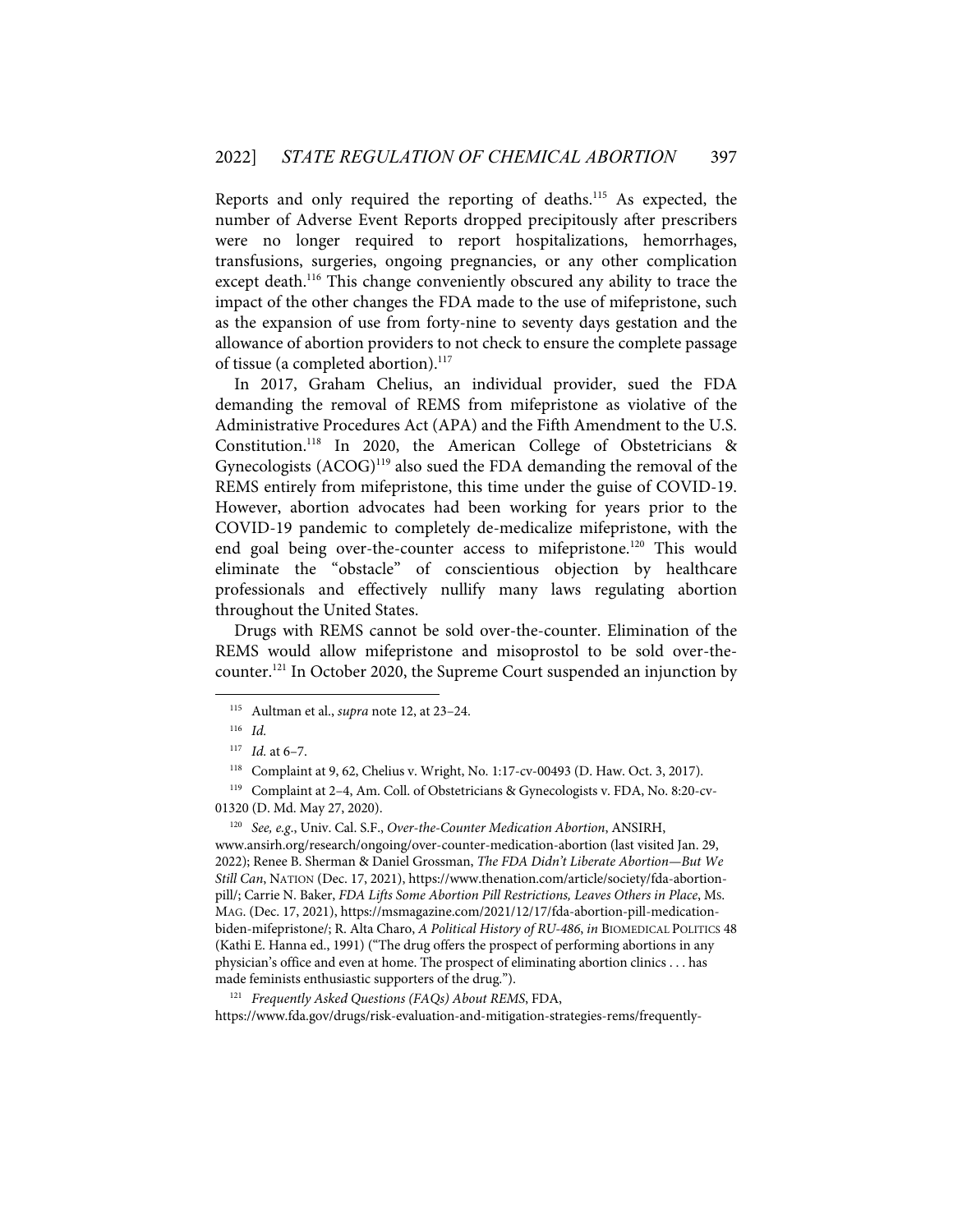a federal district court and left in place the part of the REMS requiring inperson administration of mifepristone by a physician. <sup>122</sup> However, after the Biden Administration took office, the FDA suspended the requirement in December 2021.<sup>123</sup>

In summary, the FDA's approval of mifepristone was fraught with irregularities including: the accelerated approval under Subpart H which was intended solely for drugs that treat "serious or life-threatening conditions"; the inexplicable waiver of the Pediatric Rule which requires testing in the population of women under 18; the unprecedented requirement of Cytotec as part of the abortion regiment despite the objections of the manufacturer; and the unlawful waiver of the two blinded, controlled trials requirement. After approval, the FDA failed to enforce post-marketing restrictions despite the fact that abortion providers began violating those restrictions within weeks of approval and after the off-label vaginal use of the second drug, misoprostol, resulted in the deaths of women from a deadly infection. The FDA continued to relax restrictions on mifepristone use without any reliable mechanism of verifying either complications or deaths. In fact, by removing the adverse event reporting requirement for prescribers in 2016, the FDA guaranteed that data on adverse events would not be collected or reported. 124 Then, in 2021, the FDA made the unprecedented decision to no longer require that a woman be examined by a competent medical professional before being given mifepristone.<sup>125</sup> That in-person exam is the only opportunity to rule out an ectopic (outside the uterus) pregnancy.<sup>126</sup> An inperson exam is also necessary to accurately determine gestational age, administer Rhogam for women with Rh negative blood types, and to screen for coercion and abuse. The FDA has abandoned its responsibility to minimize the risks to women from chemical abortion.

#### III. THE LIMITS OF FEDERAL APPROVAL & OVERSIGHT OF CHEMICAL **ABORTION**

A. *Abortion in a Post-*Roe *World*

asked-questions-faqs-about-rems (Jan. 26, 2018) ("REMS do not apply to over-the-counter (OTC) medications.").

<sup>122</sup> FDA v. Am. Coll. of Obstetricians & Gynecologists, 141 S. Ct. 578, 578 (2021).

<sup>123</sup> Letter from Patrizia Cavazzoni to Graham Chelius, *supra* note 13.

<sup>124</sup> Aultman et al., *supra* note 12, at 6–7.

<sup>125</sup> *See id.*

<sup>126</sup> Mifepristone is contraindicated for ectopic pregnancy; it cannot treat an ectopic pregnancy and may mask the symptoms, leading to the risk of life-threatening complications. Aultman et al., *supra* note 12, at 21–22; *see also* House Subcommittee Staff Report, *supra* note 58, at 4–5.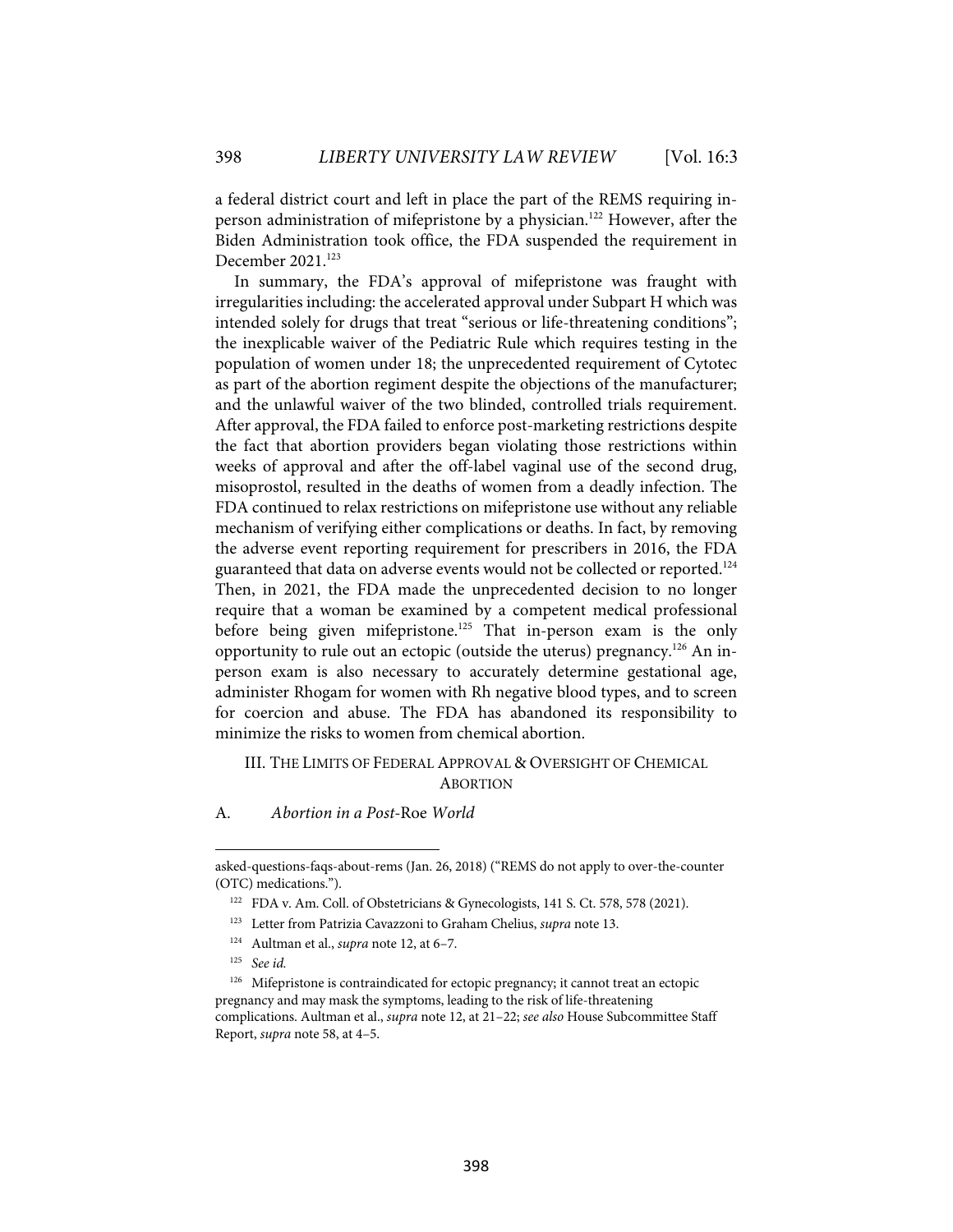The Supreme Court's decision in 2021 to hear the case of *Dobbs v. Jackson Women's Health Organization*, <sup>127</sup> a direct challenge to *Roe v. Wade*, will likely spur abortion advocates to accelerate their drive toward complete demedicalization of mifepristone. There are more than seventy websites where a woman can order abortion pills without any physician involvement.<sup>128</sup> In 2021, the FDA replied to the Chelius and ACOG suits by announcing that the FDA would no longer enforce the in-person requirement, thereby allowing the distribution of abortion drugs by mail.<sup>129</sup>

The implications of the FDA deciding to relax its requirements are significant. The average American woman will now not know the risks of this drug. If she has a complication, it will not be tracked, analyzed, or anonymously reported to public health agencies. Complications will certainly occur, and increase, because women can now use the drug at advanced gestational ages. This also has serious implications for the risk of coerced abortion. Currently, there is no meaningful or effective way to prevent bad actors like disgruntled boyfriends, pimps, sex traffickers, or abusers from ordering mifepristone.<sup>130</sup> Women and girls forced into sex trafficking, and those who choose to work as prostitutes, may experience forced abortion. The risk for coerced abortion using online abortifacient drugs is significant. 131

But the implications do not end there. If the complication rate increases from DIY abortions, it may be attributed to state limits on abortion, rather

130 AM. ASS'N OF PRO-LIFE OBSTETRICIANS & GYNECOLOGIST & AM. COLL. OF PEDIATRICIANS, JOINT COMMITTEE OPINION PORNOGRAPHY, SEX TRAFFICKING AND ABORTION 1, 8 (2019)[hereinafter JOINT COMMITTEE OPINION]; *see generally* Catherine T. Coyle et al., *The Relationship of Abortion and Violence Against Women: Violence Prevention Strategies and Research Needs*, 30 ISSUES L. & MED. 111, 114–15, 117 (2015).

131 *See* JOINT COMMITTEE OPINION, *supra* note 130, at 8. *See generally* Coyle et al., *supra*  note 130, at 114–15, 117. Some states prohibit coerced abortion. *See, e.g.*, IDAHO CODE § 18- 615 (2022) (prohibiting coerced abortion); WIS. STAT. § 253.10(3)(b), (3)(c) (2021).

<sup>127</sup> Dobbs v. Jackson Women's Health Org., 141 S. Ct. 2619, 2619–20 (2021).

<sup>&</sup>lt;sup>128</sup> *Fact Sheet: Online Sales of Mifeprex and Misoprostol for Self-Abortion*, CHARLOTTE LOZIER INST. (Apr. 23, 2018), https://lozierinstitute.org/fact-sheet-online-sales-of-mifeprexand-misoprostol-for-self-abortion/.

<sup>&</sup>lt;sup>129</sup> Letter from Janet Woodcock, M.D., Acting Comm'r Food & Drugs, U.S. Food & Drug Admin., to Maureen G. Phipps, M.D., CEO, Am. Coll. of Obstetricians & Gynecologists & William Grobman, M.D., President, Soc'y Maternal-Fetal Med. (Apr. 12, 2021), https://www.aclu.org/sites/default/files/field\_document/fda\_acting\_commissioner\_letter\_to \_acog\_april\_12\_2021.pdf; *see also* Letter from Patrizia Cavazzoni to Graham Chelius, *supra* note 13; Kate Smith, *Biden Administration to Lift Abortion Pill Restriction Amid Pandemic*, CBS NEWS (April 13, 2021, 11:30 AM), https://www.cbsnews.com/news/abortion-pillrestrictions-lifted-pandemic-fda/ (quoting statement by ACOG CEO Maureen G. Phipps that "the in-person dispensing requirement for mifepristone is unnecessary and restrictive").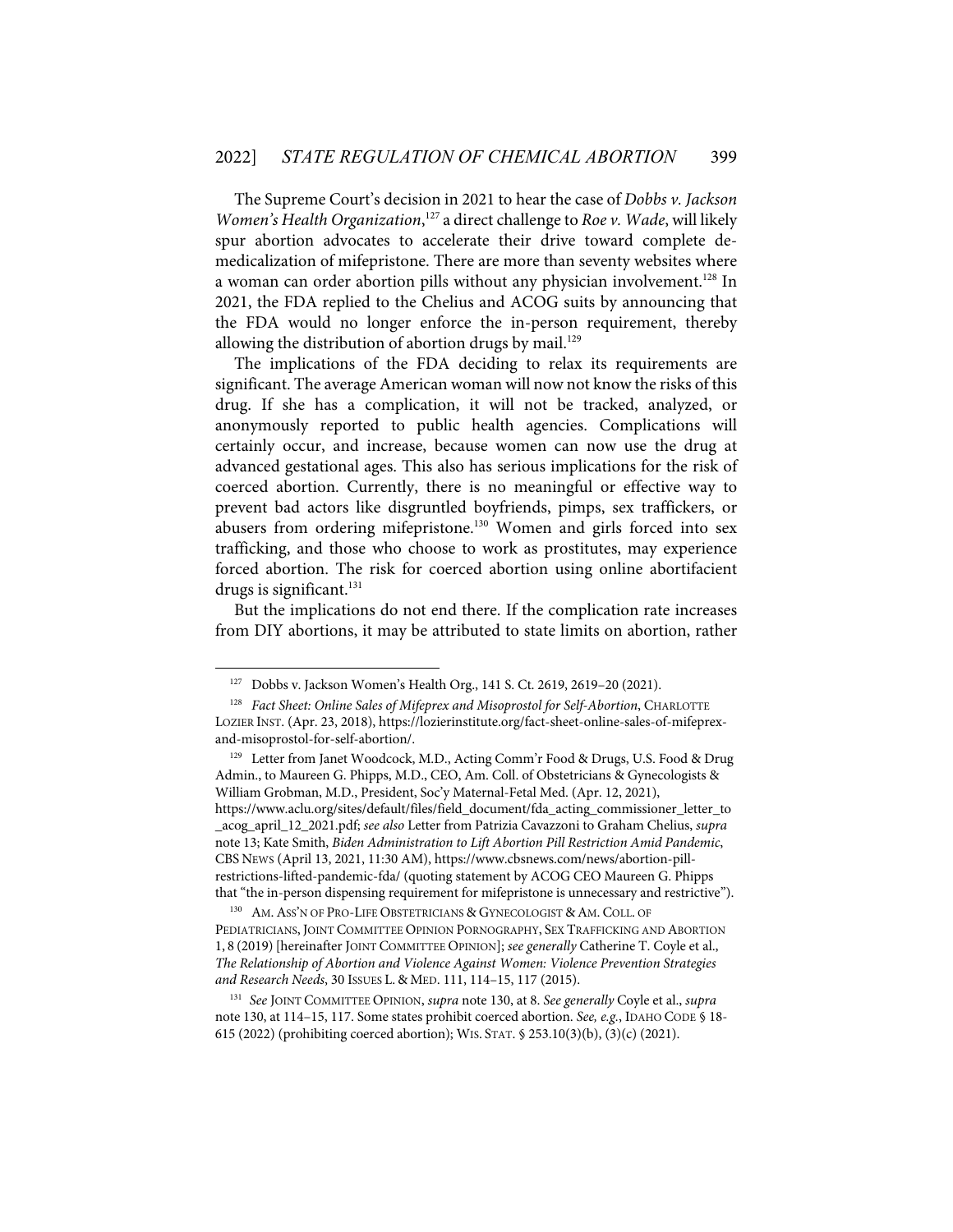than the increase in DIY abortions.132 The challenge to state legislators, law enforcement, and public health officials will be obvious.

#### B. *Lack of Adequate Abortion Data Collection Analysis & Reporting in the U.S.*

The FDA approved RU-486 for the U.S. medical market without any reliable national system of abortion data collection, reporting, and analysis. The Supreme Court issued *Roe* in 1973 without such a reliable system in the U.S., and none exists today. There is no federal law mandating the collection and reporting of abortion data from states or abortion providers. The Supreme Court invalidated state reporting laws in *Thornburgh v. American College of Obstetricians and Gynecologists*. <sup>133</sup> Only two organizations in the U.S. collect and report national abortion data, and the collection and reporting from both is terribly flawed and incomplete. The Guttmacher Institute is a private, abortion-advocacy organization, which collects data directly from abortion providers, but that reporting is voluntary. Only 40%–50% of clinics report data in any given year.<sup>134</sup> The U.S. Centers for Disease Control and Prevention (CDC) collects data from the states; that reporting is also voluntary, and not all states report their data.<sup>135</sup> California is the most significant state that has not reported its abortion data to the CDC in many years. Since "nearly a quarter" of all induced abortions in the U.S. are done in California, "much of the data regarding induced abortion is entirely immune to analysis."<sup>136</sup> The voluntary and inconsistent nature of abortion reporting from the states makes the CDC's annual report incomplete at best and skewed by selective reporting at worst. Consequently, the annual number of abortions reported by the CDC is merely an *estimate*. The annual number

<sup>132</sup> *See, e.g.*, ROBIN MARTY, NEW HANDBOOK FOR A POST-*ROE* AMERICA 153 (2nd ed. 2021) ("What to Know About Self-Managed Abortion Care with Abortion Pills and/or Herbs"); Baker, *supra* note 120; Amelia Butterly et al., *100 Women: The Modern Face of the 'DIY Abortion'*, BBC (June 6, 2018), https://www.bbc.com/news/world-44089526.

<sup>133</sup> Thornburgh v. Am. Coll. of Obstetricians & Gynecologists, 476 U.S. 747, 765–68 (1986) (invalidating § 3214 and § 3211 of Pennsylvania's reporting requirements), *overruled by* Planned Parenthood of Se. Pa. v. Casey, 505 U.S. 833 (1992).

<sup>134</sup> Rachel K. Jones et al., *Abortion in the United States: Incidence and Access to Services, 2005*, 40 PERSP. ON SEXUAL & REPROD. HEALTH 6, 7, 15–16 (2008) (collecting data from responses to mailed questionnaires and recognizing limitations of failing to identify certain abortion providers and other abortion providers failing to respond or submitting incomplete responses).

<sup>135</sup> *See* Burk Schaible, *Improving the Accuracy of Maternal Mortality and Pregnancy Related Death*, 29 ISSUES L. & MED. 231, 232 (2014).

<sup>136</sup> Schaible, *supra* note 135, at 232.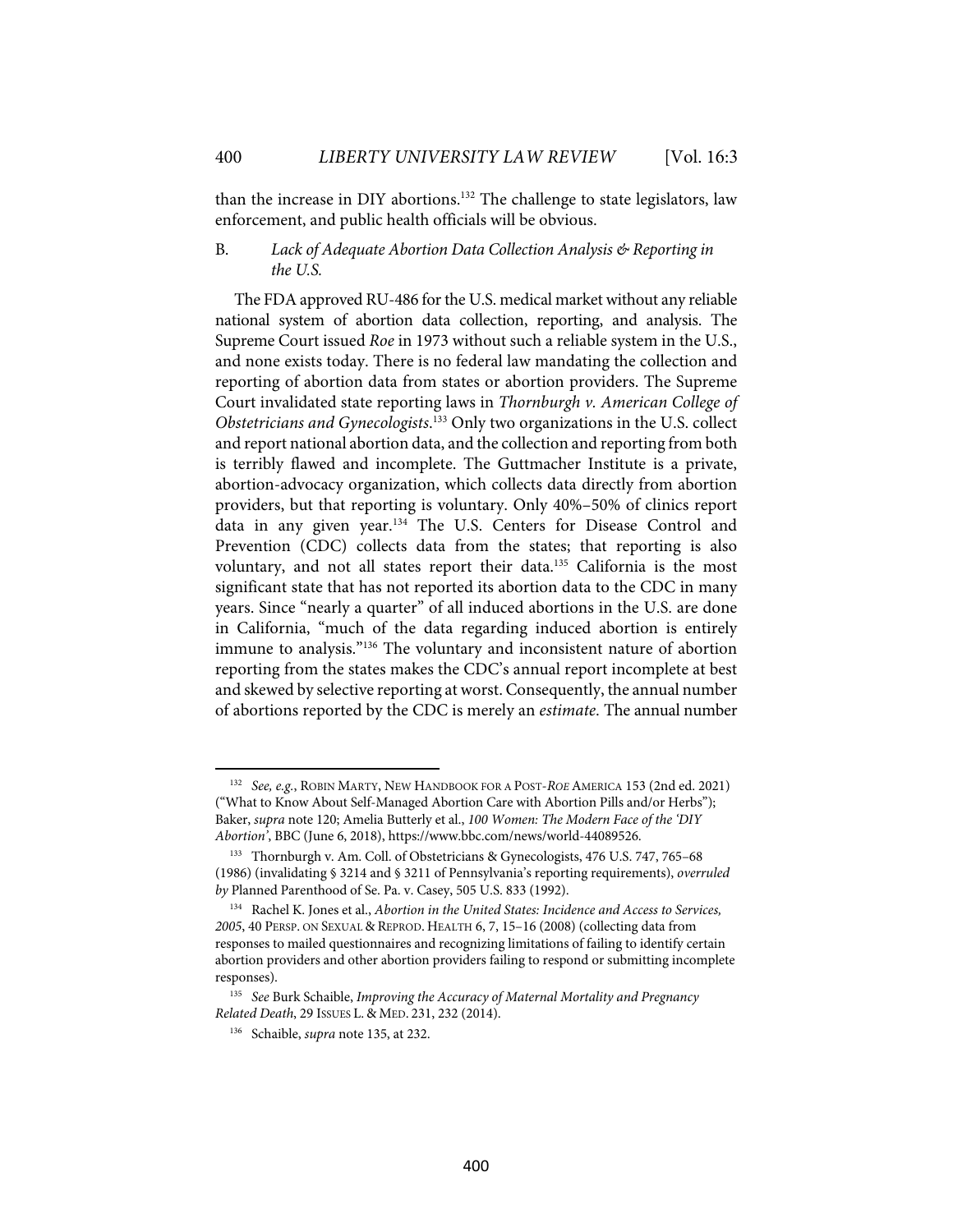of abortions reported by the CDC and the AGI differs by 15% or more.<sup>137</sup> Americans cannot reliably know the annual number of abortions, nor the number or rate of complications for surgical or chemical abortions.

In addition, accurate abortion collection and reporting is necessary to accurately compare maternal death from abortion with death from childbirth, but this "remains an impossible task given the current limitations within the CDC *Abortion Mortality Surveillance System and* [the World Health Organization's] *International Statistical Classification of Diseases and Related Health Problems (ICD)*."138 Unfortunately, "[t]hese systems lack a systematic and comprehensive method of collecting complete records regarding abortion outcomes in each state," and "the ICD-10 classification does not identify the most proximal causes of death related to induced abortion."139 The CDC admits that reporting abortion-related deaths is "not federally mandated."140 Thus, no valid comparison can be made between deaths from abortion and deaths from childbirth, making the common claim that "abortion is safer than childbirth" scientifically unsupportable.<sup>141</sup>

Consequently, there is an inability to reliably track abortion complications in the United States. Because there is no reliable national number of abortions, but rather, simply estimates, there is no reliable national number or rate of complications. Thus, women cannot receive accurate data on complication rates, and it is doubtful that they are ever informed about the lack of reliable data. Without accurate data on the risks of an abortion procedure, patients cannot be fully informed or truly give informed consent.<sup>142</sup> Data also are

<sup>137</sup> *See* Karen Pazol et al., *Abortion Surveillance—United States, 2008*, CTRS. FOR DISEASE CONTROL & PREVENTION MORBIDITY & MORTALITY WKLY. REP.: SURVEILLANCE SUMMARIES, Nov. 25, 2011, at 1, 10.

<sup>138</sup> *Id.*; *see also* WORLD HEALTH ORG., 2 ICD-10: INTERNATIONAL STATISTICAL CLASSIFICATION OF DISEASES AND RELATED HEALTH PROBLEMS 99 (10th rev. 2d ed. 2004), https://apps.who.int/iris/bitstream/handle/10665/42980/9241546530\_eng.pdf?sequence=1&i sAllowed=y.

<sup>139</sup> Schaible, *supra* note 135, at 238–39.

<sup>140</sup> Tara C. Jatlaoui et al., *Abortion Surveillance—United States, 2016*, CTRS. DISEASE CONTROL & PREVENTION MORBIDITY & MORTALITY WKLY. REP.: SURVEILLANCE SUMMARIES, Nov. 29, 2019, at 1, 37 tbl.17.

<sup>141</sup> *See* Schaible, *supra* note 135, at 232; Clarke D. Forsythe & Bradley N. Kehr, *A Road Map Through the Supreme Court's Back Alley*, 57 VILL. L. REV. 45, 60–62 (2012) (comparing the published abortion mortality rate and the childbirth mortality rate); Brief for the American Center for Law and Justice et al. as Amici Curiae Supporting Petitioner at \*27, Gonzales v. Planned Parenthood Fed'n of Am., 547 U.S. 1205 (2006) (No. 05-1382), 2006 U.S. S. Ct. Briefs LEXIS 613.

<sup>142</sup> *See* Clarke D. Forsythe & Rachel N. Morrison, *Stare Decisis, Workability, and* Roe v. Wade*: An Introduction*, 18 AVE MARIA L. REV. 48, 77–85 (2020) (providing a more detailed analysis of this problem).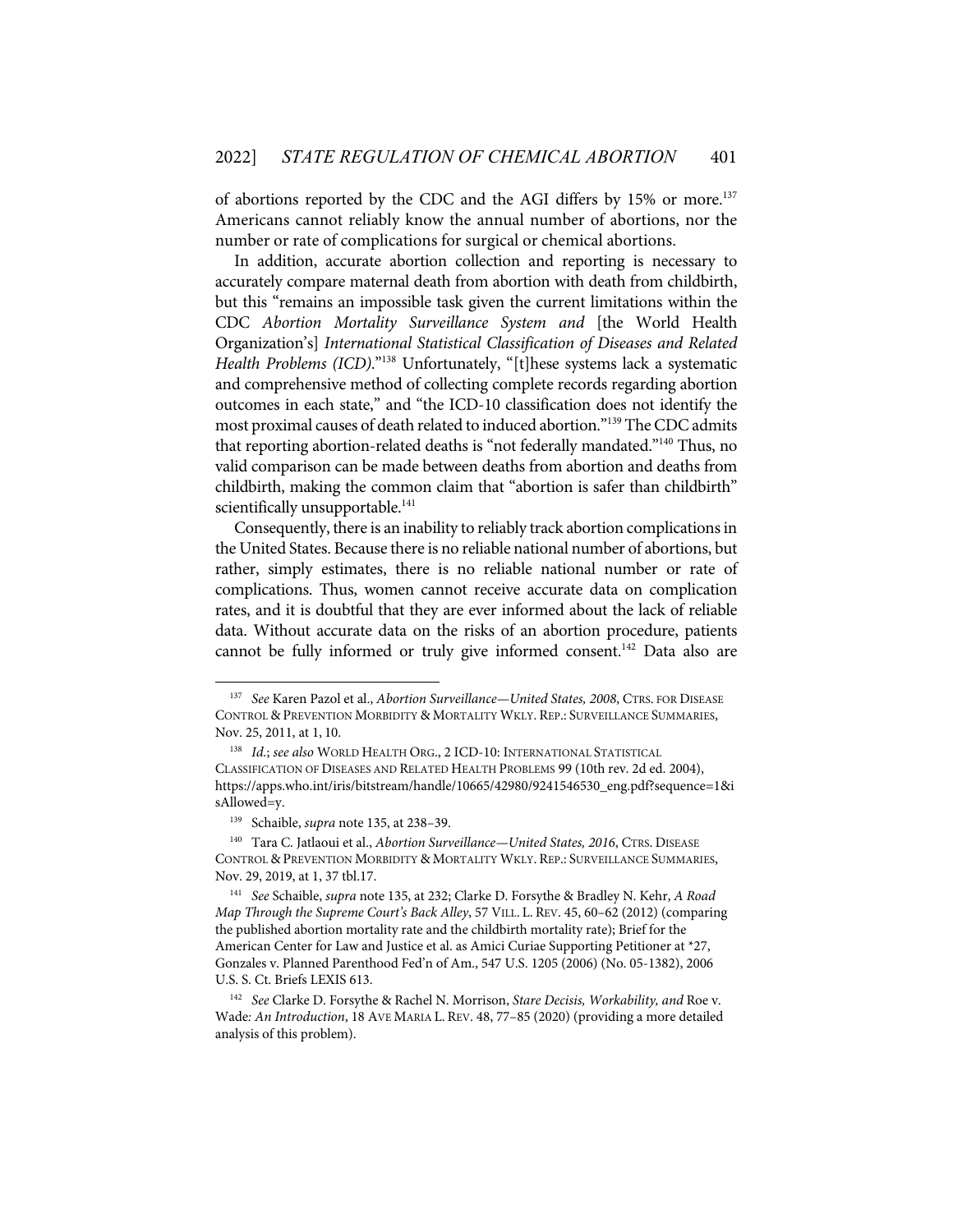unavailable or incomplete because of the number of patients who fail to return for follow-up examinations.<sup>143</sup> The lack of completed patient follow-up visits impedes accurate reporting of latent complications and adverse events.

Finally, the FDA administers an FDA Adverse Event Reporting System (FAERS) that covers mifepristone abortions, though it too is seriously compromised in its efficacy and accuracy.<sup>144</sup> The FAERS system detects only a small proportion of adverse events that actually occur, as documented in a recent publication by Cirucci, Aultman, and Harrison:

> There is also concern that the FDA will continue to rely on the FAERS to make decisions about removing mifepristone REMS, despite the findings herein that FAERS does not include all the events even known to the abortion provider. To compound this problem, in 2016, the FDA eliminated the requirement to report adverse events resulting from mifepristone other than death. Nevertheless, in her April 12, 2021[,] letter to the American College of Obstetricians and Gynecologists, FDA Commissioner Janet Woodcock stated that, based on a review of post-marketing AEs from January 27, 2020, to January 12, 2021, the in-person dispensing requirements in the mifepristone REMS would not be enforced. It is alarming that policy decisions that affect women's safety are based on a lack of information in the FAERS. Whether the inaccuracy of FAERS extends to required reporting for other medications is unknown to us, but the findings in this paper have significant implications for drug safety evaluation in general.<sup>145</sup>

The FDA requires manufacturers and doctors to follow the REMS in their provision of mifepristone and misoprostol.<sup>146</sup> The FDA emphasized that "[i]n

<sup>143</sup> Aultman et al., *supra* note 12, at 22–24.

<sup>144</sup> *See id.* at 8–10, 22–24; Christina A. Cirucci et al., *Mifepristone Adverse Events Identified by Planned Parenthood in 2009 and 2010 Compared to Those in the FDA Adverse Event Reporting System and Those Obtained Through the Freedom of Information Act*, 8 HEALTH SERVS. RSCH. & MANAGERIAL EPIDEMIOLOGY 1, 1 (2021).

<sup>145</sup> Cirucci et al., *supra* note 144, at 3 (footnotes omitted).

<sup>146</sup> U.S. FOOD & DRUG ADMIN., RISK EVALUATION AND MITIGATION STRATEGY (REMS) SINGLE SHARED SYSTEM FOR MIFEPRISTONE 200MG (Apr. 2019), https://www.accessdata.fda.gov/drugsatfda\_docs/rems/mifepristone\_2019\_04\_11\_REMS\_D ocument.pdf.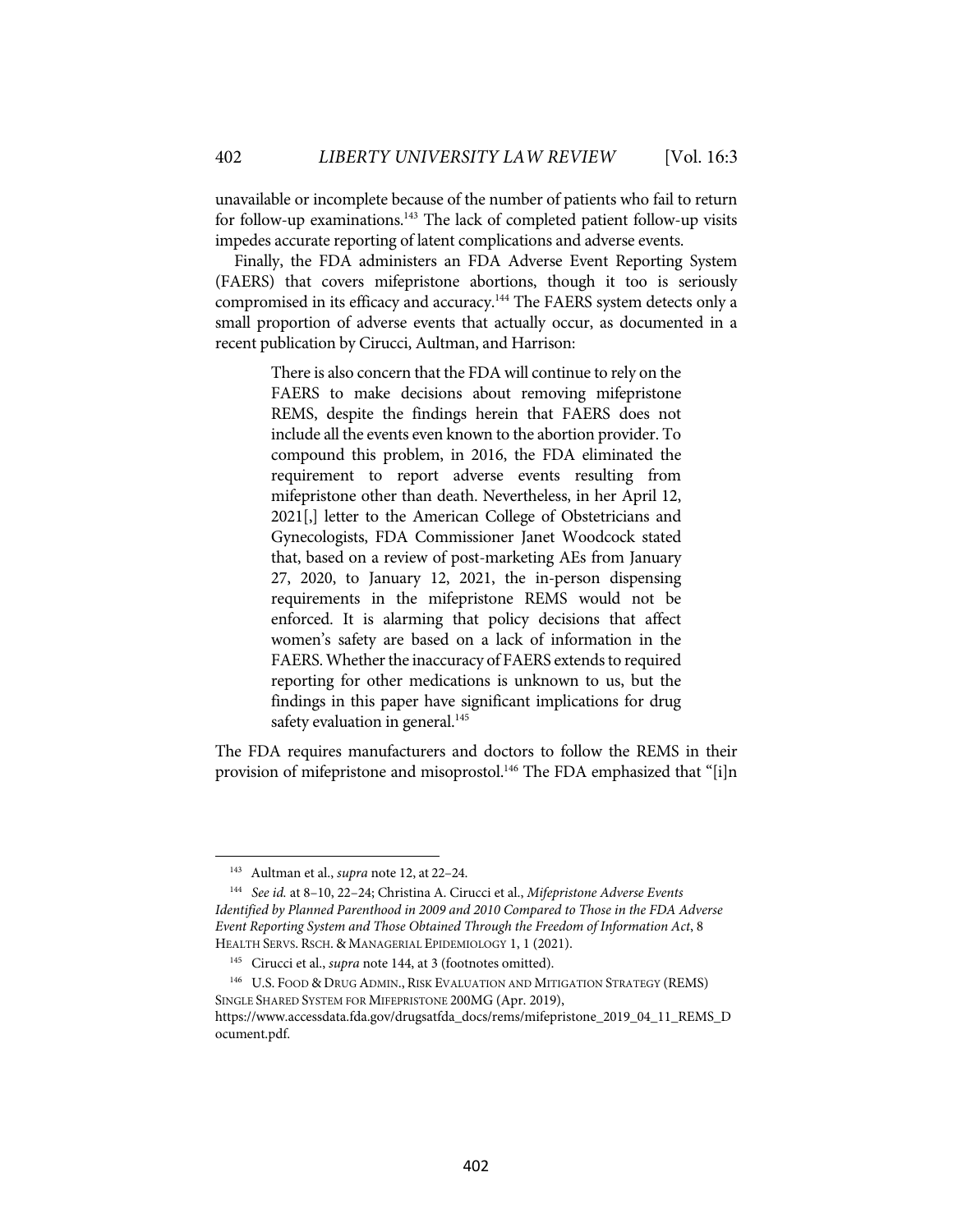some cases[,] very heavy vaginal bleeding will need to be stopped by a surgical procedure, which can often be performed in a healthcare provider's office."147

Contrast the U.S. with other nations. For example, Scandinavian countries have a national registry that thoroughly records abortions and collects, analyzes, and reports data for public health purposes.<sup>148</sup> They have more reliable data because they pay for and track abortions. They have a registry that the U.S. lacks.<sup>149</sup> Those nations have better abortion data recording and stronger safety controls on distribution and administration of RU-486. In France, in 1992, the process of administering RU-486 involved four visits with a physician.<sup>150</sup> France also required a "one week [] reflection" period and carefully controlled distribution.151

For these reasons, international data may be more reliable than domestic data in assessing the risks of mifepristone and misoprostol. A 2009 study found that chemical abortion had higher complication rates than surgical abortion.<sup>152</sup> There are numerous international, peer-reviewed studies of women finding an increased risk of preterm birth after abortion, <sup>153</sup> an increased risk of mental trauma after abortion,<sup>154</sup> and an increased risk of breast cancer after abortion.<sup>155</sup> There is also evidence of an increased risk of preterm birth in the one out of five women who require a surgical completion after chemical abortion.<sup>156</sup>

153 *Practice Guideline 11: A Detailed Examination of the Data on Surgical Abortion and Preterm Birth*, AM.ASS'N PRO-LIFE OBSTETRICIANS & GYNECOLOGISTS, Nov. 2021, at 1, 1, https://aaplog.org/wp-content/uploads/2021/11/PG-11-A-Detailed-Examination-of-the-Data-on-Surgical-Abortion-and-Preterm-Birth.pdf.

<sup>154</sup> Practice Bulletin 7: Abortion and Mental Health, AM. ASS'N PRO-LIFE OBSTETRICIANS & GYNECOLOGISTS, Dec. 30, 2019, at 1, 1, https://aaplog.org/wp-

content/uploads/2019/12/FINAL-Abortion-Mental-Health-PB7.pdf.

<sup>155</sup> Pro. Ethics Comm. AAPLOG, *Committee Opinion 8: Abortion and Breast Cancer*, AM. ASS'N PRO-LIFE OBSTETRICIANS & GYNECOLOGISTS (Jan. 5, 2020), https://aaplog.org/wpcontent/uploads/2020/01/FINAL-CO-8-Abortion-Breast-Cancer-1.9.20.pdf.

156 Hua Liao et al., *Repeated Medical Abortions and the Risk of Preterm Birth in the Subsequent Pregnancy*, 284 ARCHIVES GYNECOLOGY & OBSTETRICS 579, 583–84 (2011) ("Overall, 20.3% of the patients in the medical cohort received a postabortion suction curettage. . . . Compared to women without postabortion curettage, women with a history of

<sup>147</sup> *Questions and Answers on Mifeprex*, FDA, https://www.fda.gov/drugs/postmarketdrug-safety-information-patients-and-providers/questions-and-answers-mifeprex (Dec. 16, 2021).

<sup>148</sup> Schaible, *supra* note 135, at 232–33 (citing countries).

<sup>149</sup> *Id*.

<sup>150</sup> Baulieu, *supra* note 59, at 154.

<sup>151</sup> *Id.* 

<sup>152</sup> Maarit Niinimäki et al., *Immediate Complications After Medical Compared with Surgical Termination of Pregnancy*, 114 OBSTETRICS & GYNECOLOGY 795, 795 (2009).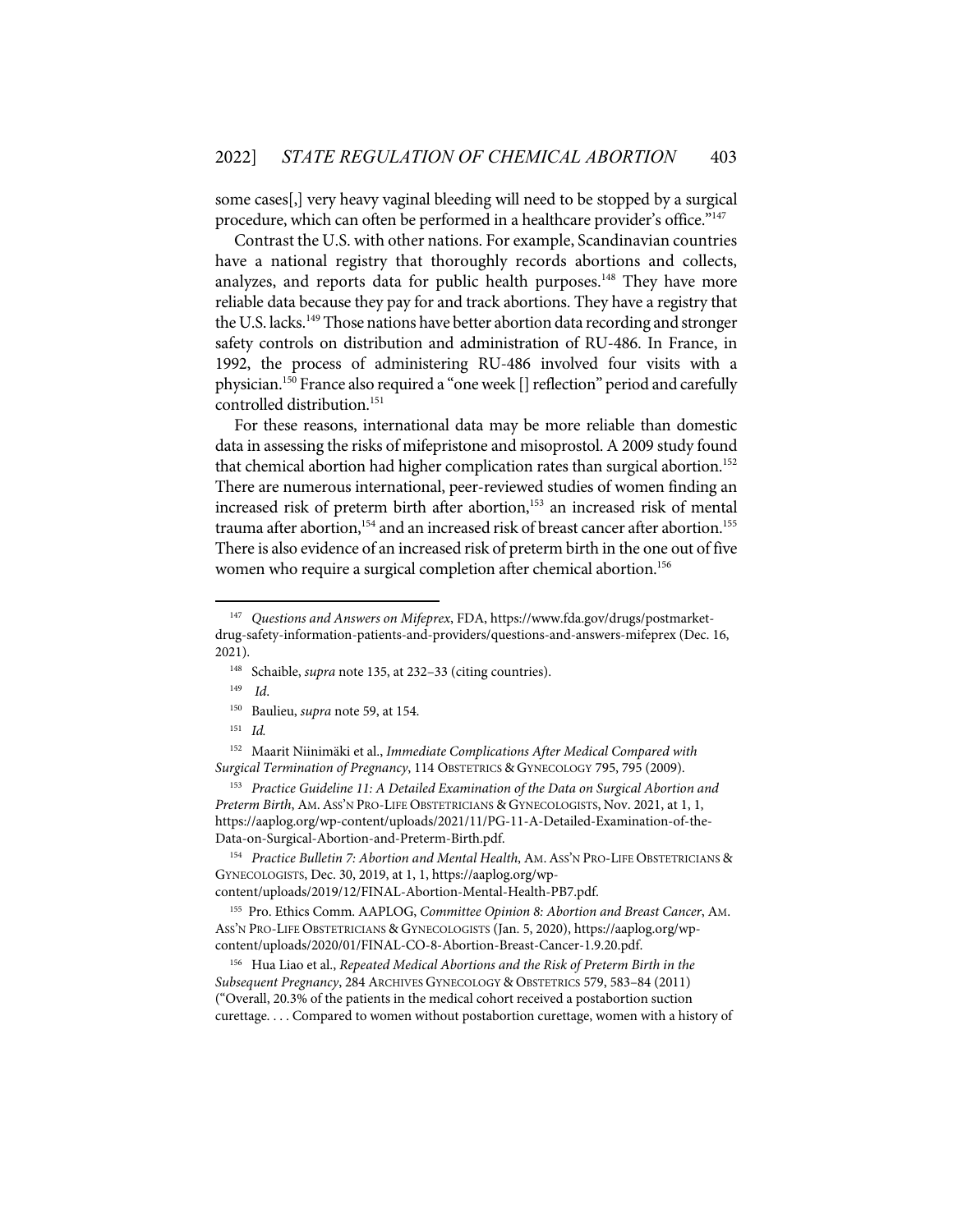Women who take mifepristone also need to know whether they are Rh negative. If a woman is Rh negative, the ACOG recommends an injection of Rh immunoglobulin (brand name, RhoGAM) at the time of the abortion. <sup>157</sup> This is an international medical standard: "After miscarriage or threatened abortion or induced abortion during the first 12 weeks of gestation, non-sensitized Dnegative women should be given a minimum anti-D of 120 µg. After 12 weeks' gestation, they should be given 300 µg. (II-3B).<sup>"158</sup> If a physician does not administer RhoGAM, Rh negative women may experience Rh incompatibility in future pregnancies, which could create a significant risk of complications and miscarriages.<sup>159</sup> Therefore, a qualified doctor must determine blood type and provide RhoGAM if a woman is Rh negative.<sup>160</sup> RhoGAM cannot be adequately administered in a mail-order system for chemical abortion. Neither DIY, nor mail-order abortions will provide informed consent and follow-up care which doctors could provide.

#### IV. THE NEED FOR STATE REGULATION

#### A. *The Importance of State Regulation*

Because of the inherent risks of mifepristone and misoprostol, the weaknesses of the FAERS system, the FDA's decision to relax the REMS, and the lack of any reliable national system of abortion data, the U.S. has a national medical climate that does not adequately protect women's health when it comes to abortion. These inadequacies are compounded by the FDA's refusal to track medical complications of abortion. 161

Some states may prohibit chemical abortion if *Dobbs v. Jackson Women's Health Organization* overturns *Roe v. Wade* and the abortion issue is returned to the states, because of the states' traditional protection of the life of prenatal human beings. Other states, such as California, Illinois, and New York, will

MA earlier than 7 completed weeks and postabortion curettage were at an increased risk of PTB (OR 1.69, 95% CI 1.02–3.16); and the risk was even higher for very PTB (OR 3.61, 95% CI 1.43–4.93) (Table 4)").

<sup>157</sup> Robert M. Silver & Am. Coll. of Obstetricians and Gynecologists, *Practice Bulletin 181: Prevention of Rh D Alloimmunization*, 130 OBSTETRICS & GYNECOLOGY e57, e62–e63 (2017) [hereinafter Practice Bulletin No. 181].

<sup>158</sup> Karen Fung Kee Fung & Erica Eason, *Prevention of Rh Alloimmunization*, 25 J. OBSTETRICS & GYNAECOLOGY CAN. 765, 766 (2003).

<sup>159</sup> *See* Practice Bulletin No. 181, *supra* note 157, at e58, e65.

<sup>160</sup> *Id.* at e61.

<sup>161</sup> AM.ASS'N PRO-LIFE OBSTETRICIANS & GYNECOLOGISTS, COMMITTEE OPINION 6: INDUCED ABORTION AND THE INCREASED RISK OF MATERNAL MORTALITY 5 (2019), https://aaplog.org/wp-content/uploads/2019/08/AAPLOG-CO-6-Induced-Abortion-andthe-Increased-Risk-of-Maternal-Mortality.pdf.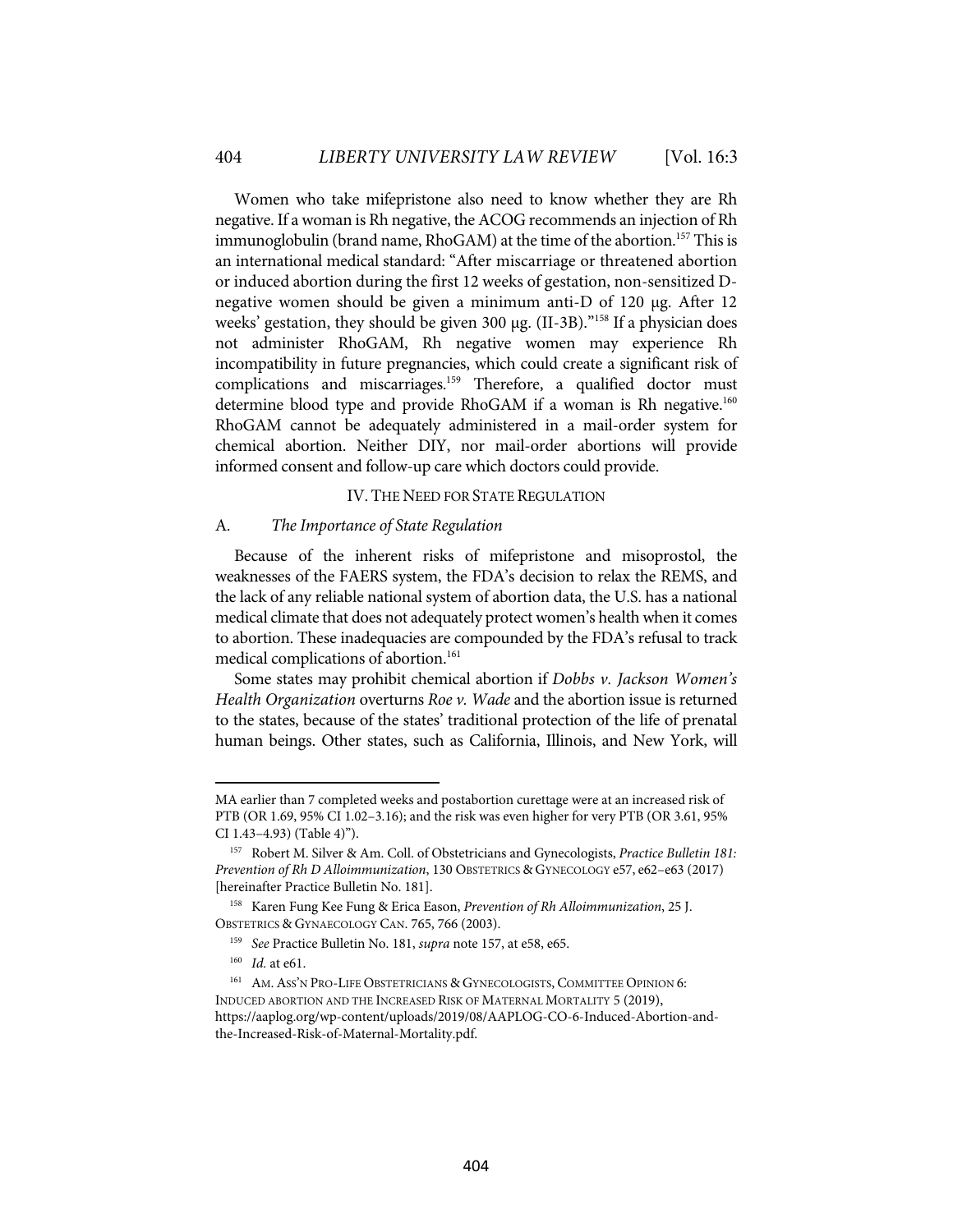undoubtedly allow abortion for the foreseeable future. These states have a compelling interest in independently regulating chemical abortion to protect women's health and ensure fully informed consent.

The lack of state and federal regulation puts the burden on women to obtain fully informed consent. Women cannot be fully informed without an accurate understanding of the risks. States should act to ensure that women are fully informed by requiring medical oversight and accurate medical data.

During the FDA's evaluation of RU-486 and before its approval, more than a dozen states had introduced legislation to regulate RU-486. <sup>162</sup> To adequately protect women's health and guard against the documented risks, states should require (1) in-person screening for risk factors for adverse mental health outcomes including screening for sex trafficking and coercion; (2) intra-uterine pregnancy verification by ultrasound; (3) fully-informed consent by the patient; (4) identification of blood type to rule out Rh negativity; (5) in-person administration of mifepristone by a physician in order to ensure that the patient is the actual recipient of the drug and that the drug is not surreptitiously administered to another person; (6) administration only by a physician who is credentialed and has admitting privileges or has made written arrangements with another physician to manage expected complications; (7) a second followup visit with a doctor to confirm a completed abortion; (8) a third in-person visit to ensure complete expulsion and rule out retained tissue; (9) gestational limits on the use of mifepristone and misoprostol;(10) adequate documentation of the fulfillment of all requirements; and (11) that essential medical data is reported for public health analysis.

Since the FDA approved RU-486 in 2000, a number of states have acted to partially fill the vacuum and regulate chemical abortion consistent with the medical risks and in light of the minimal FDA regulations. Nearly half the states

<sup>162</sup> Stephanie Simon, *Abortion Rights Group Challenges Mich. Law*, L.A. TIMES (Feb. 27, 2001, 12:00 AM), https://www.latimes.com/archives/la-xpm-2001-feb-27-mn-30745 story.html ("16 states have introduced legislation to restrict the use of RU-486.").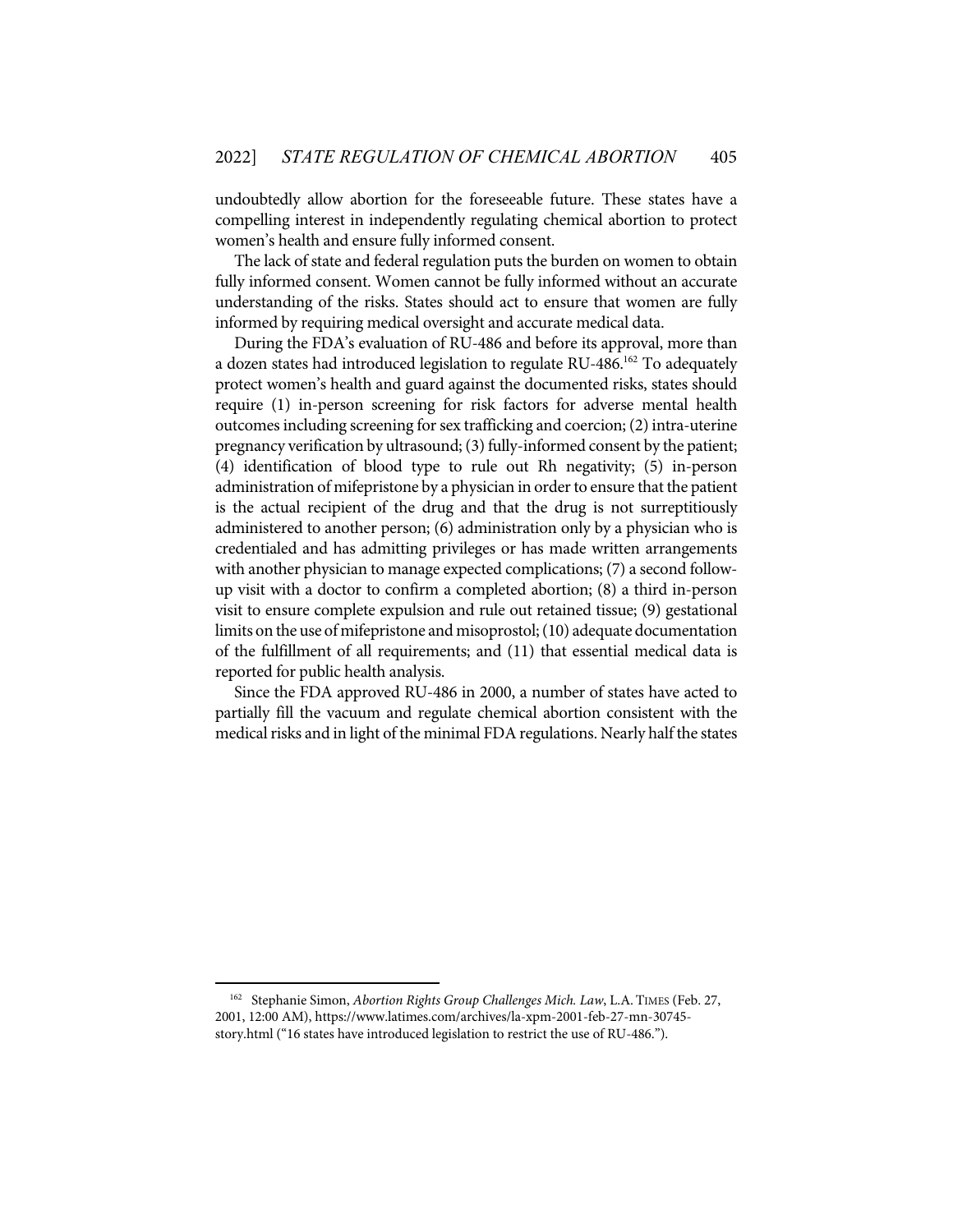now regulate chemical abortion specifically.<sup>163</sup> More considered chemical abortion regulations in the 2022 state legislative sessions.<sup>164</sup>

At least twelve states that regulate chemical abortion require physicians to inform their patients about the established medical process of reversing

<sup>164</sup> *See, e.g.*, Nicole Ki, *South Dakota Gov. Kristi Noem Announces Proposal to Ban Most Abortions in the State*, USATODAY (Jan. 23, 2022, 3:34 PM), https://www.usatoday.com/story/news/nation/2022/01/23/south-dakota-kristi-noemabortion-ban/6630393001/; Elizabeth Nash et al., *2022 State Legislative Sessions: Abortion Bans and Restrictions on Medication Abortion Dominate*, GUTTMACHER INST. (Mar. 16, 2022), https://www.guttmacher.org/article/2022/03/2022-state-legislative-sessions-abortion-bansand-restrictions-medication-

abortion?utm\_source=Guttmacher+Email+Alerts&utm\_campaign=b77de93c8babortionsbansandmedicationabortions&utm\_medium=email&utm\_term=0\_9ac83dc920 b77de93c8b-260729057.

 $163$  ALA. STAT. § 26-23E-7 (2021) (requiring a physician to prescribe abortion-inducing drugs); ARIZ. REV. STAT. § 36-2153 (2021); ARIZ. REV. STAT. § 36-2160 (2021) (requiring inperson distribution of abortion-inducing drugs prescribed by a physician); ARK. CODE ANN. § 20-16-1504 (2021) (detailing physician requirements before prescribing an abortioninducing drug and requiring in-person distribution of abortion-inducing drugs); IDAHO CODE § 18-617 (2021)(regulating chemical abortions); IND. CODE ANN. § 16-34-2-1 (2021) (criminalizing abortion unless certain circumstances are present); 410 IND.ADMIN. CODE 26.5-1-1 (2022); IOWA CODE § 144.29A (2021) (reporting requirement); IOWA ADMIN. CODE r. 653-13.10 (2022) (outlining standards of practice for physicians who administer abortioninducing drugs); KAN. STAT.ANN. § 65-4a10 (2021) (requiring the physician to be physically present when mifepristone is administered); KY. REV. STAT.ANN. § 311.728 (LexisNexis 2021) (requiring the physician to be physically present when an abortion is induced or performed); KY. REV. STAT.ANN. § 311.774 (LexisNexis 2021) (reporting requirements); LA. STAT.ANN. § 40:1061 (2021); MISS.CODE ANN. § 41-41-107 (2021) (requirements for physicians); MO. REV. STAT. § 188.021 (2021) (requirements for administering abortioninducing drugs); MONT. CODE ANN. § 50-20-704 (2021) (requiring a physician to be physically present when abortion-inducing drugs are administered); MONT. CODE ANN. § 50- 20-705 (2021) (requirements for distributing abortion-inducing drugs); NEB. REV. STAT. ANN. § 28-335 (2021) (requiring a licensed physician to be physically present when an abortion is induced or performed); N.D. CENT. CODE § 14-02.1-03.5 (2021) (requiring a physician to prescribe and administer an abortion-inducing drug); OHIO REV. CODE ANN. § 2919.123 (LexisNexis 2022); OHIO REV. CODE ANN. § 2919.124 (LexisNexis 2022) (requiring a physician to be physically present when an abortion-inducing drug is consumed); OKLA. STAT. tit. 63, §§ 1-756.1–1-756.11 (2021) ("Oklahoma Abortion-Inducing Drug Risk Protocol Act"); S.C. CODE ANN. § 44-41-460 (2021) (reporting requirements); S.D. CODIFIED LAWS § 34-23A-10.1 (2021) (requiring informed consent); S.D. Exec. Order 2021- 12 (Sept. 7, 2021); TENN. CODE ANN. § 39-15-218 (2021) (requiring physician to provide information about reversal); TEX. HEALTH & SAFETY CODE ANN. §§ 171.061-171.065 (2021); UTAH CODE ANN. §§ 76-7-305–76-7-305.5 (LexisNexis 2021) (requiring informed consent including the consequences of medication-induced abortion and the option to consult doctor about mifepristone reversal); W. VA. CODE ANN. §§ 16-2I-2–16-2I-3 (2021); WIS. STAT. § 253.105 (2022) (requiring a physical exam and a physician's physical presence when abortion-inducing drug is administered).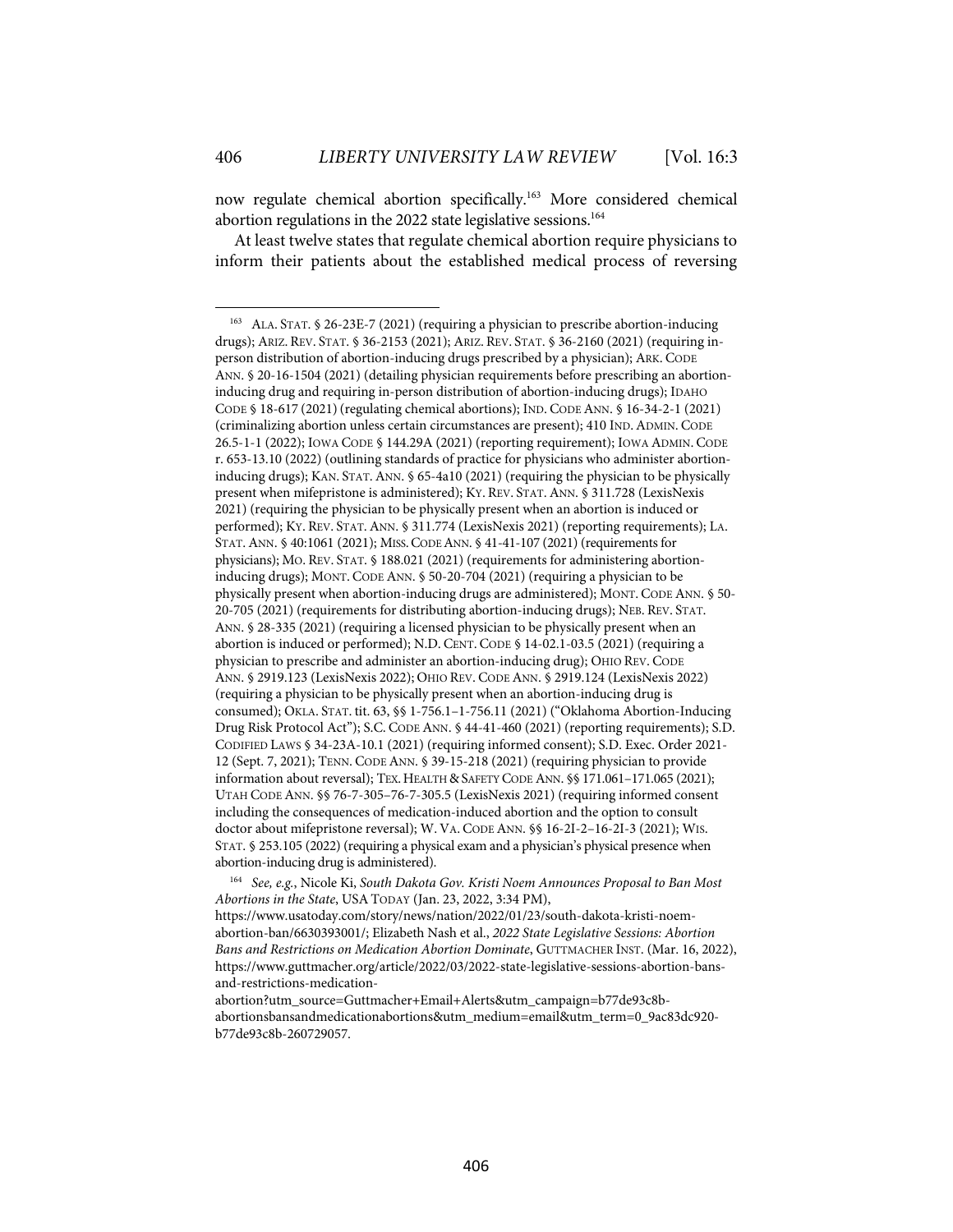progesterone with administration of natural progesterone. <sup>165</sup> This reversal process is based both on understanding the basic pharmacology of mifepristone as well as animal studies and human retrospective studies. Mifepristone works by blocking a natural pregnancy hormone called progesterone.166 Progesterone is produced by the mother's body to allow her womb to grow the placenta<sup>167</sup>—the organ needed to provide nourishment to the baby.168 Mifepristone blocks progesterone's actions in a woman's uterus. <sup>169</sup> When mifepristone blocks progesterone, the placenta deteriorates and can no longer provide nourishment to the baby.170 During the development of mifepristone, researchers clearly demonstrated that mifepristone is a reversible blocker of progesterone.<sup>171</sup> Thus, if a woman's progesterone is blocked with mifepristone, and then, within a limited time period, a physician administers more progesterone, the mifepristone blockade may be overcome, and the effects of mifepristone nullified.<sup>172</sup> By giving a woman progesterone, the mifepristone abortion can be stopped and the chances of the baby surviving increase from 25% (the survival rate without natural progesterone) to 68% (the best protocol survival rate after giving natural progesterone).<sup>173</sup> This is a significantly increased chance of the baby surviving the attempted chemical abortion after mifepristone. For a

165 ARK. CODE ANN. §§ 20-16-1703 to 20-16-1704 (2021); IND. CODE ANN. §§ 16-34-2-1, 16-34-2-1.1(2021); KY. REV. STAT.ANN. § 311.774 (LexisNexis 2021); LA. STAT. ANN. § 40:1061 (2021); MONT. CODE ANN. § 50-20-708 (2021); NEB. REV. STAT.ANN. § 28-

327.01 (2021); N.D. CENT. CODE § 14-02.1-02.1 (2021); OKLA. STAT.ANN. tit. 63, § 1-756.7 (2021); S.D. CODIFIED LAWS § 34-23A-10.1 (2021); TENN. CODE ANN. § 39-15-218 (2021); UTAH CODE ANN. § 76-7-305.5 (LexisNexis 2021); W. VA. CODE ANN. § 16-2I-2 (2022). The laws of Oklahoma and North Dakota are not currently in effect. *See* Tulsa Women's Reproductive Clinic v. Hunter [D and E ban], REWIRE NEWS GRP., https://rewirenewsgroup.com/legislative-tracker/legal-case/tulsa-womens-reproductive-

clinic-v-hunter-d-and-e-ban/ (last updated Nov. 4, 2019); Am. Med. Ass'n v. Stenhjem, 412 F. Supp. 3d 1134, 1138, 1152 (D.N.D. 2019) (granting preliminary injunction).

<sup>166</sup> *See supra* notes 58–63 and accompanying text.

<sup>167</sup> Gracy Rosario et al., *Role of Progesterone in Structural and Biomedical Remodeling of Endometrium*, 8 FRONTIERS BIOSCIENCE 924, 925–26 (2003).

<sup>168</sup> Graham J. Burton & Eric Jauniaux, *What is the Placenta?*, AM. J. OBSTETRICS & GYNECOLOGY, Oct. 2015, at S6, S6.

<sup>169</sup> Davenport et al., *supra* note 69, at 6.

<sup>170</sup> *Id.*

<sup>171</sup> *Id.* at 5–6.

<sup>172</sup> *Practice Bulletin 6: The Reversal of the Effects of Mifepristone by Progesterone*, AM. ASS'N PRO-LIFE OBSTETRICIANS & GYNECOLOGISTS, Nov. 16, 2019, at 1, 2-3 [hereinafter *Practice Bulletin* 6], https://aaplog.org/wp-content/uploads/2020/01/FINAL-PB-6-Abortion-Pill-Reversal-1.pdf.

<sup>173</sup> *Id.* at 4.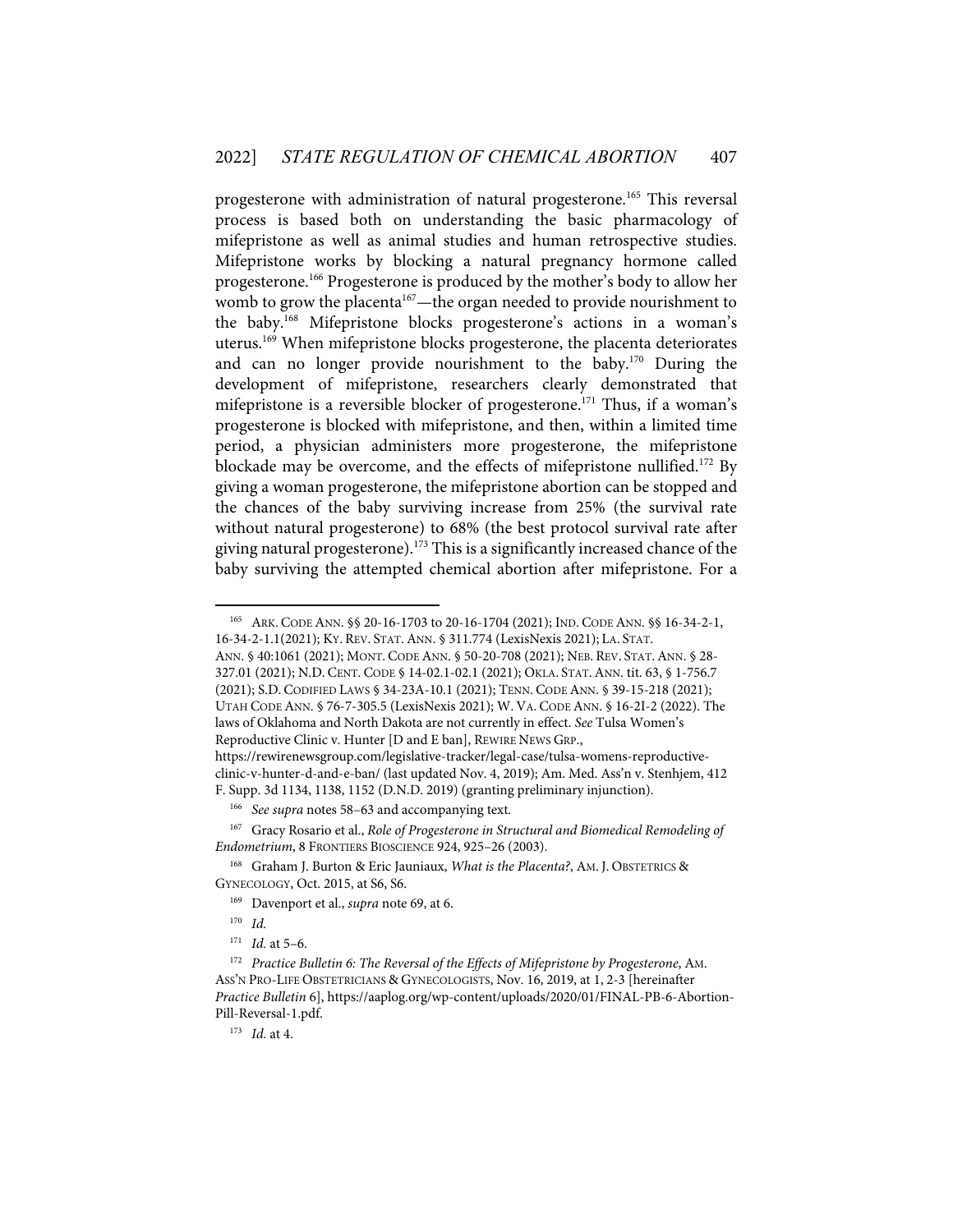woman who changes her mind after starting a chemical abortion, the administration of progesterone can give her real hope of saving her unborn child.

IVF practitioners have used progesterone for over forty years to help women carry pregnancies after embryo implantation into the womb. <sup>174</sup> There is a very long and solid history of safety with the use of natural progesterone in pregnancy.175 Natural progesterone use in pregnancy for the last fifty years has not been associated with any increased risk of birth defects.<sup>176</sup> The use of mifepristone without the use of misoprostol has not demonstrated an increased risk of birth defects that would advise against the use of progesterone to reverse the effects of mifepristone before misoprostol is taken in the two-drug regimen.<sup>177</sup> Thus, to date, there does not appear to be any significant risk of birth defects in the unborn child from abortion pill reversal.178 Moreover, abortion pill reversal offers another reproductive choice for women facing the abortion decision.

To adequately protect women's health in the context of chemical abortion, there are numerous facets that must be addressed. At least nineteen states require a physician's physical presence when abortion-inducing drugs are

408

<sup>174</sup> Walter Ciampaglia & Graciela E. Cognigni, *Clinical Use of Progesterone in Infertility and Assisted Reproduction*, 94 ACTA OBSTETRICIA ET GYNECOLOGICA SCANDINAVICA 17, 19 (2015).

<sup>175</sup> The Prac. Comm. of the Am. Soc'y of Reprod. Med., *Progesterone Supplementation During the Luteal Phase and in Early Pregnancy in the Treatment of Infertility: An Educational Bulletin*, 89 FERTILITY & STERILITY 789, 789, 791 (2008). "The weight of available evidence indicates that the most common forms of P supplementation during early pregnancy pose no significant risk to mother and fetus" and "[c]ontrolled studies show no increase in congenital anomalies, including genital abnormalities in male and female infants, resulting from maternal exposure to P . . . during early pregnancy." *Id*. at 791.

<sup>176</sup> Delgado et al., *supra* note 62, at 26.

<sup>177</sup> *Practice Bulletin 6*, *supra* note 172, at 4.

<sup>178</sup> Delgado et al., *supra* note 62, at 26.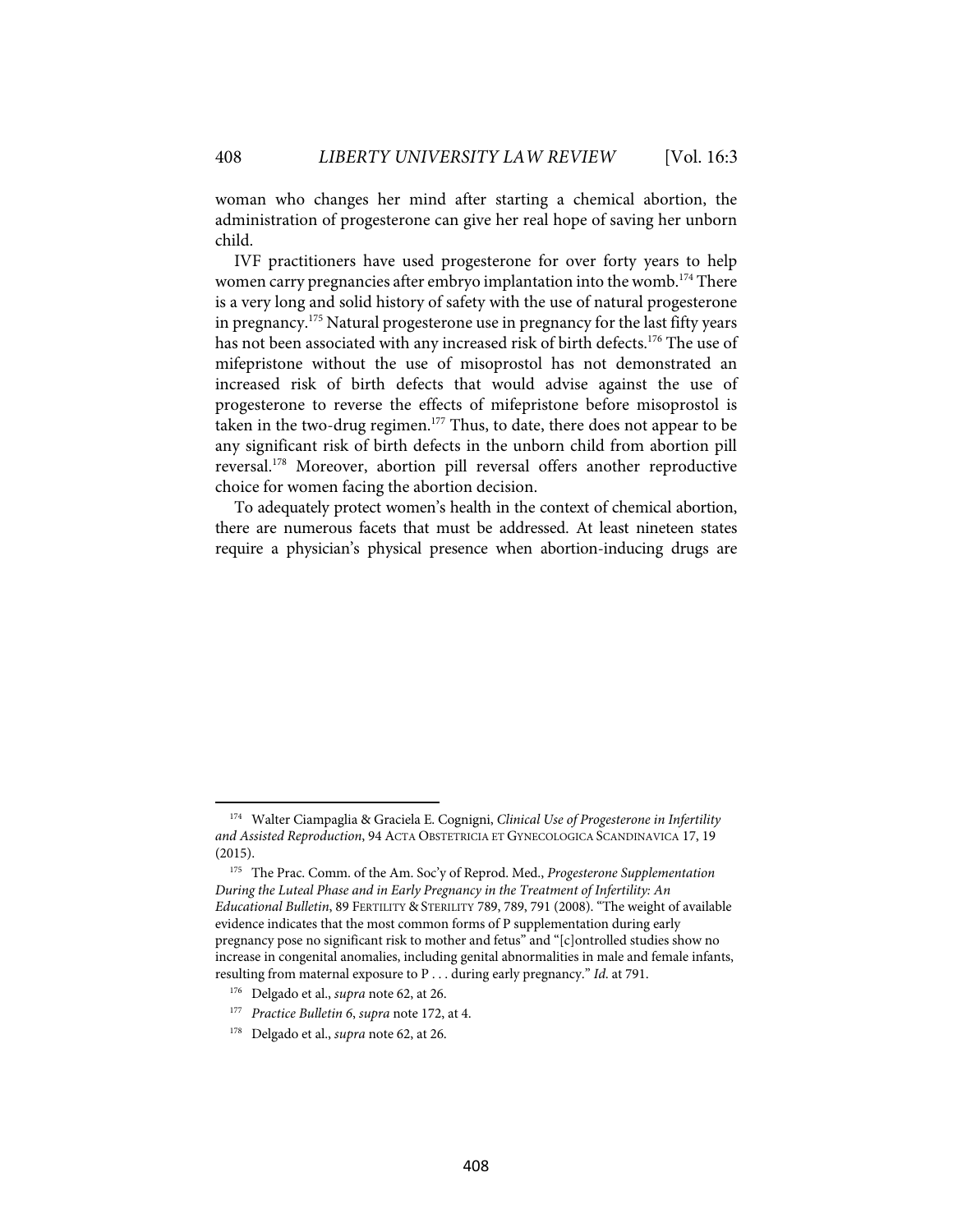administered. <sup>179</sup> Approximately thirty-three states require that only physicians may administer abortions.<sup>180</sup>

States set standards for informed consent in numerous areas of health and medicine.181 State requirements for the anonymous reporting of abortion data is critical for public health, for accurate understanding of complications, and for fully informed consent about the safety of medical procedures. This is necessary to prevent complications from being filtered out of the public health system. For

STAT. § 253.105 (2022)).

STAT. § 36-2160 (2021)), Arkansas (ARK. CODE ANN. § 20-16-1504 (2021)), Indiana (IND. CODE ANN. § 16-34-2-1 (LexisNexis 2021)), Iowa (IOWA ADMIN. CODE r. 653.13-10 (2022)) (requiring physician to perform a physical exam before mifepristone abortion, be physically present when providing abortion, and schedule follow-up appointment) (enjoined by court *See* Planned Parenthood v. Iowa Bd. of Med., 865 N.W.2d 252, 269 (Iowa 2015)), Kentucky (KY. REV. STAT.ANN. § 311.728 (LexisNexis 2021)), Louisiana (LA. STAT.ANN. § 40:1061.11 (2021)), Mississippi (MISS.CODE ANN. § 41-41-107 (2021)), Missouri (MO. REV. STAT. § 188.021 (2021)), Nebraska (NEB. REV. STAT.ANN. § 28-335 (2021)), North Carolina (N.C. GEN. STAT. § 90-21.82 (2021)), North Dakota (N.D. CENT. CODE § 14-02.1-03.5 (2021)), Oklahoma (OKLA. STAT. tit. 63, § 1-756.3 (2021)), South Carolina (*see* S.C. CODE ANN. § 44- 41-20 (2022)), South Dakota (S.D. Exec. Order 2021-12 (Sept. 7, 2021)), Tennessee, Texas (TEX.HEALTH &SAFETY CODE ANN. § 171.063 (West 2021)), West Virginia, Wisconsin (WIS.

181 *See, e.g.*, Marc D. Ginsberg, *Informed Consent: No Longer Just What the Doctor Ordered? Revisited*, 52 AKRON L. REV. 49 (2018); Alicia Ouellette, *Body Modification and Adolescent Decision Making: Proceed with Caution*, 15 J. HEALTH CARE L. & POL'Y 129 (2012); A.D. Burnett III, Comment, *Suturing the Loophole: Informed Consent as a Requirement for Procedures Not Enumerated in Pennsylvania's Medical Informed Consent Statute*, 108 PENN. STATE L. REV. 1249 (2004); Maria Woltjen, *Regulation of Informed Consent to Human Experimentation*, 17 LOY. U. L.J. 507 (1986).

<sup>&</sup>lt;sup>179</sup> These include Alabama (ALA. CODE § 26-23E-7 (2021)), Arizona (ARIZ. REV.

<sup>180</sup> These include Alabama (ALA. CODE § 26-23E-7 (LexisNexis 2021)), Alaska (ALASKA STAT. § 18.16.010 (2021), Arizona (ARIZ. REV. STAT. § 36-2160 (2021)), Arkansas (ARK. CODE ANN. § 20-16-1504 (2021)), Delaware (DEL. CODE ANN. tit. 24, § 1790 (2022)), Florida (FLA. STAT.ANN. § 390.0111 (LexisNexis 2021)), Georgia (GA. CODE ANN. § 16-12-141 (2021)), Idaho (IDAHO CODE § 18-608A (2022)), Indiana (IND. CODE ANN. § 16-34-2-1 (2021)), Iowa, Kansas (KAN. STAT.ANN. § 65-4a10 (2021)), Kentucky (KY. REV. STAT.ANN. § 311.728 (LexisNexis 2021)), Louisiana (LA. STAT.ANN. § 40:1061.10 (2021)), Maryland (MD. CODE ANN. HEALTH-GENERAL § 20-208 (LexisNexis 2021)), Michigan, Minnesota (MINN. STAT. § 145.412 (2022)), Mississippi (MISS.CODE ANN. § 41-41-107 (2022)), Missouri (MO. REV. STAT. § 188.020 (2021)), Nebraska (NEB. REV. STAT.ANN. § 28-335 (2022)), Nevada (NEB. REV. STAT.ANN. § 442.250 (2021)), North Carolina (N.C. GEN. STAT. § 14-45.1 (2021)), North Dakota (N.D. CENT. CODE § 14-02.1-04 (2021)), Ohio (OHIO REV. CODE ANN. § 2929.123 (LexisNexis 2022)), Oklahoma (OKLA. STAT.ANN. tit. 63, § 1-756.3 (2021)), Pennsylvania, South Carolina (S.C. CODE ANN. § 44-41-20 (2022)), South Dakota (S.D. CODIFIED LAWS § 34-23A-3 (2022)), Tennessee (TENN. CODE.ANN. § 63-6-241 (2021)), Texas (TEX. HEALTH & SAFETY CODE ANN. § 170A.002 (West 2021)), Utah (UTAH CODE ANN. § 76- 7-302 (LexisNexis 2021)), West Virginia, Wisconsin (WIS. STAT. § 940.15 (2022)), and Wyoming (WYO. STAT.ANN. § 35-6-11 (2021)).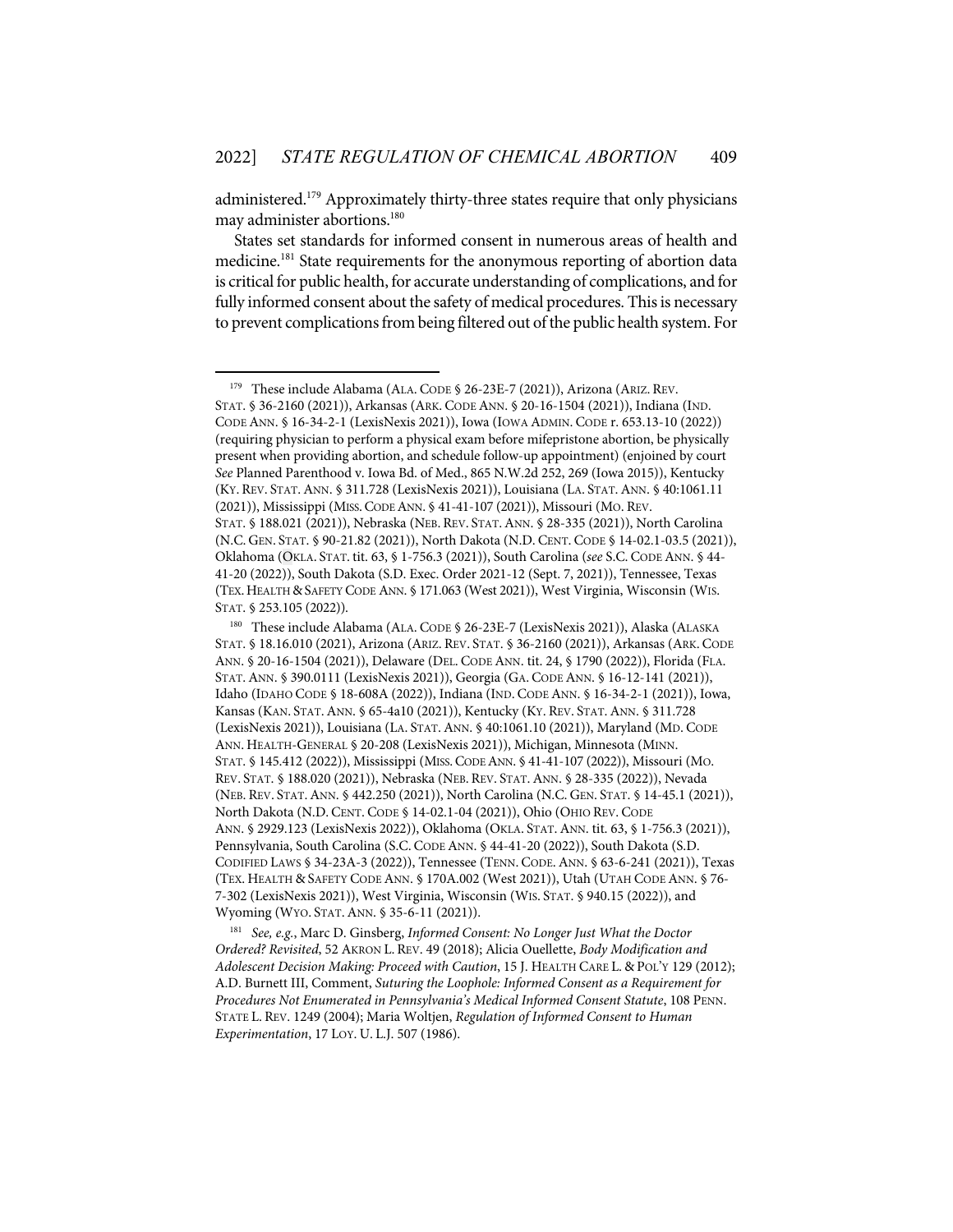example, Arkansas enacted an abortion complications reporting law in 2019.<sup>182</sup> During 2020, the state found that of the forty-five complication reports filed in 2020, forty (88%) of them resulted from chemical abortion.<sup>183</sup>

States have expressed concern with the risks of hemorrhage, severe infection, and temporary or permanent loss of fertility from chemical abortion. <sup>184</sup> States have also been concerned with the need to rule out an ectopic (outside the uterus) pregnancy,185 since RU-486 is contraindicated in the case of an ectopic pregnancy.186 If a woman has an ectopic pregnancy there are risks that RU-486 will not effectively end the pregnancy, the ectopic pregnancy could rupture, or the woman could suffer a severe, life-threatening hemorrhage.<sup>187</sup> In addition, there is a need for states to step in to ensure providers are following the health and safety regulations that they previously ignored. 188

However, states have not completely filled the vacuum left by the lack of federal regulations. No state requires the tracking of the sale and delivery of chemical abortion. Severe infection complications—like sepsis from ectopic pregnancy and emergency surgery—should all be tracked. Pharmaceutical protocols could also protect women's health. States also have the authority to restrict mail-order abortions. Texas and other states prohibit mail-order abortion.189

States have good reason to second-guess the courts on the safety of abortion. For example, in *Planned Parenthood v. Danforth*, the Supreme Court struck down a Missouri law prohibiting the use of saline abortion on the rationale

186 Sabina Parveen et al., *Rupture Ectopic Pregnancy in Early Gestation Due to Mifepristone & Misoprostol Abuse*, 5 INT'L J. MED. RSCH. PROS. 218, 220 (2019).

187 *Id.* 

<sup>182</sup> ARK. CODE ANN. § 20-16-605 (West 2021) (effective July 24, 2019).

<sup>&</sup>lt;sup>183</sup> CTR. OF HEALTH STATISTICS, ARK. DEP'T OF HEALTH, INDUCED ABORTIONS COMPLICATIONS REPORT: REQUIRED BY ACT 620 OF 2019,

https://www.healthy.arkansas.gov/images/uploads/pdf/complication\_final\_2020.pdf (last visited Mar. 3, 2022).

<sup>184</sup> *See* 2012 Ariz. Sess. Laws 250; 2017 Idaho Sess. Laws 242; OKLA. STAT. tit. 63, § 1729-a (2021).

<sup>185</sup> *See* 2012 Ariz. Sess. Laws 250; 2017 Idaho Sess. Laws 242; OKLA. STAT. tit. 63, § 1729-a (2021).

<sup>&</sup>lt;sup>188</sup> Some abortion clinics prescribe mifepristone up to fourteen weeks, beyond the original forty-nine days and beyond the current FDA-approved deadline of ten weeks (seventy days). *Women's Center of Tampa: Medical & Surgical Abortion Clinic*, ORLANDO WOMEN'S CTR., https://www.womenscenter.com/womens\_center\_hyde\_park.html (last visited Mar. 4, 2022). The same clinic advertises in-patient mifepristone abortion up to twenty-four weeks gestation. *Id*.

<sup>189</sup> Besides Texas (TEX. HEALTH & SAFETY CODE ANN. § 171.063 (West 2021)), these include Louisiana (LA. STAT.ANN. § 40:1061.11 (2021)), and Mississippi (MISS. CODE ANN. § 41-41-107 (2022)).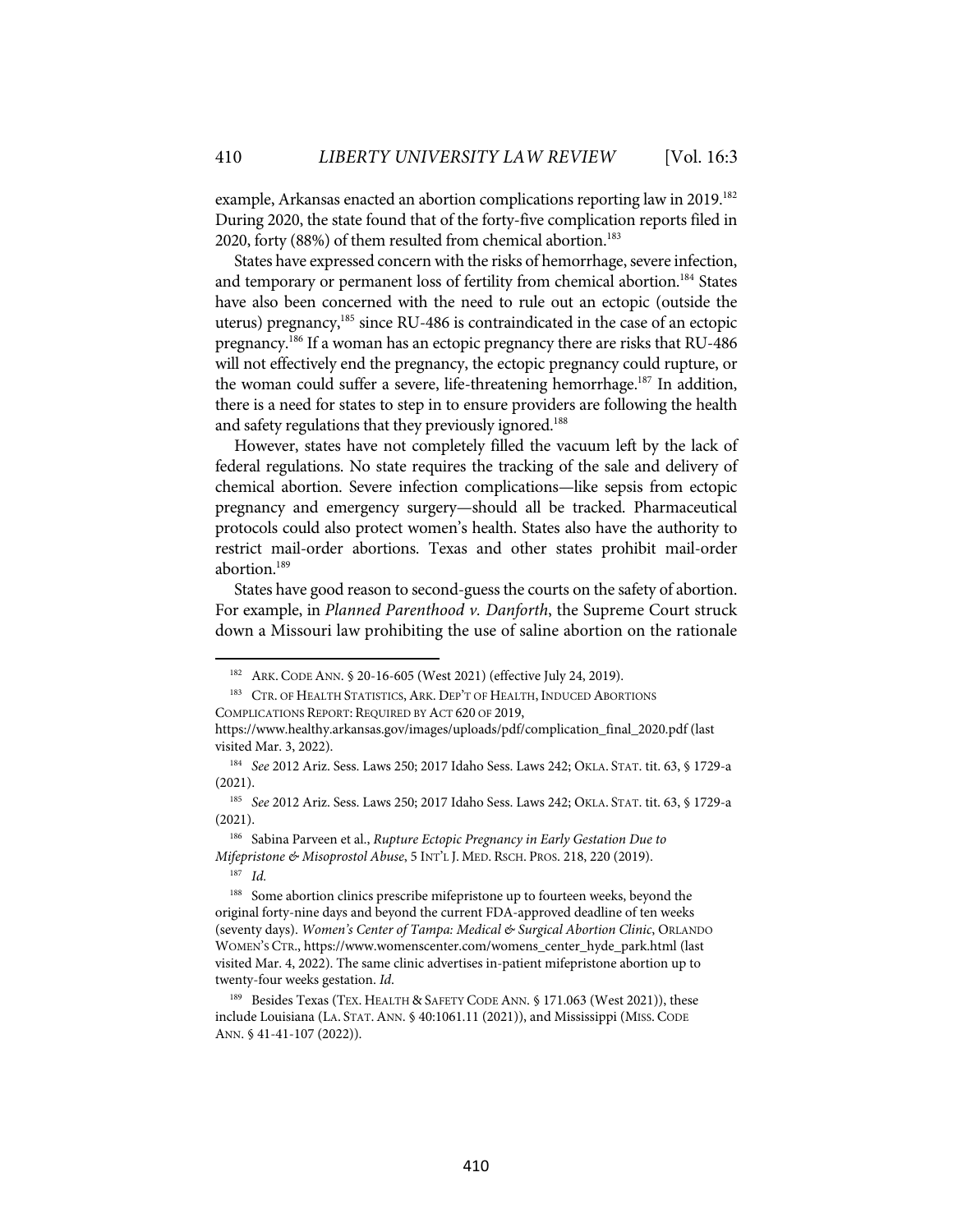that that would take away a widely used method of abortion.<sup>190</sup> However, the prohibition of saline as an abortifacient could have induced providers to use an alternative that was less risky to women. As it turned out and was apparent to some at the time, saline was not a good method and was soon succeeded by alternatives.191 The Supreme Court in *City of Akron v. Akron Center for Reproductive Health*, expressly affirmed that "[o]f course, the State retains an interest in ensuring the validity of *Roe*'s factual assumption that 'the first trimester abortion [is] as safe for the woman as normal childbirth at term.'"192

States have good reason to limit the gestational weeks in which mifepristone and misoprostol can be used and to require in-person administration by a physician, pregnancy verification, the use of ultrasound to rule out an ectopic pregnancy, and gestational verification by ultrasound. In addition, states are justified in adopting requirements to identify if Rh negativity is present, to require an in-person follow up visit; to verify fetal remains; to require fully informed consent with a sufficient reflection period; and to require that abortion data be recorded and reported for public health examination.

Although federal preemption of state regulations of mifepristone may be litigated, there is a presumption in favor of state police powers over public health and the practice of medicine.<sup>193</sup> As Justice Stevens wrote for the Supreme Court in *Wyeth v. Levine*, "we start with the assumption that the historic police powers of the States were not to be superseded by the Federal Act unless that was the clear and manifest purpose of Congress."194 Since colonial days, states

<sup>190</sup> Planned Parenthood of Cent. Mo. v. Danforth, 428 U.S. 52, 75–79 (1976).

<sup>191</sup> Dellapenna, *supra* note 52, at 360 n.10 ("Despite such rapid technological changes, the Court seems to have accepted the role of Medical Review Board; this position became most clear with the review of the prohibition of saline amniocentesis (salting out) as a method of abortion by Missouri*; see* Planned Parenthood v. Danforth, 428 U.S. 52, 75–79, 95–99 (1976). This approach seems to freeze law in a pattern perhaps appropriate to a given point of technological development, but a point which has been passed by the time the case has reached the Supreme Court. The role of Supreme Medical Review Board is ill suited to a body which has no institutional competence for questions of health."); DELLAPENNA, *supra* note 1, at 668 ("Because of the risks of saline amniocentesis, by 1970 doctors were already turning to a different technique for second trimester abortions—prostaglandin induction.").

<sup>&</sup>lt;sup>192</sup> City of Akron v. Akron Ctr. for Reprod. Health, 462 U.S. 416, 430 n.12 (1983).

<sup>193</sup> *See generally* Elizabeth Y. McCuskey, *Body of Preemption: Health Law Traditions and the Presumption against Preemption*, 89 TEMP. L. REV. 95 (2016).

<sup>194</sup> Wyeth v. Levine, 555 U.S. 555, 565 (2009) (quoting Medtronic, Inc. v. Lohr, 518 U.S. 470, 485 (1996); *see also* S. Bay United Pentecostal Church v. Newsom, 140 S. Ct. 1613, 1613 (2020) (Roberts, J., concurring) ("Our Constitution principally entrusts '[t]he safety and the health of the people' to the politically accountable officials of the States 'to guard and protect." (quoting Jacobson v. Massachusetts, 197 U.S. 11, 38 (1905))).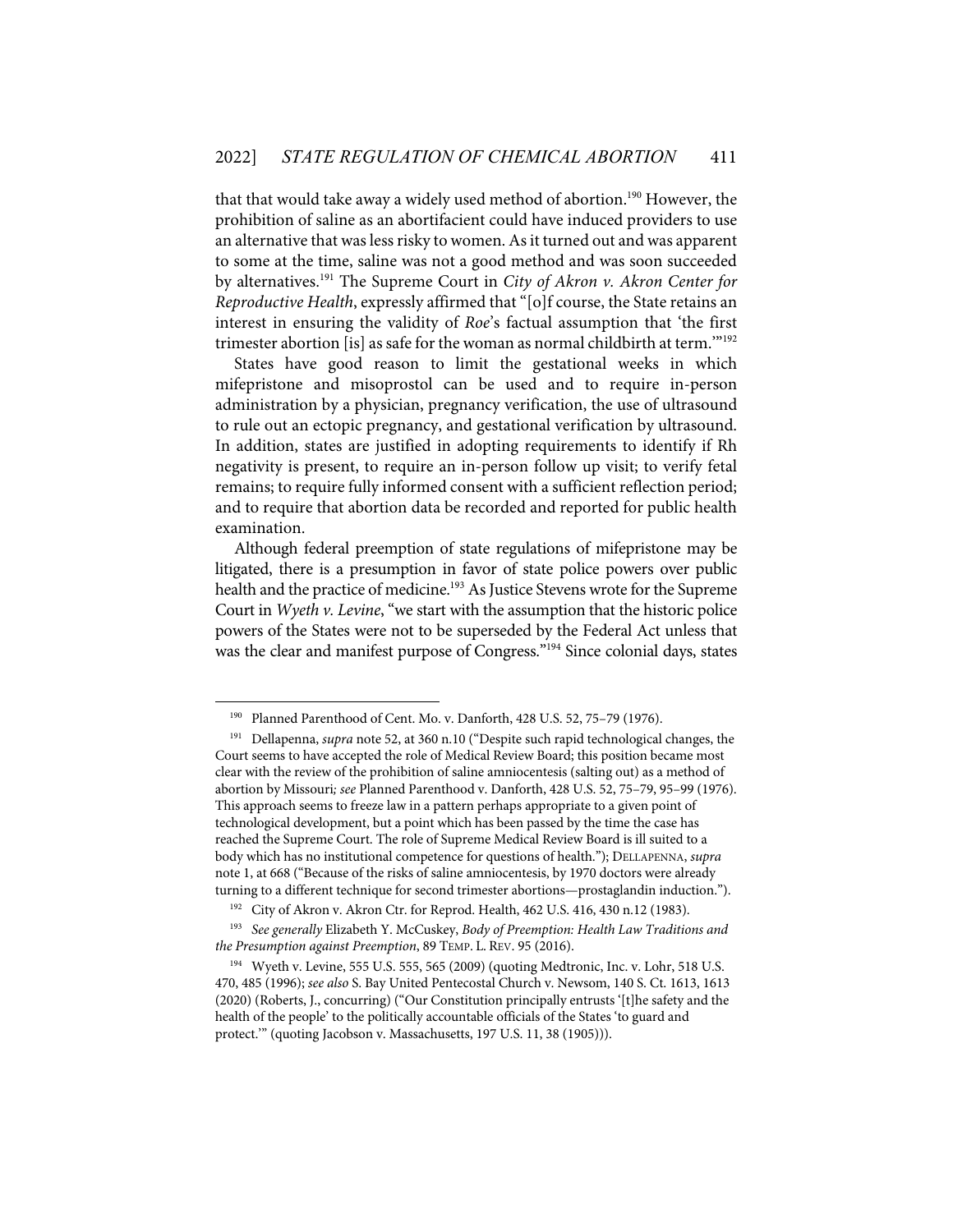have restricted or prohibited abortion.<sup>195</sup> Recognizing the diversity of abortion mechanisms, states have traditionally identified and prohibited various mechanisms, including medicines, drugs, and other abortifacients.196 There is no federal statute approving mifepristone, let alone one that *clearly preempts* state regulations. The Supreme Court recently affirmed in *National Federation of Independent Business v. Department of Labor*,that "[a]dministrative agencies are creatures of statute. They accordingly possess only the authority that Congress has provided."197 The Court affirmed that "[w]e expect Congress to speak clearly when authorizing an agency to exercise powers of vast economic and political significance."198 The FDA's expertise extends to determining whether a drug is safe and effective. <sup>199</sup> Whether the use of a drug is good public policy traditionally falls within the states' police powers.200 Finally, there is good reason to believe that Congress has limited constitutional power over abortion.201 For all these reasons, the traditional presumption favoring state regulation of medicine and medical practice is especially strong in the case

<sup>197</sup> Nat'l Fed'n of Indep. Bus. v. Dep't of Lab., 142 S. Ct. 661, 665 (2022) (per curiam).

<sup>198</sup> *Id.* (quoting Ala. Ass'n of Realtors v. Dep't of Health & Hum. Servs., 141 S. Ct. 2485, 2489 (2021) (per curiam)).

199 21 U.S.C. § 393(b) (2021).

200 *See* Medtronic, Inc. v. Lohr, 518 U.S. 470, 485 (1996); Caleb Nelson, *Preemption*, 86 VA. L. REV. 225, 226–27 (2000) (noting that courts generally read federal express preemption provisions narrowly when they cover subject matter that generally falls into the states' purview of health, safety, and welfare)*. See generally* Cipollone v. Liggett Grp., 505 U.S. 504 (1992) (finding that federal regulation on cigarette advertising did not expressly preempt state common law claims for damages from cigarette manufacturers and therefore deferred to the state); Hillsborough Cnty. v. Automated Med. Lab., Inc., 471 U.S. 707 (1985) (finding that federal regulations on plasma collection were not pervasive enough to preempt state ordinances and noted the Supremacy Clause did not traditionally overcome state laws on matters of health and safety); Jacobson v. Massachusetts, 197 U.S. 11 (1905) (noting that state laws regarding health and welfare were granted great deference but yielded to the Constitution; however, state small pox vaccination mandate did not violate the Fourteenth Amendment).

201 *See, e.g*., Robert J. Pushaw, Jr., *Does Congress Have the Constitutional Power to Prohibit Partial-Birth Abortion?*, 42 HARV. J. ON LEGIS. 319 (2005).

<sup>195</sup> *See* DELLAPENNA, *supra* note 1, at 211–28.

<sup>196</sup> Noah, *supra* note 87, at 600 n.136 ("Many state laws restricting abortion include 'medicines' or 'drugs' in their definitions."). Noah further cited to the statutes current at the time of publication. *Id.* For the current statutes, see GA. CODE ANN. § 16-12-140 (2021); 750 ILL. COMP. STAT. ANN. 70/10 (LexisNexis 2021); KY. REV. STAT.ANN. § 311.732 (LexisNexis 2021); MINN. STAT. § 145.411 (2022); N.C. GEN. STAT. § 90-21.6 (2021); S.C. CODE ANN. § 44- 41-10 (2022); TENN. CODE ANN. § 37-10-302 (2022); TEX. HEALTH & SAFETY CODE ANN. § 245.002 (West 2021). Eugene Quay, *Justifiable Abortion—Medical and Legal Foundations*, 49 GEO. L.J. 395, 447–520 (1961) (Appendix I, with abortion statutes of the 50 states).